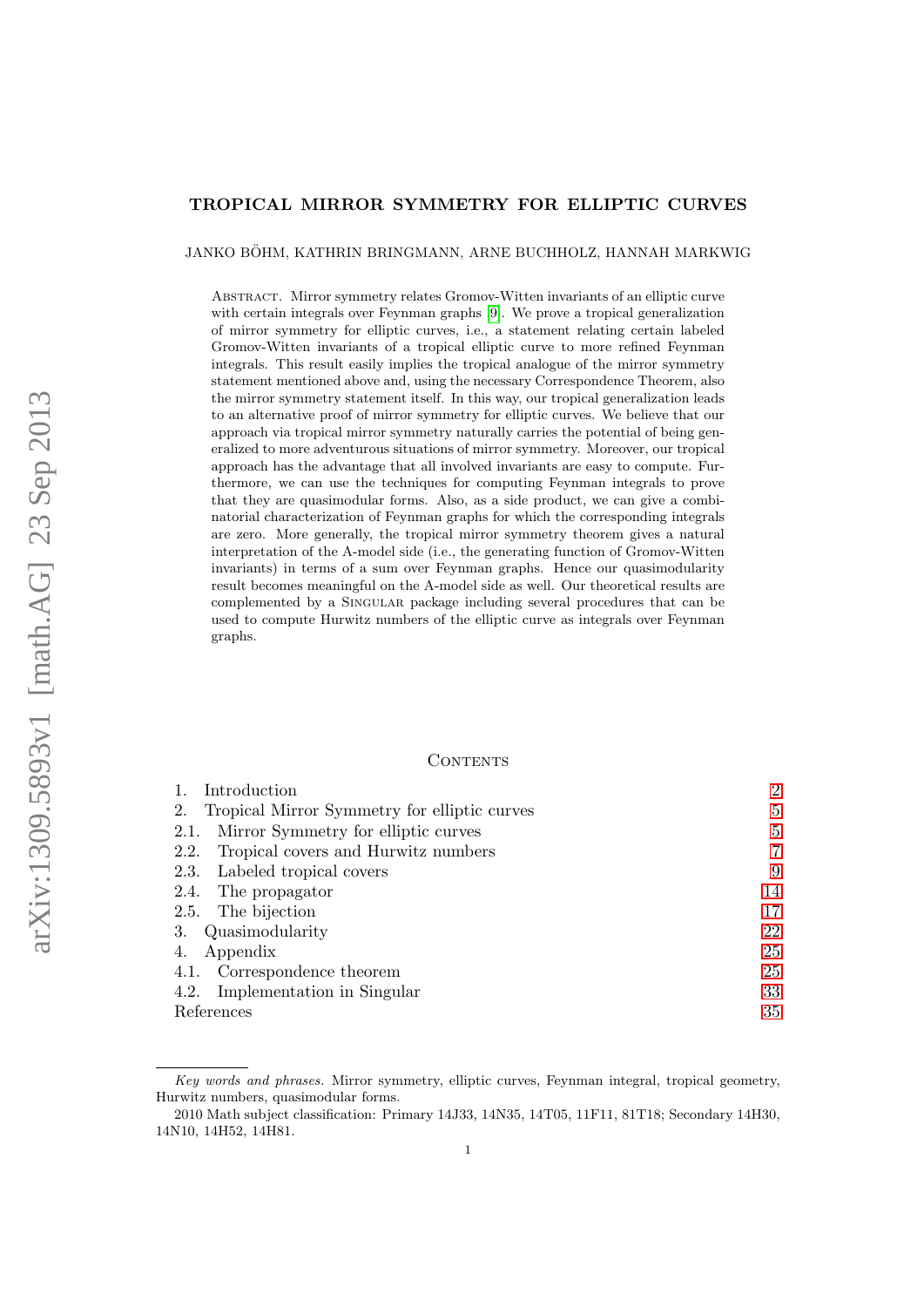## 1. INTRODUCTION

<span id="page-1-0"></span>Mirror symmetry is a deep symmetry relation motivated by dualities in string theory. Many results and conjectures of different flavors are related to mirror symmetry (see e.g.  $[12, 13, 15, 19, 24, 26, 27]$  $[12, 13, 15, 19, 24, 26, 27]$  $[12, 13, 15, 19, 24, 26, 27]$  $[12, 13, 15, 19, 24, 26, 27]$  $[12, 13, 15, 19, 24, 26, 27]$  $[12, 13, 15, 19, 24, 26, 27]$  $[12, 13, 15, 19, 24, 26, 27]$ ). Here, we focus on statements relating Gromov-Witten invariants of a variety X to certain integrals on a mirror partner  $X^{\vee}$ .

Tropical geometry has proved to be an interesting new tool for mirror symmetry (see e.g. [\[1,](#page-34-2) [14](#page-35-7)[–16,](#page-35-8) [24\]](#page-35-4)). Our paper can be viewed as a sequel and extension of Gross' paper [\[14\]](#page-35-7), where he provides tropical methods for the study of mirror symmetry of  $\mathbb{P}^2$ . The main purpose of his paper is of a philosophical nature: he suggests tropical geometry as a new and worthwhile method for the study of mirror symmetry. More precisely, you can find (a version of) the following triangle in the introduction of [\[14\]](#page-35-7):



tropical GW invariants

The relation between Gromov-Witten invariants and integrals (the top arrow) is a consequence of mirror symmetry. Tropical geometry comes in naturally, because there are many instances of Correspondence Theorems that relate Gromov-Witten invariants with their tropical analogues (the first of these is due to Mikhalkin [\[23\]](#page-35-9)). The connection between tropical geometry and integrals is in general yet to be understood.

Gross studies the triangle in the situation of  $\mathbb{P}^2$ : here, the mirror is  $(\mathbb{C}^*)^2$ . For this case, statements relating Gromov-Witten invariants to integrals are known already [\[3\]](#page-34-3); but again, the purpose is to a lesser extent to give a new proof of this mirror symmetry relation, but to outline a new path for future progress in mirror symmetry. In the case of  $\mathbb{P}^2$ , the mirror symmetry relation involves descendant Gromov-Witten invariants of  $\mathbb{P}^2$ . Only a partial Correspondence Theorem is proved to relate some of these invariants to their tropical counterparts [\[22\]](#page-35-10). Gross concentrates on proving the right arrow in his situation, i.e., he provides a natural connection between integrals and tropical Gromov-Witten invariants. This connection very roughly relates monomials in a big generating function that yield a nonzero contribution to an integral with pieces of tropical curves that glue to one big tropical curve satisfying the requirements. The heart of the argument is thus a purely combinatorial hunt of monomials respectively pieces of tropical curves, and the fact that both sides can be boiled down to combinatorics that fits together very naturally strongly recommends the tropical approach for future experiments in mirror symmetry. However, since the existing Correspondence Theorems are not sufficient yet to cover the whole situation needed for mirror symmetry of  $\mathbb{P}^2$ , this exciting new approach does not give an alternative proof of the mirror symmetry statement for  $\mathbb{P}^2$  (the top arrow) yet.

It is our purpose to demonstrate that tropical geometry can actually lead to a complete alternative proof of mirror symmetry, and that this approach is very natural and requires not much more than a careful analysis of the underlying combinatorics. We prove a tropical mirror symmetry theorem for tropical elliptic curves that in particular implies mirror symmetry for elliptic curves. Furthermore, we pursue our approach to prove new results about the involved generating functions, most importantly the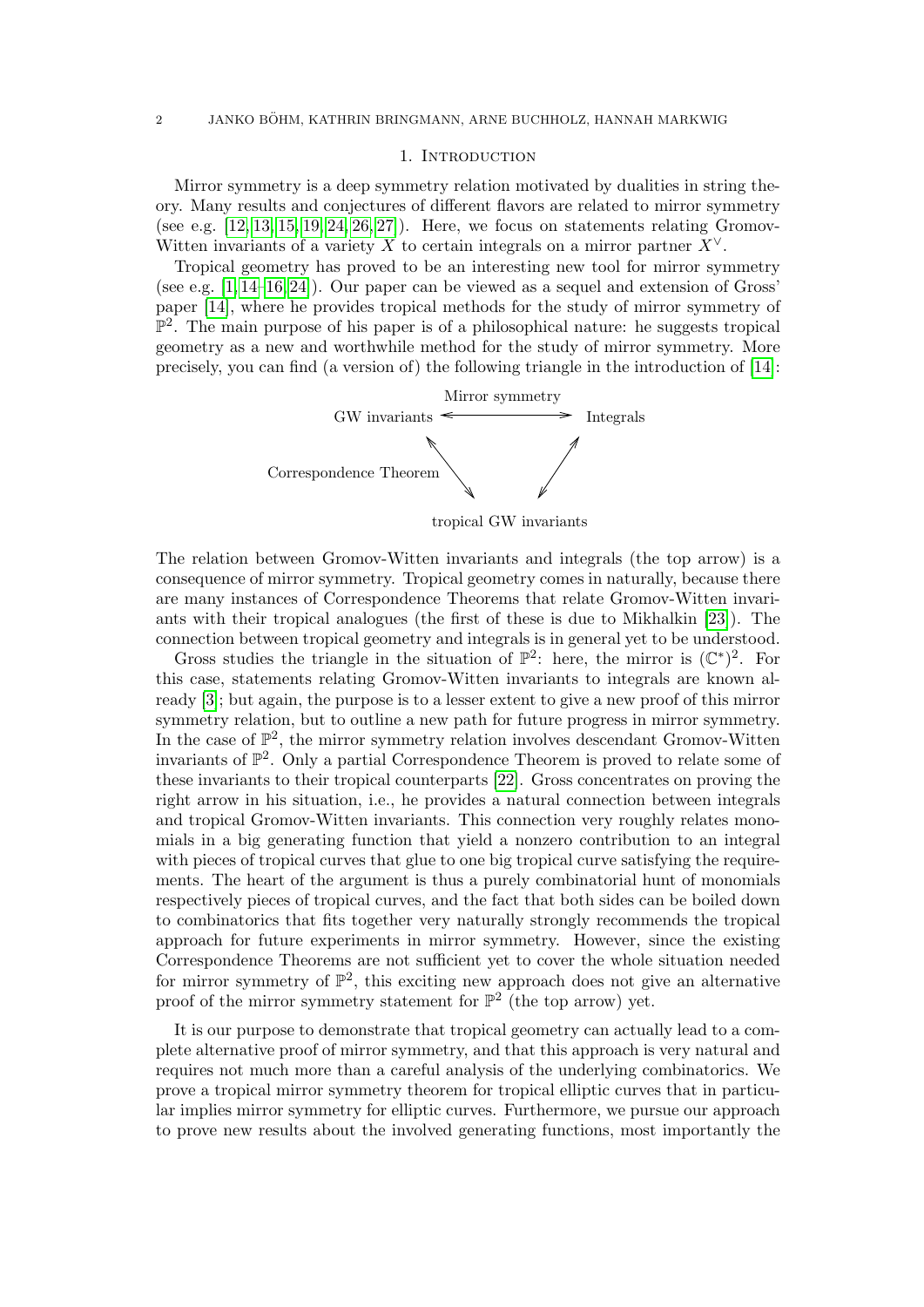quasimodularity of certain Feynman integrals resp. generating functions of Hurwitz numbers.

We study the triangle above for elliptic curves. As in the case of  $\mathbb{P}^2$ , mirror symmetry of elliptic curves is known and can to the best of our knowledge even be considered as folklore in mirror symmetry [\[9\]](#page-34-0), i.e., in principle the top arrow is taken care of already (see Theorem [2.6\)](#page-6-1). The known proof is inspired by physics and uses quantum field theory.

We provide the alternative route via the left and right arrows. The Gromov-Witten invariants involved in the upper left vertex of the triangle are nothing but Hurwitz numbers — numbers of covers of an elliptic curve having simple ramification above some fixed branch points. The integrals in the upper right vertex are certain integrals over Feynman graphs.

Correspondences between Hurwitz numbers and their tropical counterparts have been studied [\[4,](#page-34-4)[7\]](#page-34-5), and an easy generalization yields a Correspondence Theorem that is suitable for our situation (see Theorem [2.13\)](#page-8-1). As in the case of  $\mathbb{P}^2$ , most exciting is the right arrow. It turns out that a more general formulation of mirror symmetry is more natural on the tropical side. We prove a tropical mirror symmetry theorem (Theorem [2.20\)](#page-10-0) relating numbers of labeled tropical covers with refined Feynman integrals. A careful analysis of the combinatorial principles underlying the count of labeled tropical covers on the one hand and nonzero contributions to refined integrals over Feynman graphs on the other hand reveals that they can be related very naturally. The right arrow then follows easily from our tropical mirror symmetry theorem, see Theorem [2.14.](#page-8-2) We consider the Tropical Mirror Symmetry Theorem [2.20](#page-10-0) (and its consequences) to be the most important contribution of this paper.

To sum up, for the case of elliptic curves, we complete the picture of the triangle as follows:



We provide proofs for all solid arrows, in particular this implies the dashed arrow, the mirror symmetry statement for elliptic curves. We thus provide a complete and very natural combinatorial proof of mirror symmetry for elliptic curves by means of tropical geometry. We believe that our theorem and its consequences should be viewed as a recommendation for tropical geometry tools for mirror symmetry.

While our method of proof may at the first glance seem similar to the method used in  $[14]$  — a combinatorial hunt of monomials in a big generating function on one side, and tropical covers on the other side — the details are very different in the situation of an elliptic curve. Also, our tropical mirror symmetry statement provides more than the proof of the right arrow — we generalize the statement to labeled tropical covers and refined integrals. We were inspired by [\[14\]](#page-35-7), but nevertheless our result is beyond a mere generalization of this paper, and hopefully will shed more light on other more adventurous situations of mirror symmetry. Note that our case is the first instance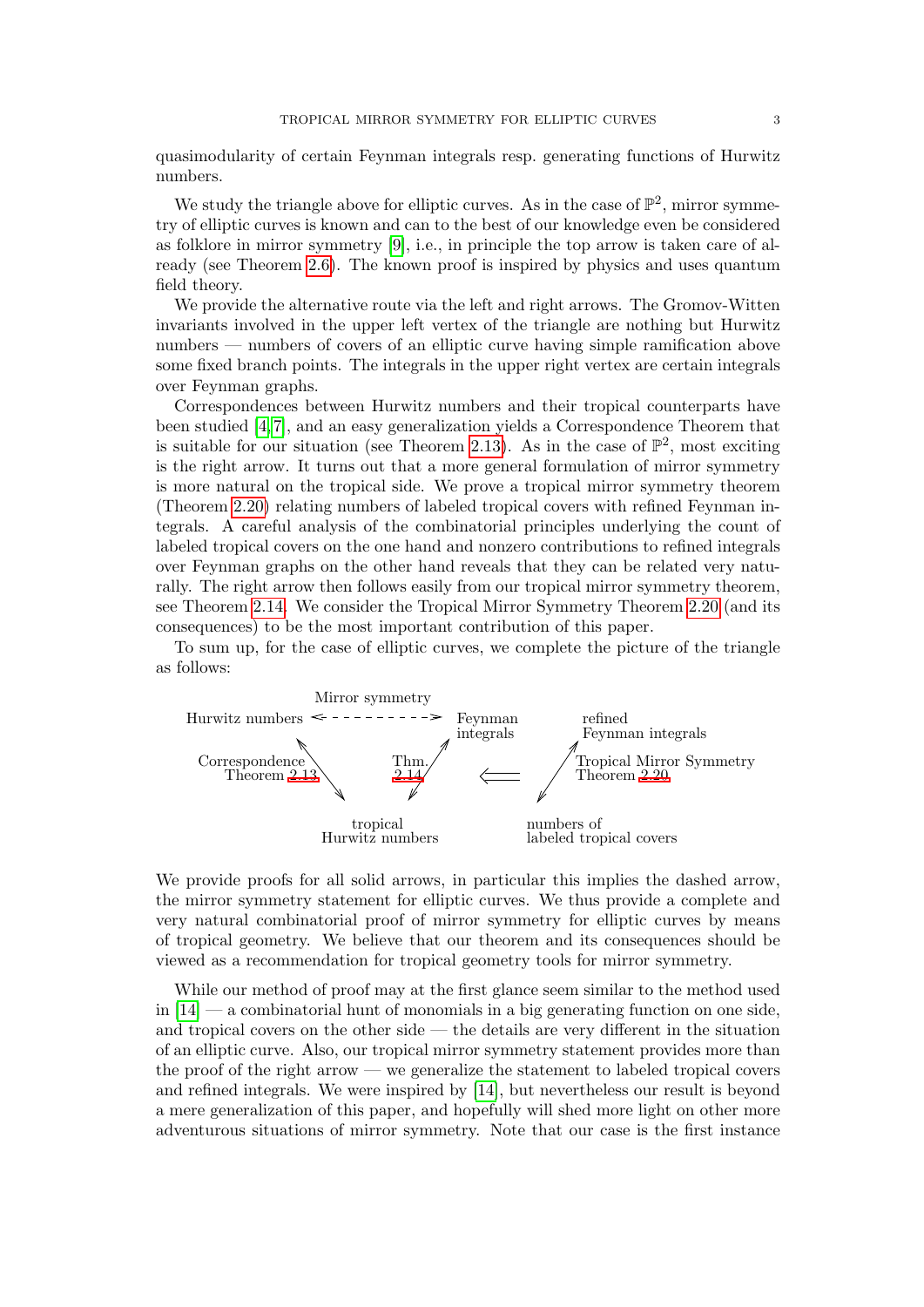#### 4 JANKO BOHM, KATHRIN BRINGMANN, ARNE BUCHHOLZ, HANNAH MARKWIG ¨

where tropical mirror symmetry is understood for a compact Calabi-Yau variety, and for arbitrary genus Gromov-Witten invariants.

Furthermore, our study of Feynman integrals can be pursued in another direction related to number theory. In number theory, the study of modular forms and quasimodular forms is of great interest. Let us just mention a few examples. In VOA theory, 1-point functions are quasimodular [\[10\]](#page-34-6). Conversely, every quasimodular form can be written in terms of 1-point functions. Further examples occur in the study of  $s\ell(n|n)$ <sup> $\wedge$ </sup> characters [\[6\]](#page-34-7) or in curve counting problems on Abelian surfaces (see e.g. [\[2\]](#page-34-8)). Knowing modularity results presents one with deep tools, like Sturm's Theorem or the valence formula, to prove identities, congruences, or the asymptotic behavior of arithmetically interesting functions. Most relevant for this paper is that the generating function for Hurwitz numbers of elliptic curves is a quasimodular form (see e.g. [\[9\]](#page-34-0), [\[18\]](#page-35-11)). Via mirror symmetry, this generating function equals a sum of Feynman integrals, where each summand corresponds to a graph. To the best of our knowledge, the quasimodularity of the individual summands has not been known. We close this gap by proving the quasimodularity for each summand corresponding to a graph, more precisely, for the summands  $I_{\Gamma,\Omega}$  as defined in Definition [2.5,](#page-5-0) Equation  $(2.1):$  $(2.1):$ 

**Theorem 1.1.** For all Feynman graphs  $\Gamma$  and orders  $\Omega$  as in Definition [2.5,](#page-5-0) the function  $I_{\Gamma,\Omega}$  is a quasimodular form.

For a precise formulation, see Theorem [3.2.](#page-21-1) Other Feynman integrals related to mirror symmetry have been proved to be quasimodular forms, too [\[21\]](#page-35-12).

Note that the Tropical Mirror Symmetry Theorem naturally gives an interpretation of the generating function of Hurwitz numbers in terms of a sum over Feynman graphs — we can sum over all tropical covers whose combinatorial type is a fixed Feynman graph. In this way, our quasimodularity result becomes meaningful on the A-model side as well: The generating function of Hurwitz numbers for a fixed combinatorial type is quasimodular. We believe that this result is another major contribution of our paper.

As a side product we also give a combinatorial characterization of graphs whose corresponding Feynman integral is zero: we prove in Corollary [2.35](#page-20-0) that a graph yields a zero Feynman integral if and only if it contains a bridge.

Our theoretical results are complemented by a Singular package including several procedures that can be used to compute Hurwitz numbers of the elliptic curve resp. integrals over Feynman graphs.

We believe that it is a merit of the tropical approach that computations are of a combinatorial flavor and easily accessible. We describe all constructions and computations in this paper in a hands-on way that should be easy to follow using the examples we give. All our computations can be reconstructed using our SINGULAR package. We consider it another important contribution of our paper that we made mirror symmetry of elliptic curves computationally accessible.

Our paper is organized as follows. In Section [2.1](#page-4-1) we define the invariants and state the Mirror Symmetry Theorem [2.6,](#page-6-1) i.e., the top arrow in the triangle above. In Section [2.2](#page-6-0) we define tropical Hurwitz numbers and state the Correspondence Theorem [2.13,](#page-8-1) i.e., the left arrow in the triangle. We also state Theorem [2.14,](#page-8-2) the right arrow in the triangle. In Section [2.3,](#page-8-0) we introduce the invariants involved in our generalization of theorem [2.14:](#page-8-2) labeled tropical covers (tropical covers with some extra structure) and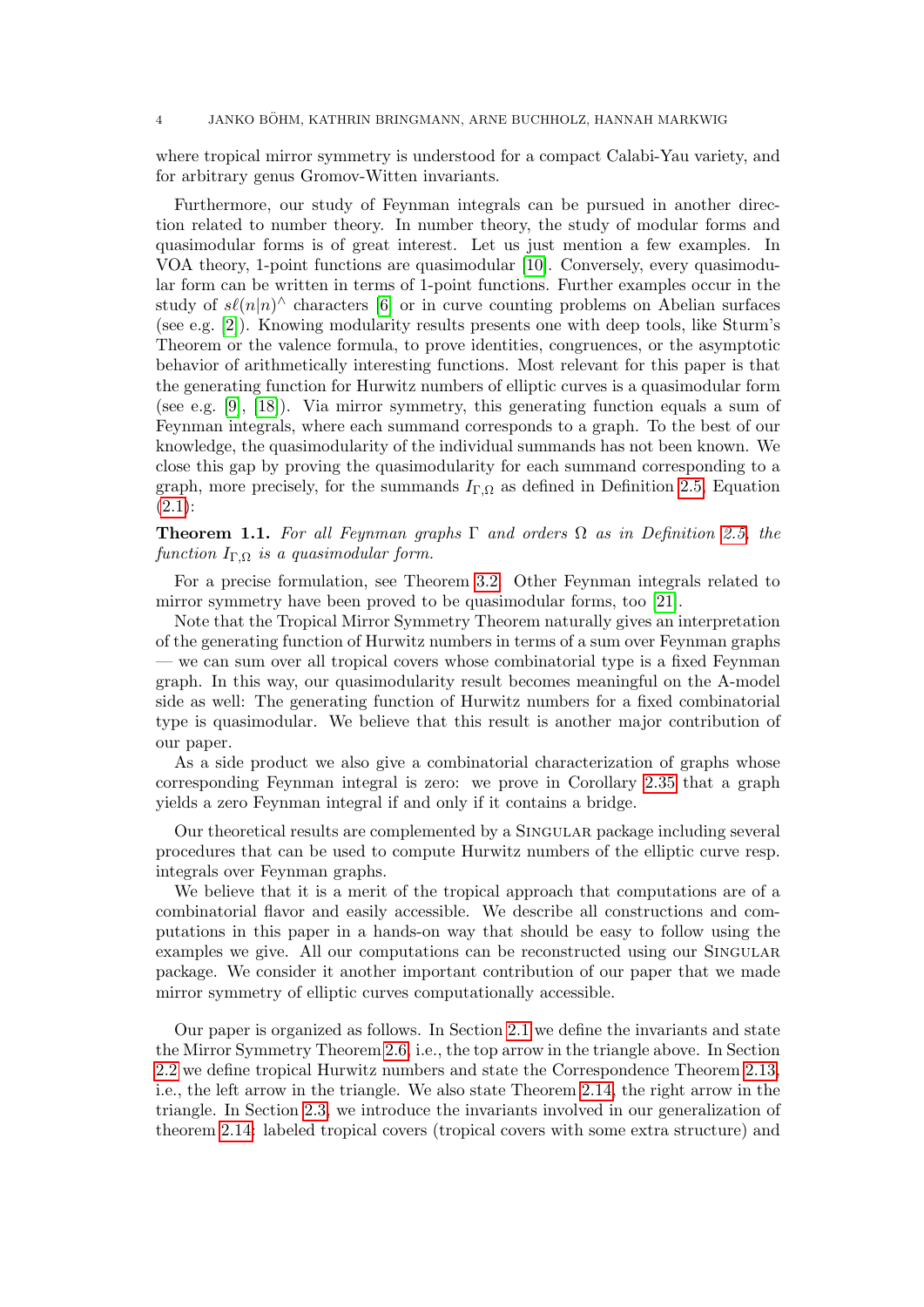a more refined version of the Feynman integrals. In the same section, we can finally also state our main result, the Tropical Mirror Symmetry Theorem [2.20](#page-10-0) involving labeled tropical covers and refined Feynman integrals. We also deduce Theorem [2.14](#page-8-2) using Theorem [2.20.](#page-10-0) In Section [2.4,](#page-13-0) we take a closer look at the involved Feynman integrals. A central statement is Theorem [2.22](#page-13-1) that expresses the propagator as a series in a special nice way. This helps us to boil down the computation of the refined Feynman integrals (using a coordinate change and the residue theorem) to a purely combinatorial hunt of monomials in a big generating function. The precise statement of the monomial hunt can be found in Lemma [2.24.](#page-15-0) In Section [2.5](#page-16-0) finally, we establish our bijection relating labeled tropical covers and nonzero contributions to refined Feynman integrals. The precise formulation can be found in Theorem [2.30,](#page-17-0) Theorem [2.20](#page-10-0) follows easily from this. Construction [2.31](#page-17-1) gives a hands-on algorithm how to produce a tropical cover given a tuple contributing to the integral, Lemmas [2.33](#page-18-0) and [2.34](#page-19-0) prove that this algorithm indeed produces a bijective map. In Section [3](#page-21-0) we prove the quasimodularity of the summands of the generating function of Hurwitz numbers corresponding to Feynman graphs. The proof relies on a statement deduced in Section [2.4.](#page-13-0)

In part [4.1](#page-24-1) of the Appendix, we prove the Correspondence Theorem [2.13.](#page-8-1) It could be deduced from the Correspondence Theorem in [\[4\]](#page-34-4), for the sake of completeness however we include our own proof here which uses combinatorial methods involving the symmetric group.

In part [4.2](#page-32-0) of the Appendix, we describe our Singular package that can be used to compute Hurwitz numbers of elliptic curves resp. Feynman integrals.

Acknowledgements. We would like to thank Arend Bayer, Erwan Brugallé, Albrecht Klemm, Laura Matusevich and Rainer Schulze-Pillot for helpful discussions. Part of this work was accomplished during the third and fourth author's stay at the Max-Planck-Institute for Mathematics in Bonn. We thank the MPI for hospitality. The research of the second author was supported by the Alfried Krupp prize for young University Teachers of the Krupp foundation and a grant by the ERC. The fourth author is partially supported by DFG-grant MA 4797/3-2.

# 2. Tropical Mirror Symmetry for elliptic curves

<span id="page-4-1"></span><span id="page-4-0"></span>2.1. Mirror Symmetry for elliptic curves. In this subsection, we define the relevant invariants (i.e., Hurwitz numbers and Feynman integrals) and present a precise statement of the top arrow of the triangle in the introduction.

Hurwitz numbers count branched covers of non-singular curves with a given ramification profile over fixed points. In this paper, we consider covers of elliptic curves. Hurwitz numbers are naturally topological invariants, in particular they do not depend on the position of the branch points as long as these are pairwise different. Moreover, since all complex elliptic curves are homeomorphic to the real torus, numbers of covers of an elliptic curve do not depend on the choice of the base curve. We thus fix an arbitrary complex elliptic curve  $\mathcal{E}$ .

Let C be a non-singular curve of genus q and  $\phi : \mathcal{C} \to \mathcal{E}$  a cover. We denote by d the degree of  $\phi$ , i.e., the number of preimages of a generic point in  $\mathcal{E}$ . For our purpose, it is sufficient to consider covers which are *simply ramified*, that is, over any branch point exactly two sheets of the map come together and all others stay separate. In other words, the ramification profile (i.e. the partition of the degree indicating the multiplicities of the inverse images of a branch point) of a simple branch point is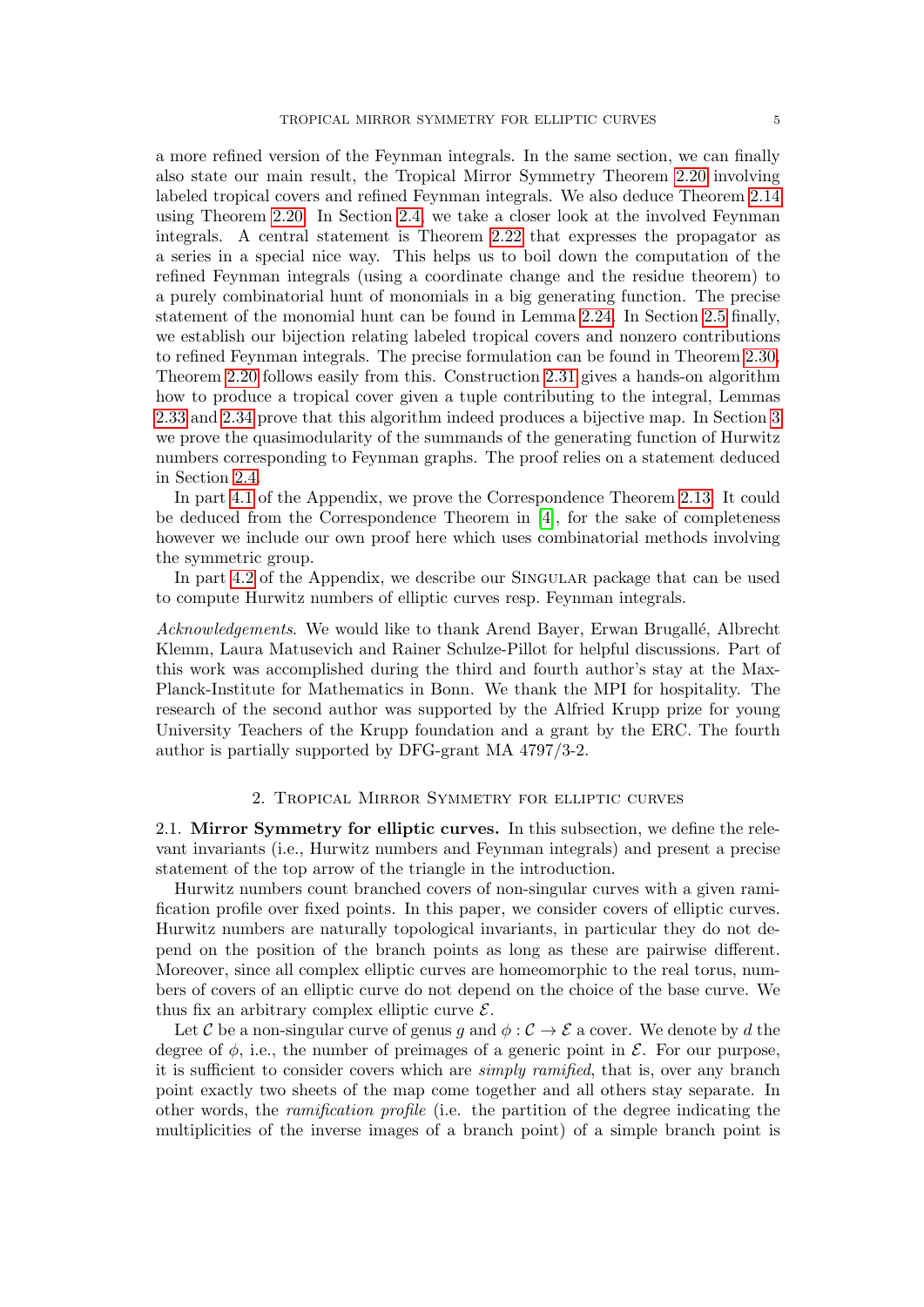$(2, 1, \ldots, 1)$ . It follows from the Riemann-Hurwitz formula (see e.g. [\[17\]](#page-35-13), Corollary IV.2.4) that a simply ramified cover of  $\mathcal E$  has exactly 2g−2 branch points. Two covers  $\varphi : \mathcal{C} \to \mathcal{E}$  and  $\varphi' : \mathcal{C}' \to \mathcal{E}$  are isomorphic if there exists an isomorphism of curves  $\phi: \mathcal{C} \to \mathcal{C}'$  such that  $\varphi' \circ \phi = \varphi$ .

<span id="page-5-1"></span>**Definition 2.1** (Hurwitz numbers). Fix 2g − 2 points  $p_1, \ldots, p_{2g-2}$  in  $\mathcal{E}$ . We define the *Hurwitz number*  $N_{d,g}$  to be the weighted number of (isomorphism classes of) simply ramified covers  $\phi : \mathcal{C} \to \mathcal{E}$  of degree d, where  $\mathcal{C}$  is a connected curve of genus g, and the branch points of  $\phi$  are the points  $p_i$ ,  $i = 1, \ldots, 2g - 2$ . We count each such cover  $\phi$  with weight  $|\text{Aut}(\phi)|$ .

For more details on branched covers of elliptic curves and Hurwitz numbers, see e.g. [\[25\]](#page-35-14).

<span id="page-5-3"></span>*Remark* 2.2. Note that by convention, we mark the branch points  $p_i$  in this definition. In the literature, you can also find definitions without this convention, leading to a factor of  $(2g - 2)!$  when compared with our definition.

Definition 2.3. We package the Hurwitz numbers of Definition [2.1](#page-5-1) into a generating function as follows:

$$
F_g(q) := \sum_{d=1}^{\infty} N_{d,g} q^{2d}.
$$

The mirror symmetry statement relates the generating function  $F<sub>g</sub>(q)$  to certain integrals which we are going to define now. We start by defining the function which we are going to integrate.

<span id="page-5-2"></span>Definition 2.4 (The propagator). We define the propagator

$$
P(z,q) := \frac{1}{4\pi^2} \wp(z,q) + \frac{1}{12} E_2(q^2)
$$

in terms of the Weierstraß-P-function  $\wp$  and the Eisenstein series

$$
E_2(q) := 1 - 24 \sum_{d=1}^{\infty} \sigma(d) q^d.
$$

Here,  $\sigma = \sigma_1$  denotes the sum-of-divisors function  $\sigma(d) = \sigma_1(d) = \sum_{m|d} m$ .

The variable q above should be considered as a coordinate of the moduli space of elliptic curves, the variable  $z$  is the complex coordinate of a fixed elliptic curve.

<span id="page-5-0"></span>**Definition 2.5** (Feynman graphs and integrals). A Feynman graph  $\Gamma$  of genus g is a trivalent connected graph of genus  $q$ . For a Feynman graph, we throughout fix a reference labeling  $x_1, \ldots, x_{2g-2}$  of the  $2g-2$  trivalent vertices and a reference labeling  $q_1, \ldots, q_{3g-3}$  of the edges of Γ.

For an edge  $q_k$  of  $\Gamma$  connecting the vertices  $x_i$  and  $x_j$ , we define a function

$$
P_k := P(z_i - z_j, q),
$$

where P denotes the propagator of Definition [2.4](#page-5-2) (the choice of sign i.e.,  $z_i - z_j$  or  $z_j - z_i$  plays no role, more about this in Section [2.4\)](#page-13-0). Pick a total ordering  $\Omega$  of the vertices and starting points of the form  $iy_1, \ldots, iy_{2q-2}$  in the complex plane, where the  $y_j$  are pairwise different small numbers. We define integration paths  $\gamma_1, \ldots, \gamma_{2g-2}$ by

$$
\gamma_j : [0,1] \to \mathbb{C} : t \mapsto iy_j + t,
$$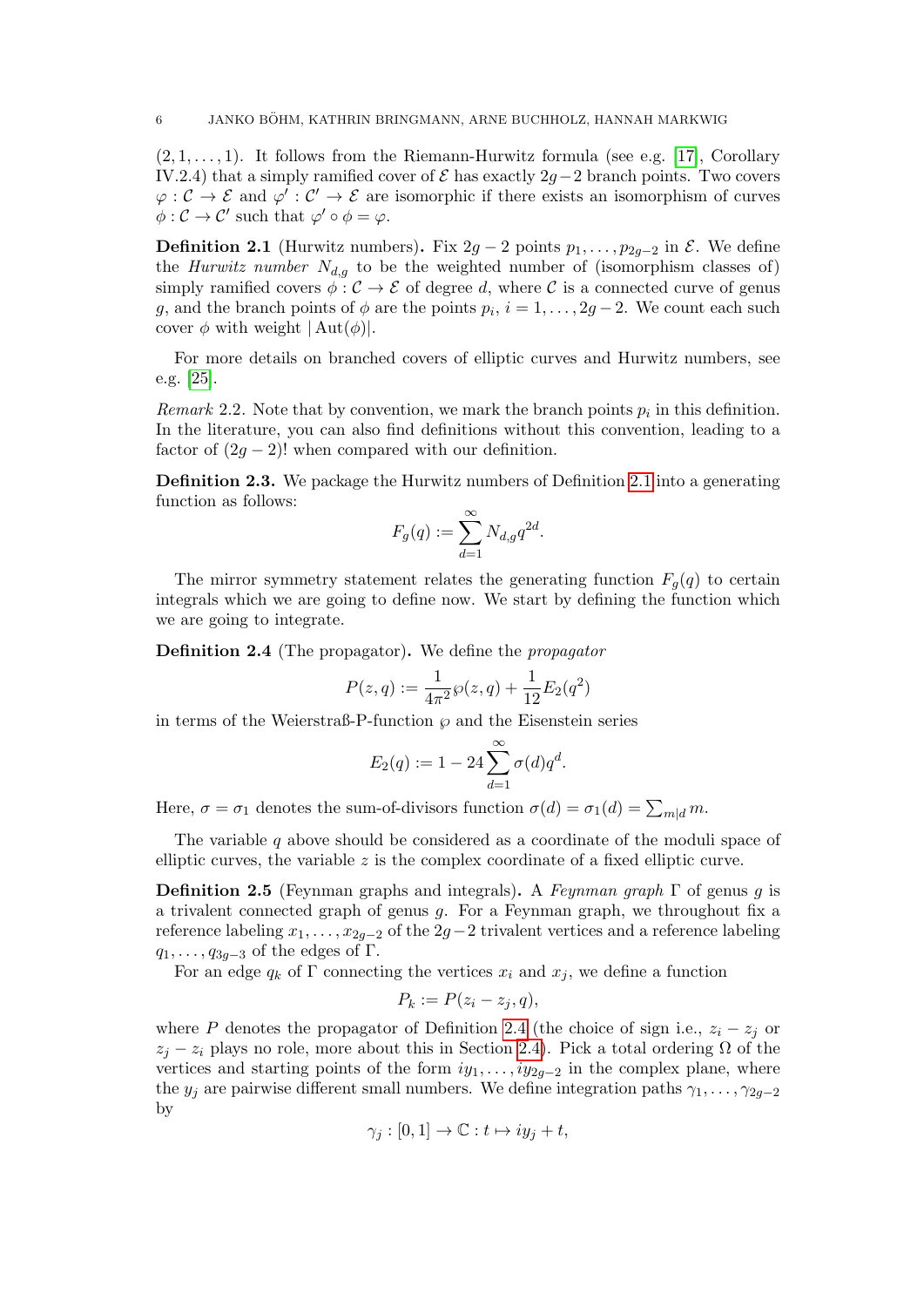such that the order of the real coordinates  $y_j$  of the starting points of the paths equals  $\Omega$ . We then define the integral

<span id="page-6-2"></span>
$$
I_{\Gamma,\Omega}(q) := \int_{z_j \in \gamma_j} \prod_{k=1}^{3g-3} (-P_k). \tag{2.1}
$$

Finally, we define

$$
I_{\Gamma}(q) = \sum_{\Omega} I_{\Gamma,\Omega}(q),
$$

where the sum runs over all  $(2g - 2)!$  orders of the vertices.

The following is the precise statement of the top arrow in the triangle in the introduction (see Theorem 3 of [\[9\]](#page-34-0)):

<span id="page-6-1"></span>**Theorem 2.6** (Mirror Symmetry for elliptic curves). Let  $g > 1$ . For the definition of the invariants, see [2.1](#page-5-1) and [2.5.](#page-5-0) We have

$$
F_g(q) = \sum_{d=1}^{\infty} N_{d,g} q^{2d} = \sum_{\Gamma} I_{\Gamma}(q) \cdot \frac{1}{|\operatorname{Aut}(\Gamma)|},
$$

where Aut(Γ) denotes the automorphism group of Γ and the sum goes over all trivalent  $graphs \Gamma$  of genus q.

<span id="page-6-0"></span>2.2. Tropical covers and Hurwitz numbers. We give a proof of Theorem [2.6](#page-6-1) by a detour to tropical geometry and tropical mirror symmetry. We first relate Hurwitz numbers to tropical Hurwitz numbers.

**Definition 2.7** (Tropical curves). A (generic) *tropical curve C* (without ends) is a connected, finite, trivalent, metric graph. Its genus is given by its first Betti number. The combinatorial type of a curve is its homeomorphism class, i.e., the underlying graph without lengths on the edges.

A tropical elliptic curve consists of one edge forming a circle of certain length. We will fix a tropical elliptic curve  $E$  (e.g. one having length 1). Moreover, to fix notation, in the following we denote by  $C$  a tropical curve of genus  $g$  and combinatorial type Γ.

<span id="page-6-3"></span>**Definition 2.8** (Tropical covers). A map  $\pi : C \to E$  is a tropical cover of E if it is continuous, non-constant, integer affine on each edge and respects the balancing condition at every vertex  $P \in C$ :

For an edge e of C denote by  $w_e$  the *weight of e*, i.e., the absolute value of the slope of  $\pi_{|e}$ . Consider a (small) open neighbourhood U of  $p = \pi(P)$ , then U combinatorially consists of p together with two rays  $r_1$  and  $r_2$ , left and right of p. Let V be the connected component of  $\pi^{-1}(U)$  which contains P. Then V consists of P adjeacent to three rays). Then  $\pi$  is balanced at P if

$$
\sum_{R \text{ maps to } r_1} w_R = \sum_{R \text{ maps to } r_2} w_R,
$$

where  $R$  goes over the three rays adjacent to  $P$  and rays inherit their weights from the corresponding edges.

The degree of a cover is the weighted number of preimages of a generic point: For all  $p \in E$  not having any vertex of C as preimage we have

$$
d = \sum_{P \in C: \pi(P) = p} w_{e_P},
$$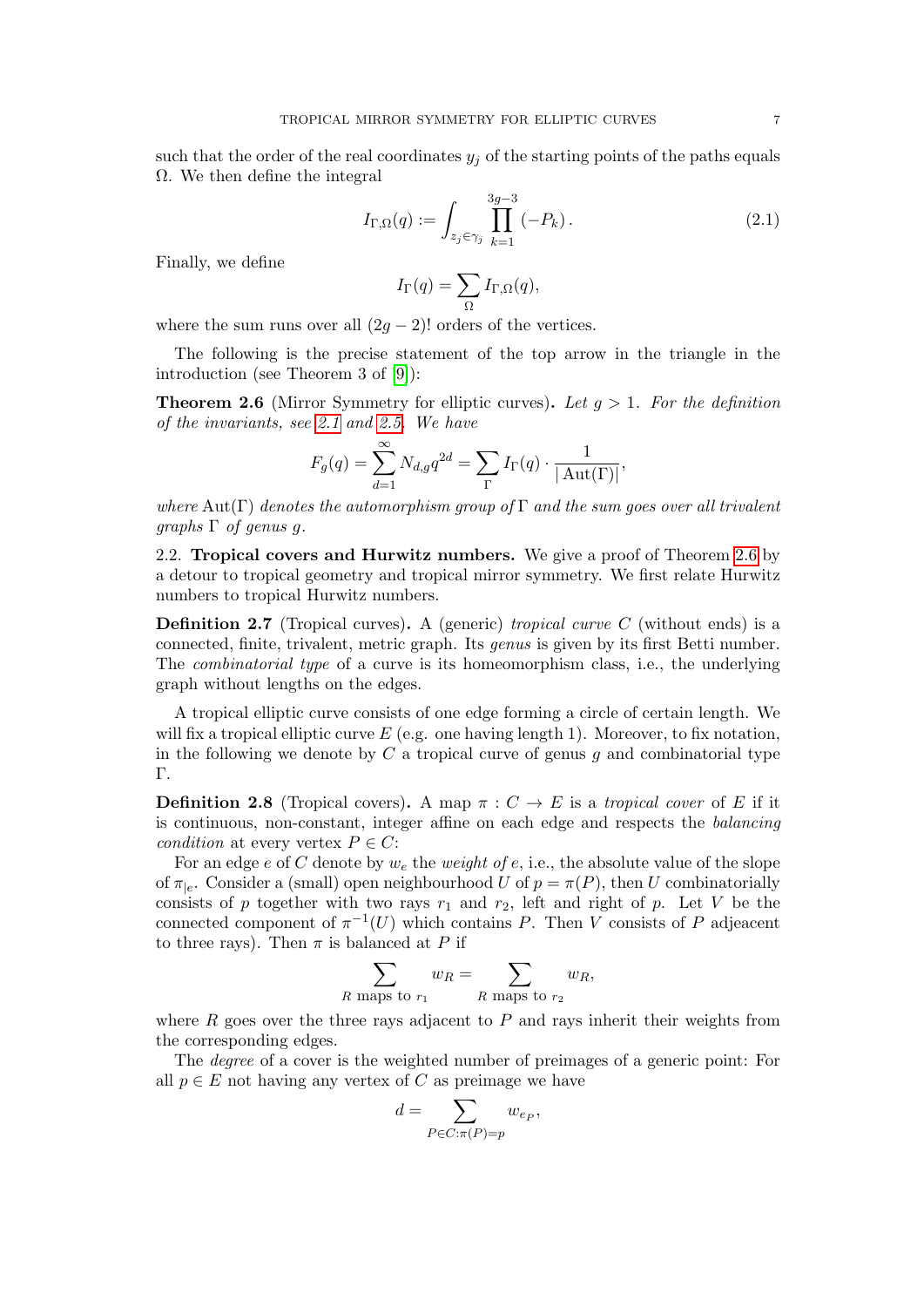

<span id="page-7-0"></span>FIGURE 1. A tropical cover of degree 4 with genus 2 source curve.

where  $e_P$  is the edge of C containing P. The images of the vertices of C are called the *branch* points of  $\pi$ .

Example 2.9. Figure [1](#page-7-0) shows a tropical cover of degree 4 with a genus 2 source curve. The red numbers close to the vertex  $P$  are the weights of the corresponding edges, the black numbers denote the lengths. The cover is balanced at  $P$  since there is an edge of weight 3 leaving in one direction and an edge of weight 2 plus an edge of weight 1 leaving in the opposite direction.

We can see that the length of an edge of  $C$  is determined by its weight and the length of its image. We will therefore in the following not specify edge lengths anymore.

Definition 2.10 (Isomorphisms of curves and covers). An isomorphism of tropical curves is an isometry of metric graphs. Two covers  $\pi: C \to E$  and  $\pi': C' \to E$  are isomorphic if there is an isomorphism of curves  $\phi : C \to C'$  such that  $\pi' \circ \phi = \pi$ .

As usual when counting tropical objects we have to weight them with a certain multiplicity.

<span id="page-7-2"></span>**Definition 2.11** (Multiplicities). The multiplicity of a cover  $\pi : C \to E$  is defined to be

$$
\textnormal{mult}(\pi) := \frac{1}{|\operatorname{Aut}(\pi)|} \prod_e w_e,
$$

where the product goes over all edges e of C and  $\text{Aut}(\pi)$  is the automorphism group of  $\pi$ .

<span id="page-7-1"></span>**Definition 2.12** (Tropical Hurwitz numbers). Fix branch points  $p_1, \ldots, p_{2g-2}$  in the tropical, elliptic curve E. The tropical Hurwitz number  $N_{d,g}^{\text{trop}}$  is the weighted number of isomorphism classes of degree d covers  $\pi : C \to E$  having their branch points at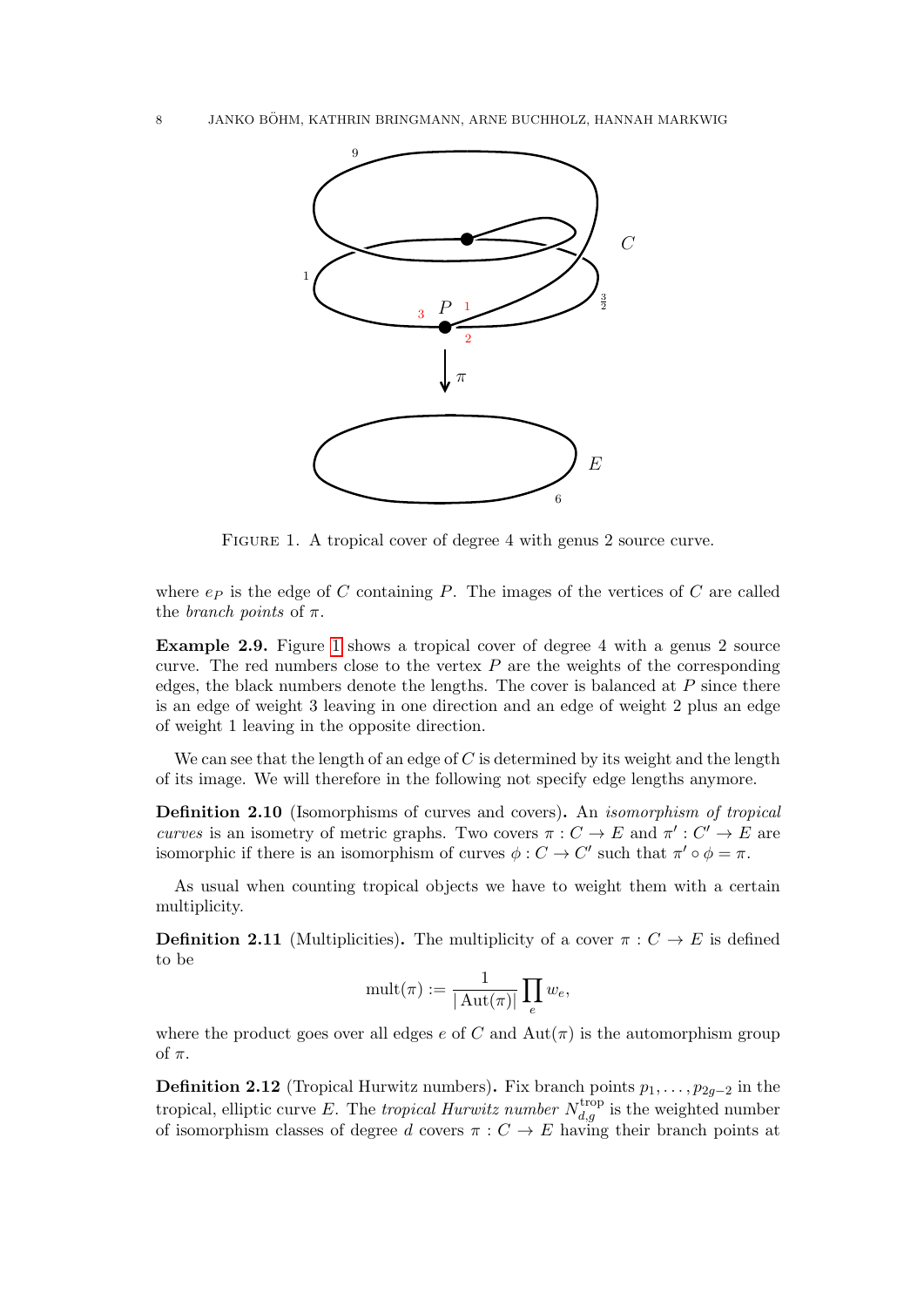the  $p_i$ , where C is a curve of genus  $g$ :

$$
N_{d,g}^{\operatorname{trop}} := \sum_{\pi: C \to E} \operatorname{mult}(\pi).
$$

The following is the precise formulation of the left arrow of the triangle in the introduction:

<span id="page-8-1"></span>Theorem 2.13 (Correspondence Theorem). The algebraic and tropical Hurwitz numbers of simply ramified covers of an elliptic curve coincide (see Definition [2.1](#page-5-1) and [2.12\)](#page-7-1), i.e., we have

$$
N_{d,g}^{\text{trop}} = N_{d,g}.
$$

This theorem could be proved by a mild generalization of the Correspondence Theorem for Hurwitz numbers in [\[4\]](#page-34-4). For the sake of completeness, we give our own proof, using more combinatorial methods involving the symmetric group. We present it in the Appendix [4.1.](#page-24-1)

Using the Correspondence Theorem [2.13,](#page-8-1) it is obviously sufficient to prove the following theorem in order to obtain a tropical proof of Theorem [2.6.](#page-6-1) This theorem can be viewed as the right arrow in the triangle in the introduction.

<span id="page-8-2"></span>**Theorem 2.14** (Tropical curves and integrals). Let  $q > 1$ . For the definition of the invariants, see Definitions [2.12](#page-7-1) and [2.5.](#page-5-0) We have

$$
\sum_{d=1}^{\infty} N_{d,g}^{\text{trop}} q^{2d} = \sum_{\Gamma} I_{\Gamma}(q) \cdot \frac{1}{|\operatorname{Aut}(\Gamma)|},
$$

where the sum goes over all trivalent graphs  $\Gamma$  of genus q.

<span id="page-8-0"></span>2.3. Labeled tropical covers. To deduce Theorem [2.14,](#page-8-2) we prove a more general statement that implies this theorem, namely our Tropical Mirror Symmetry Theorem for elliptic curves [2.20.](#page-10-0) To state the result, we need to introduce labeled tropical covers, and a refined version of the Feynman integrals from above. This more general tropical mirror symmetry theorem is more natural on the tropical side, since the combinatorics involved in the hunt of monomials contributing to the refined Feynman integrals resp. in counting labeled tropical covers can be related very naturally.

<span id="page-8-3"></span>**Definition 2.15** (Labeled tropical covers). Let  $\pi: C \to E$  be a tropical cover as in Definition [2.8.](#page-6-3) Let  $\Gamma$  be the combinatorial type of the tropical curve C. We fix a reference labeling  $x_1, \ldots, x_{2q-2}$  of the vertices and a reference labeling  $q_1, \ldots, q_{3q-3}$  of the edges of  $\Gamma$ , as in Definition [2.5](#page-5-0) for Feynman graphs. We then consider the *labeled* tropical cover  $\hat{\pi}: C \to E$ , where the source curve C is in addition equipped with the labeling. The important difference between tropical covers and labeled tropical covers is the definition of isomorphism: for a labeled tropical cover, we require an isomorphism to respect the labels. As usual, we consider labeled tropical covers only up to isomorphism.

The combinatorial type of a labeled tropical cover is the combinatorial type of the source curve together with the labels, i.e., a Feynman graph.

**Example [2](#page-9-0).16.** Figure 2 shows a labeled cover of degree 4. The edges labeled  $q_2, q_3$ and  $q_6$  are supposed to have weight 1, edge  $q_1$  and  $q_4$  weight 2 and  $q_5$  weight 3. The underlying Feynman graph is the one of Figure [3.](#page-10-1)

The definition of the generating series  $F_q(q)$  for Hurwitz numbers has to be refined accordingly: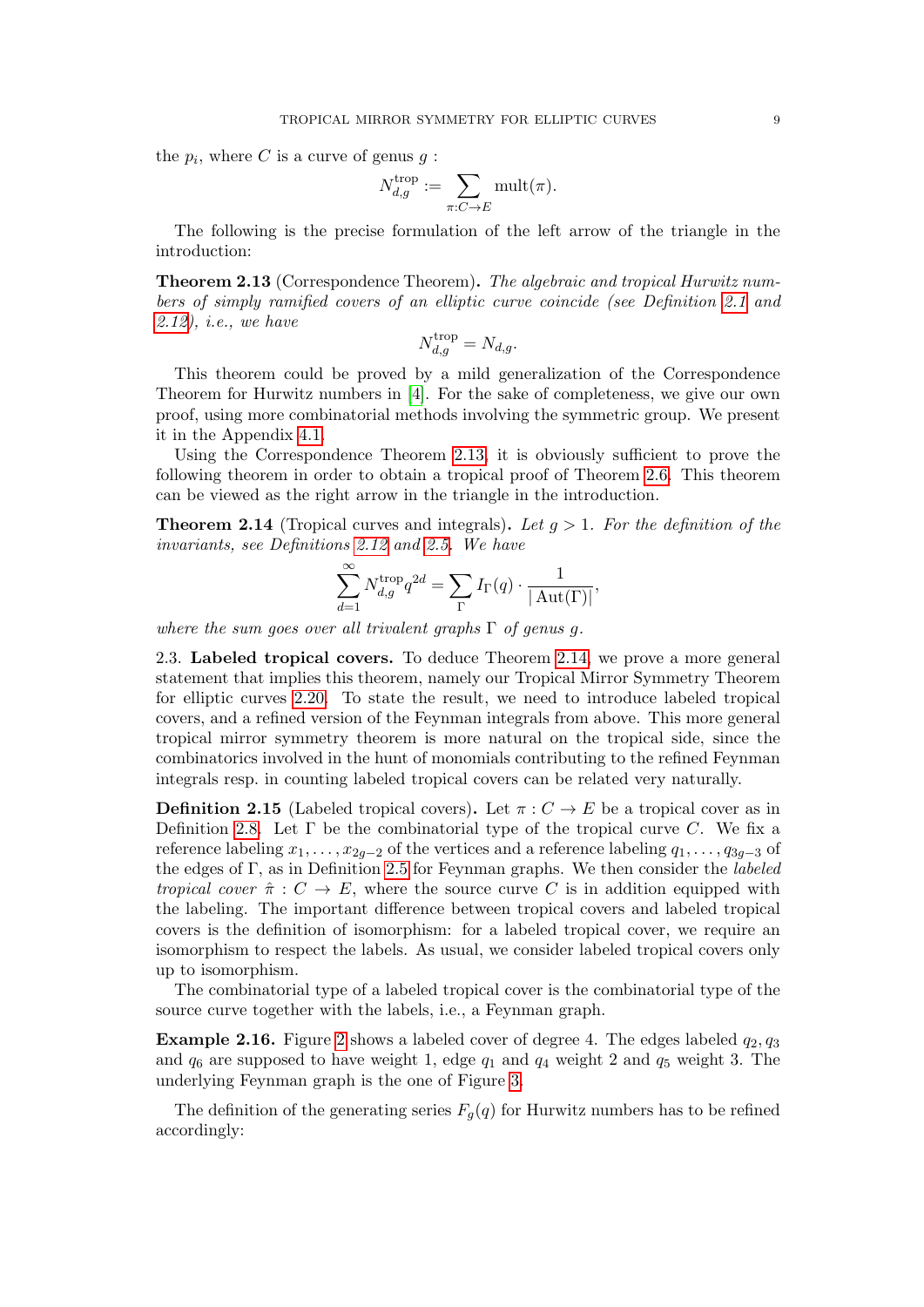

FIGURE 2. A labeled tropical cover of  $E$ .

<span id="page-9-2"></span><span id="page-9-0"></span>**Definition 2.17.** We fix once and for all a base point  $p_0$  in E. For a tuple  $a =$  $(a_1, \ldots, a_{3g-3})$ , we define  $N_{a,g}^{\text{trop}}$  to be the weighted number of labeled tropical covers  $\hat{\pi}: C \to E$  of degree  $\sum_{i=1}^{3g-3} a_i$ , where C has genus g, having their branch points at the prescribed positions and satisfying

$$
\#(\hat{\pi}^{-1}(p_0) \cap q_i) \cdot w_i = a_i
$$

for all  $i = 1, \ldots, 3g - 3$ . Each labeled tropical cover is counted with multiplicity  $\prod_{i=1}^{3g-3} w_i$ . Here,  $w_i$  denotes the weight of the edge  $q_i$ . We call <u>a</u> the *branch type* of the tropical cover at  $p_0$ .

We also define for a Feynman graph  $\Gamma$  the number  $N_a^{\text{trop}}$ <sup>trop</sup> to be the weighted number of labeled tropical covers as above with source curve of type  $\Gamma$ .

We set

$$
F_g(q_1,\ldots,q_{3g-3})=\sum_{\underline{a}}N_{\underline{a},g}^{\text{trop}}q^{2\cdot\underline{a}}.
$$

Here, the sum goes over all  $\underline{a} \in \mathbb{N}^{3g-3}$  and  $q^{2} \underline{a}$  denotes the multi-index power  $q^{2} \underline{a}$  $q_{1}^{2a_{1}}\cdot\ldots\cdot q_{3g-3}^{2a_{3g-3}}$  $\zeta_{3g-3}^{2u_{3g-3}}.$ 

<span id="page-9-3"></span>Example 2.18. Choose for example  $g = 3$  and  $g = (0, 2, 1, 0, 0, 1)$ . Let  $\Gamma$  be the Feynman graph depicted in Figure [3.](#page-10-1) Then  $N_{a,\Gamma}^{\text{trop}} = 256$ . All labeled covers contributing to  $N_{a\,\Gamma}^{\text{trop}}$ <sup>trop</sup> together with their multiplicities are depicted in Figure [4.](#page-11-0) The number next to each label  $q_i$  stands for the weight of the labeled edge. The white dots are the points in the fiber of  $p_0$  under  $\pi$ .

Similarly, we refine the definition of the integrals of Definition [2.5:](#page-5-0)

<span id="page-9-1"></span>Definition 2.19. Let Γ be a Feynman graph. As usual, the vertices are labeled with  $x_i$  and the edges with  $q_i$ . For the edge  $q_k$  of  $\Gamma$  connecting the vertices  $x_i$  and  $x_j$ , we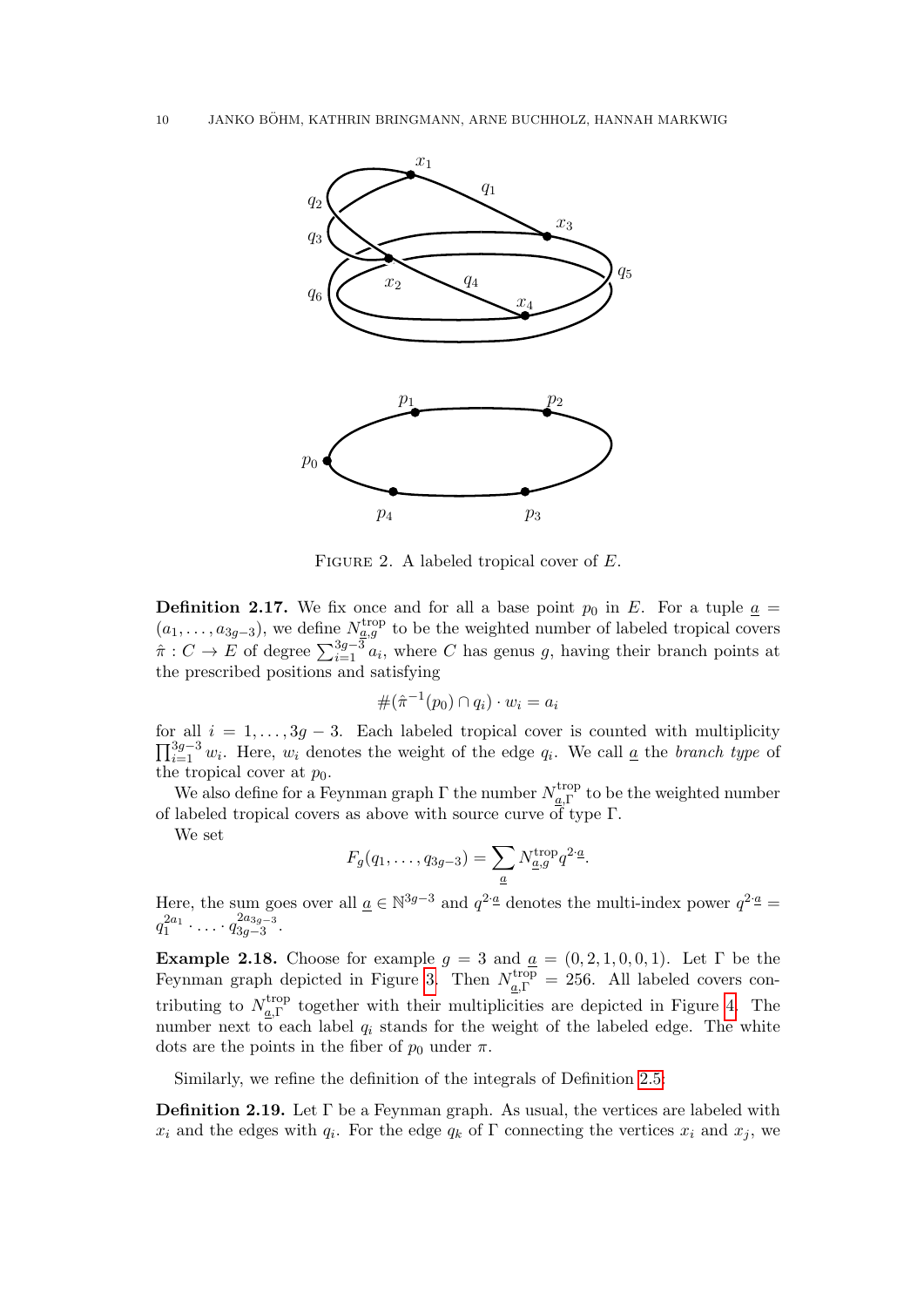

Figure 3. The Feynman graph Γ.

<span id="page-10-1"></span>change the definition of the integrand to

$$
P_k := P(z_i - z_j, q_k),
$$

where P denotes the propagator of Definition [2.4.](#page-5-2) For a total ordering  $\Omega$  of the vertices we then define the integral

$$
I_{\Gamma,\Omega}(q_1,\ldots,q_{3g-3}) := \int_{z_j \in \gamma_j} \prod_1^{3g-3} (-P_k)
$$

just as in Definition [2.5.](#page-5-0)

We also set

$$
I_{\Gamma}(q_1,\ldots,q_{3g-3}) = \sum_{\Omega} I_{\Gamma,\Omega}(q_1,\ldots,q_{3g-3}),
$$

where the sum goes over all  $(2q - 2)!$  orders of the vertices.

We can now present the main result of our paper, the tropical mirror symmetry theorem for elliptic curves in its refined version:

<span id="page-10-0"></span>**Theorem 2.20** (Tropical Mirror Symmetry for elliptic curves). Let  $g > 1$ . For the definition of the invariants, see Definitions [2.15](#page-8-3) and [2.19.](#page-9-1) We have

$$
F_g(q_1,\ldots,q_{3g-3})=\sum_{\underline{a}}N_{\underline{a},g}^{\text{trop}}q^{2\cdot \underline{a}}=\sum_{\Gamma}I_{\Gamma}(q_1,\ldots,q_{3g-3}).
$$

More precisely, the coefficient of the monomial  $q^{2} \triangleq in$   $I_{\Gamma}(q_1,\ldots,q_{3g-3})$  equals  $N_{a}^{\text{trop}}$ ∙τrop<br><u>α</u>,Γ •

The proof or Theorem [2.20](#page-10-0) follows immediatly from Theorem [2.30.](#page-17-0)

Note that the Tropical Mirror Symmetry Theorem naturally gives an interpretation of the Hurwitz number generating function  $F_g(q_1, \ldots, q_{3g-3})$  in terms of a sum over Feynman graphs — we can write it as

$$
F_g(q_1,\ldots,q_{3g-3})=\sum_{\Gamma}\left(\sum_{\underline{a}}N_{\underline{a},\Gamma}^{\text{trop}}q^{2\cdot\underline{a}}\right),\,
$$

and Theorem [2.20](#page-10-0) implies that the equality to the Feynman integral holds on the level of the summands for each graph. The same is true of course after setting  $q_k = q$ for all  $k$ , thus going back to (unlabeled) tropical covers and (unrefined) Feynman integrals. This is particularly interesting since all statements that hold on the level of graphs (such as the quasimodularity shown in Section [3\)](#page-21-0) now become meaningful on the A-model side (i.e., for the generating function of Hurwitz numbers.)

We now show how one can deduce Theorem [2.14](#page-8-2) from this more refined version: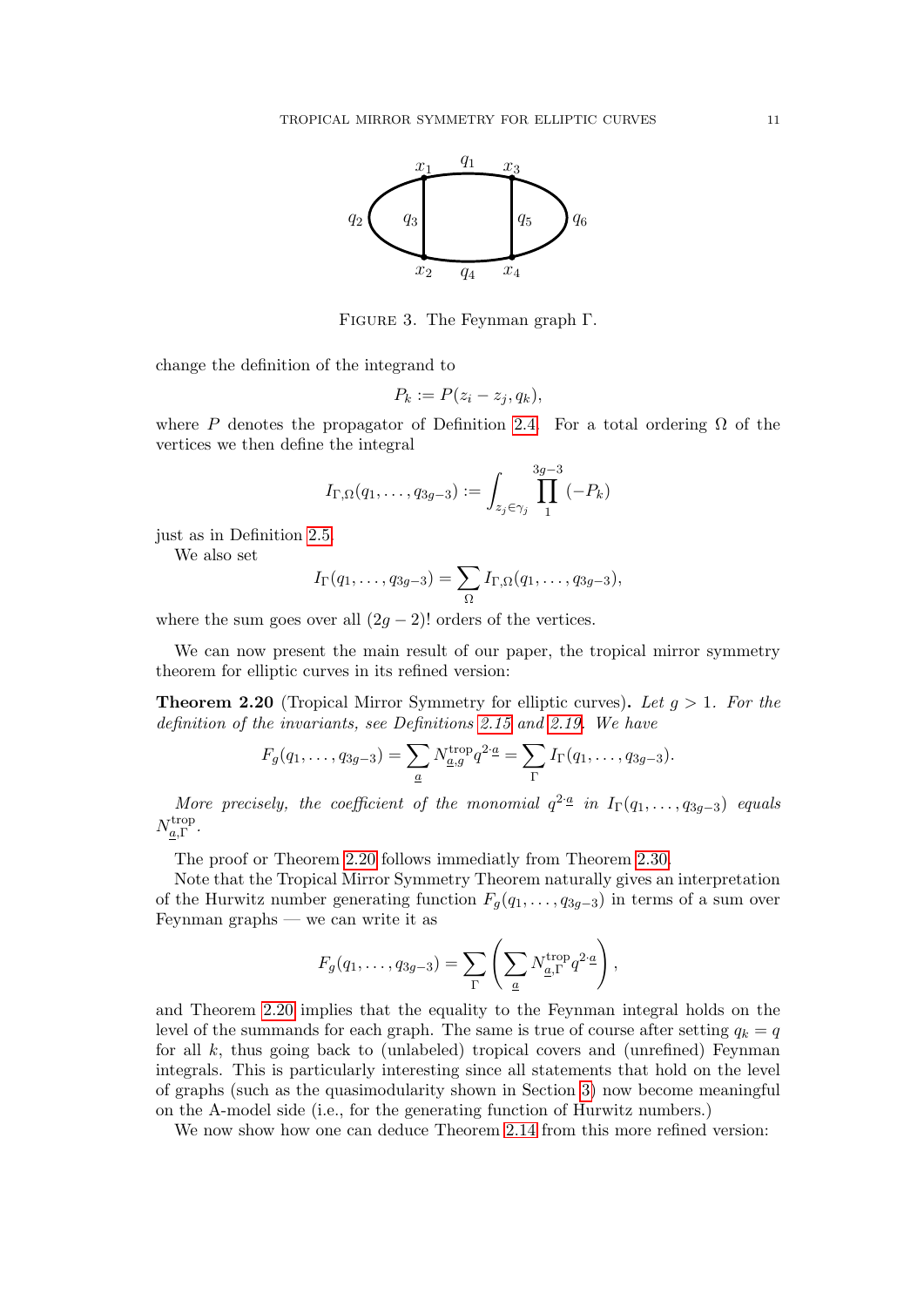

q5, 2

q5, 2

<span id="page-11-0"></span>FIGURE 4. All labeled tropical covers contributing to  $N_{(0,2,1,0,0,1),\Gamma}^{\text{trop}} = 256$ .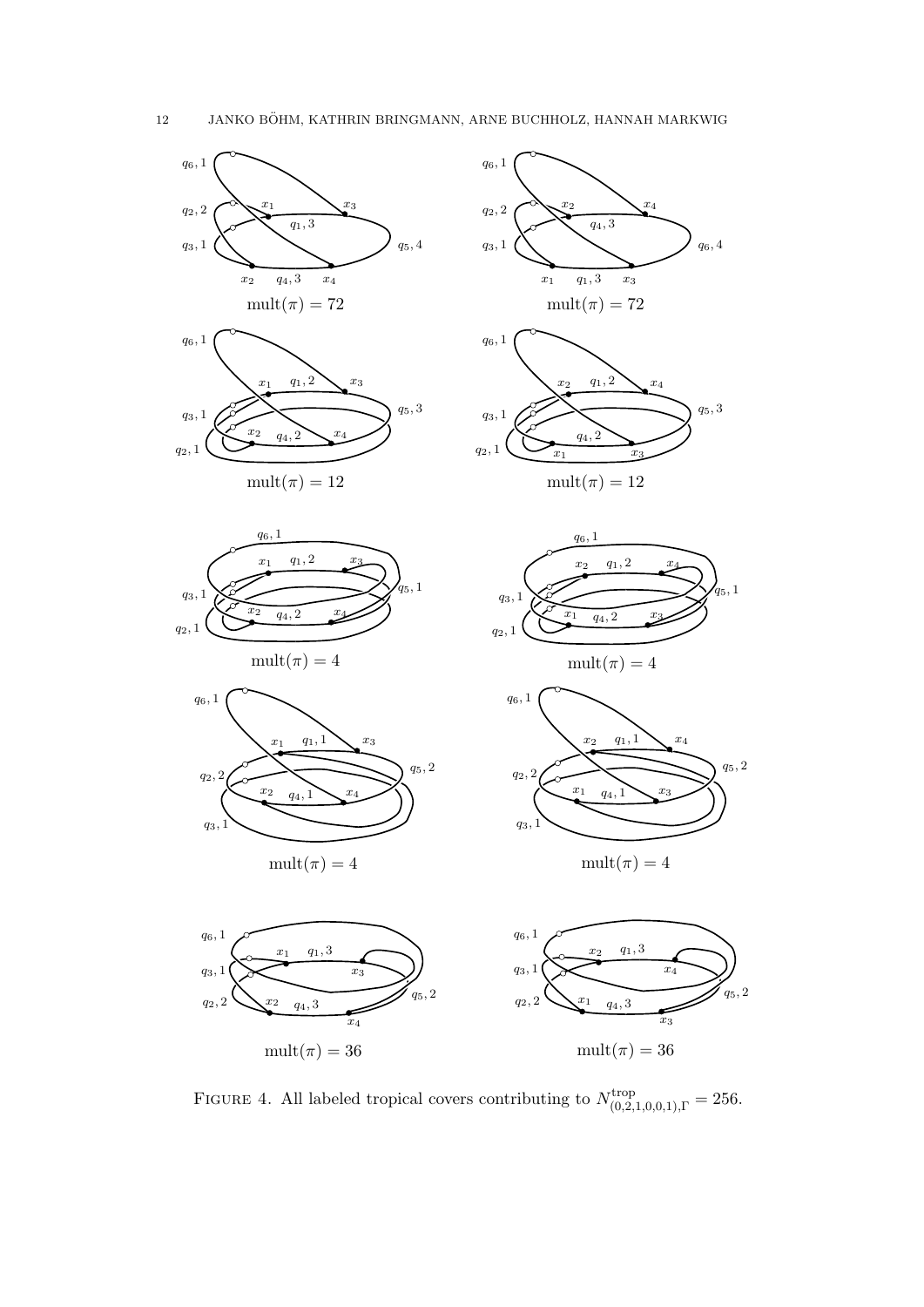*Proof of Theorem [2.14](#page-8-2) using Theorem [2.20.](#page-10-0)* For a fixed graph  $\Gamma$ , let  $N_{d,\Gamma}^{\text{trop}}$  $d, \Gamma$  be the number of (unlabeled) tropical covers of degree  $d$  as in Definition [2.12,](#page-7-1) where the combinatorial type of the source curve is Γ. As in Definition [2.11,](#page-7-2) each cover  $\pi$ :  $C \to E$  is counted with multiplicity  $\frac{1}{|\text{Aut}(\pi)|} \prod_e w_e$ , where the product goes over all edges e of  $\Gamma$  and  $w_e$  denotes the weight of the edge e. As usual for Feynman graphs, we fix a reference labeling  $x_i$  of the vertices and  $q_i$  of the edges (see Definition [2.5\)](#page-5-0). There exists a forgetful map ft from the set of labeled tropical covers satisfying the ramification conditions to the set of unlabeled covers by just forgetting the labels. We would like to study the cardinality of the fibers of ft. Let  $\pi : C \to E$  be an (unlabeled) cover such that the combinatorial type of C is  $\Gamma$ . The automorphism group of  $\Gamma$ , Aut( $\Gamma$ ), acts transitively on the fiber ft<sup>-1</sup>( $\pi$ ) in the obvious way. So, to determine the cardinality of the set  $ft^{-1}(\pi)$ , we think of it as the orbit under this action and obtain  $|f t^{-1}(\pi)| = \frac{|\mathrm{Aut}(\Gamma)|}{|\mathrm{Aut}(\pi)|}$  $\frac{|Aut(I)|}{|Aut(\pi)|}$ , since the stabilizer of the action equals the set of automorphisms of  $\pi$ . Each labeled cover in the set  $ft^{-1}(\pi)$  is counted with the same multiplicity  $\prod_e w_e$ , where the product goes over all edges  $e$  in  $\Gamma$ .

Thus we obtain

$$
\sum_{\underline{a}|\sum a_i=d} N_{\underline{a},\Gamma}^{\text{trop}} = \sum_{\hat{\pi}:C\to E} \prod_{e} w_e = \sum_{\pi:C\to E} \sum_{\hat{\pi}:C\to E|\text{ft}(\hat{\pi})=\pi} \prod_{e} w_e
$$
\n
$$
= \sum_{\pi:C\to E} \frac{|\text{Aut}(\Gamma)|}{|\text{Aut}(\pi)|} \prod_{e} w_e = |\text{Aut}(\Gamma)| \cdot N_{d,\Gamma}^{\text{trop}},
$$

where the second sum goes over all labeled covers  $\hat{\pi}: C \to E$  of degree d and genus a satisfying the conditions and such that the combinatorial type of  $C$  is  $\Gamma$ , the third sum goes analogously over all (unlabeled) covers  $\pi : C \to E$  and over the labeled covers in the fiber of the forgetful map, the third equality holds true because of the orbit argument we just gave and the last equality since an (unlabeled) cover is counted with multiplicity  $\frac{1}{|\mathrm{Aut}(\pi)|} \prod_e w_e$ .

We conclude

$$
\sum_{d} N_{d,g}^{\text{trop}} q^{2d} = \sum_{d} \sum_{\Gamma} N_{d,\Gamma}^{\text{trop}} q^{2d} = \sum_{d} \sum_{\Gamma} \frac{1}{|\operatorname{Aut}(\Gamma)|} \sum_{\underline{a}|\sum a_i=d} N_{\underline{a},\Gamma}^{\text{trop}} q^{2d}
$$

$$
= \sum_{\Gamma} \frac{1}{|\operatorname{Aut}(\Gamma)|} \sum_{d} \sum_{\underline{a}|\sum a_i=d} N_{\underline{a},\Gamma}^{\text{trop}} q^{2d}.
$$

Now we can replace  $N_{a}^{\text{trop}}$ <sup>trop</sup> by the coefficient of  $q^{2 \cdot \underline{a}}$  in  $I_{\Gamma}(q_1,\ldots,q_{3g-3})$  by Theorem [2.20.](#page-10-0) If we insert  $q_k = q$  for all  $k = 1, \ldots, 3g - 3$  in  $I_{\Gamma}(q_1, \ldots, q_{3g-3})$  we can conclude that the coefficient of  $q^{2d}$  in  $I_{\Gamma}(q)$  equals  $\sum_{\underline{a}} \sum_{i=1}^{\infty} N^{\text{trop}}_{\underline{a},\Gamma}$ <sup>trop</sup>. Thus the above expression equals

$$
\sum_{\Gamma} \frac{1}{|\operatorname{Aut}(\Gamma)|} I_{\Gamma}(q),
$$

and Theorem [2.14](#page-8-2) is proved.

Remark 2.21. From a computational point of view, it makes sense to introduce a base point to the computations above. In terms of labeled tropical covers, we then count covers as above which satisfy in addition the requirement that a fixed vertex, say e.g.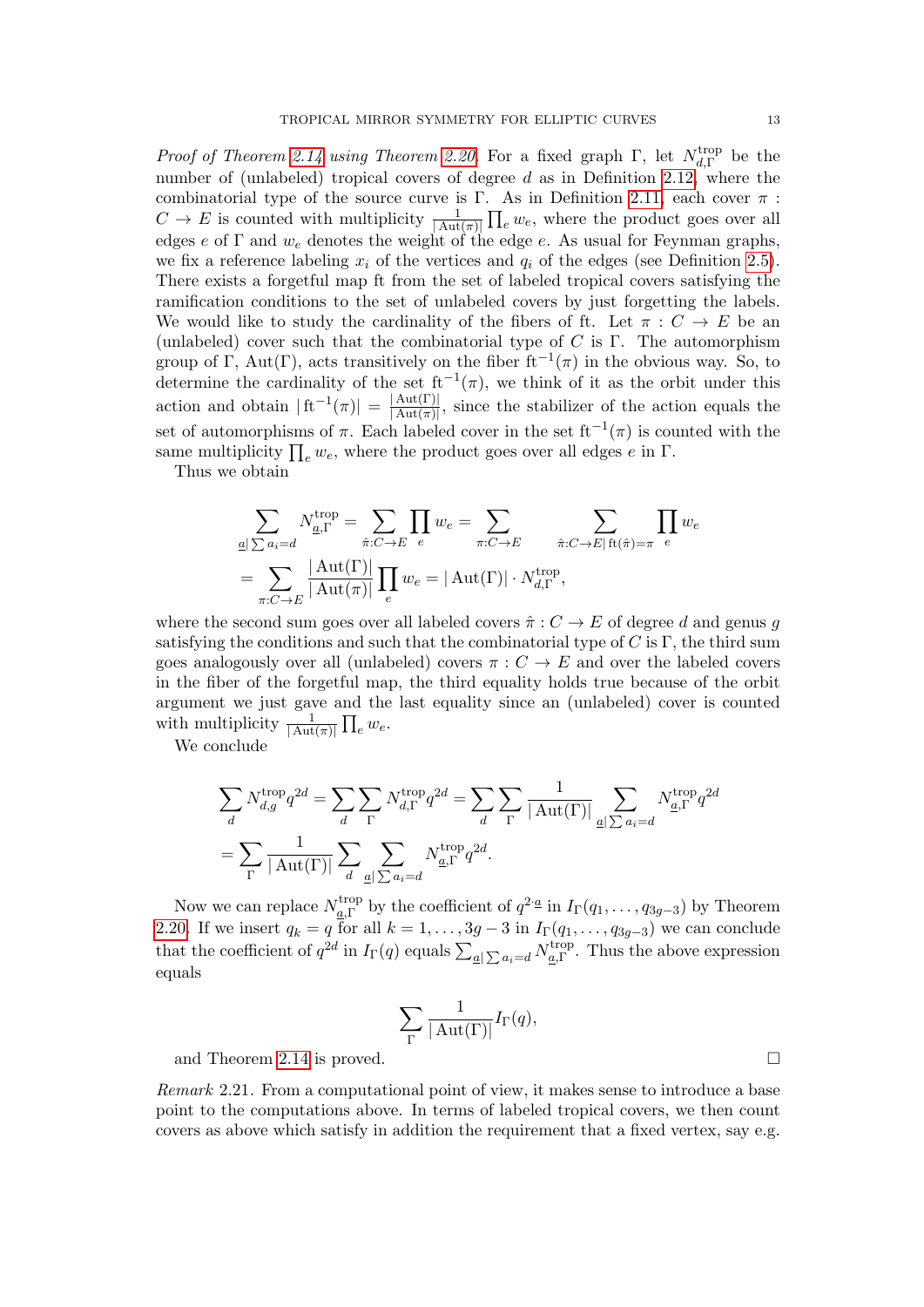$x_1$ , is mapped to a fixed base point p. In terms of integrals, we set the variable  $z_1 = 0$ . The analogous statement to Theorem [2.20](#page-10-0) relating numbers of labeled tropical covers sending  $x_1$  to p to coefficients of integrals where we set  $z_1 = 0$  holds true and can be proved along the same lines as the proof of Theorem [2.20](#page-10-0) presented here.

<span id="page-13-0"></span>2.4. The propagator. In this subsection, we study the combinatorics of Feynman integrals. We show that the computation of a Feynman integral can be boiled down to a combinatorial hunt of monomials in a big generating function. We also express the integrals in terms of a constant coefficient of a multi-variate series, an expression that will become important in Section [3](#page-21-0) proving the quasimodularity of Feynman integrals. In order to compute the integrals of Definition [2.19,](#page-9-1) it is helpful to make a change of variables  $x_j = e^{i\pi z_j}$  for each  $j = 1, ..., 2g - 2$ . Under this change of variables, each integration path  $\gamma_j$  goes to (half) a circle around the origin. The integral is then nothing else but the computation of residues. We start by giving a nicer expression of the propagator after the change of variables:

<span id="page-13-1"></span>**Theorem 2.22** (The propagator). The propagator  $P(x,q)$  of Definition [2.4](#page-5-2) with  $x=e^{i\pi z}$  equals

<span id="page-13-2"></span>
$$
P(x,q) = -\frac{x^2}{(x^2 - 1)^2} - \sum_{n=1}^{\infty} \left( \sum_{d|n} d\left(x^{2d} + x^{-2d}\right) \right) q^{2n}.
$$
 (2.2)

Proof. The claim of the theorem follows by comparing Taylor coefficients of both sides. To be more precise (see [\[20\]](#page-35-15))

$$
\wp(z,q) = z^{-2} + \sum_{k=2}^{\infty} (2k-1)G_{2k}(q)z^{2k-2},
$$

where  $G_{2k}(q)$  is the classical weight  $2k$  Eisenstein series, normalized to have a Fourier expansion of the shape

$$
G_{2k}(q) = 2\zeta(2k) + \frac{2(2\pi i)^{2k}}{(2k-1)!} \sum_{n=1}^{\infty} \sigma_{2k-1}(n) q^{2n},
$$

where  $\zeta(s)$  denotes the Riemann zeta function and  $\sigma_{\ell}(n) := \sum_{d|n} d^{\ell}$  is the  $\ell$ th divisor sum. Note that at even integers the ζ-funtion may be written in terms of Bernoulli numbers, defined via its generating functions

<span id="page-13-3"></span>
$$
\frac{t}{e^t - 1} = \sum_{m=0}^{\infty} \frac{B_m}{m!} t^m.
$$
 (2.3)

To be more precise, we have

$$
\zeta(2k) = (-1)^{k+1} \frac{(2\pi)^{2k}}{2(2k)!} B_{2k}.
$$

We next determine the Taylor expansion of the right-hand side of [\(2.2\)](#page-13-2). Differentiating [\(2.3\)](#page-13-3) gives that

$$
-\frac{e^{2\pi i z}}{(e^{2\pi i z}-1)^2}=\frac{1}{(2\pi z)^2}+\sum_{m=0}^{\infty}\frac{m-1}{m!}B_m(2\pi i z)^{m-2}.
$$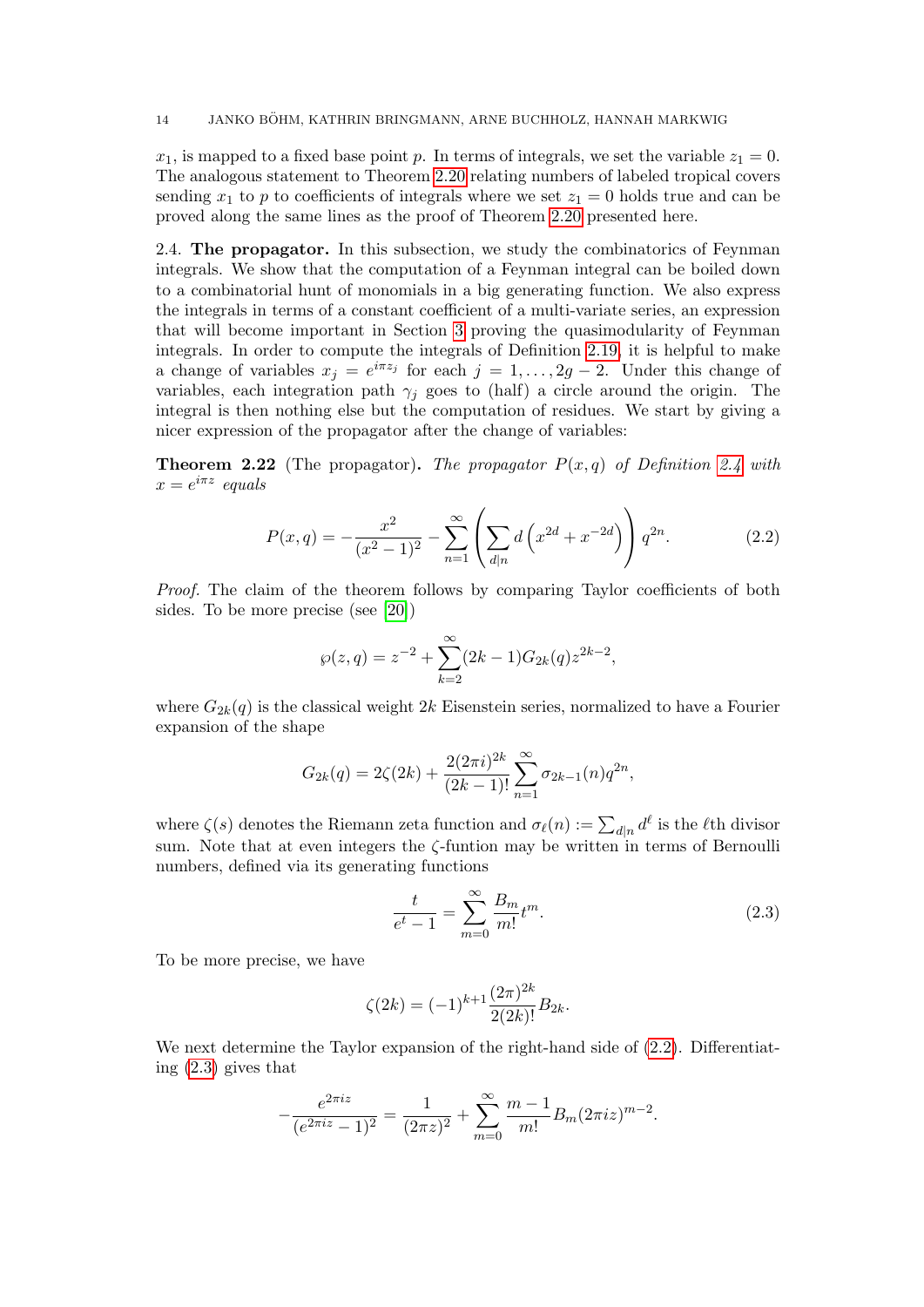Moreover, in the second term we use the series expansion of the exponential function to obtain

$$
-\sum_{n=1}^{\infty} \sum_{d|n} d\left(x^{2d} + x^{-2d}\right) q^{2n} = -\sum_{n=1}^{\infty} \sum_{d|n} d\sum_{\ell=0}^{\infty} \left(1 + (-1)^{\ell}\right) \frac{(2\pi i dz)^{\ell}}{\ell!} q^{2n}
$$

$$
= -2\sum_{n=1}^{\infty} \sum_{d|n} d\sum_{\ell=0}^{\infty} \frac{(2\pi i dz)^{2\ell}}{(2\ell)!} q^{2n}
$$

$$
= -2\sum_{n=1}^{\infty} \sum_{\ell=0}^{\infty} \frac{(2\pi i dz)^{2\ell}}{(2\ell)!} \sum_{d|n} d^{2\ell+1} q^{2n}
$$

$$
= -2\sum_{n=1}^{\infty} \left(\sum_{\ell=0}^{\infty} \frac{(2\pi i dz)^{2\ell}}{(2\ell)!} \sigma_{2\ell+1}(n)\right) q^{2n}.
$$

Now the claim follows by comparing coefficients of  $z^{2\ell}$ .

 $\Box$ 

Now let us go back to a fixed Feynman graph  $\Gamma$  and consider the function we have to integrate. Denote the vertices of the edge  $q_k$  of  $\Gamma$  by  $x_{k_1}$  and  $x_{k_2}$ . Since the derivative of  $ln(x_i)$  is  $\frac{1}{x_i}$ , after the coordinate change we integrate the function

$$
P_{\Gamma} := \prod_{k=1}^{3g-3} \left( -P\left(\frac{x_{k_1}}{x_{k_2}}, q_k\right) \right) \cdot \frac{1}{i\pi x_1 \cdot \ldots \cdot i\pi x_{2g-2}}.
$$

After the coordinate change, the integration paths are half-circles around the origin. Since our function is symmetric (there are only even powers of  $x$ ), we can compute this integral as  $\frac{1}{2}$  times the integral of the same function along a whole circle. Since the function has only one pole at zero (within the range of integration), we can compute the integral along the whole circle as  $2i\pi$  times the residue at zero by the Residue Theorem.

It follows that the integral equals the constant coefficient of

<span id="page-14-1"></span>
$$
P_{\Gamma}' := \prod_{k=1}^{3g-3} \left( -P\left(\frac{x_{k_1}}{x_{k_2}}, q_k\right) \right).
$$
 (2.4)

Note that it follows from Theorem [2.22](#page-13-1) that  $-P\left(\frac{x}{n}\right)$  $(\frac{x}{y}, q) = -P(\frac{y}{x})$  $(\frac{y}{x}, q)$ . This is obvious for the (Laurent-polynomial) coefficients of  $q^d$  with  $d > 0$ . For the constant coefficient, it follows since

<span id="page-14-0"></span>
$$
\frac{\left(\frac{x}{y}\right)^2}{\left(\left(\frac{x}{y}\right)^2 - 1\right)^2} = \frac{x^2 y^2}{(x^2 - y^2)^2} = \frac{x^2 y^2}{(y^2 - x^2)^2} = \frac{\left(\frac{y}{x}\right)^2}{\left(\left(\frac{y}{x}\right)^2 - 1\right)^2}.
$$
\n(2.5)

Therefore it is not important which vertex of  $q_k$  we call  $x_{k_1}$  and which  $x_{k_2}$  (this also explains the independence of the sign  $z_i - z_j$  resp.  $z_j - z_i$  in Definition [2.5\)](#page-5-0). To compute the (in the  $x_k$ ) constant coefficient of  $P'_{\Gamma}$ , we have to express the (in  $q_k$ )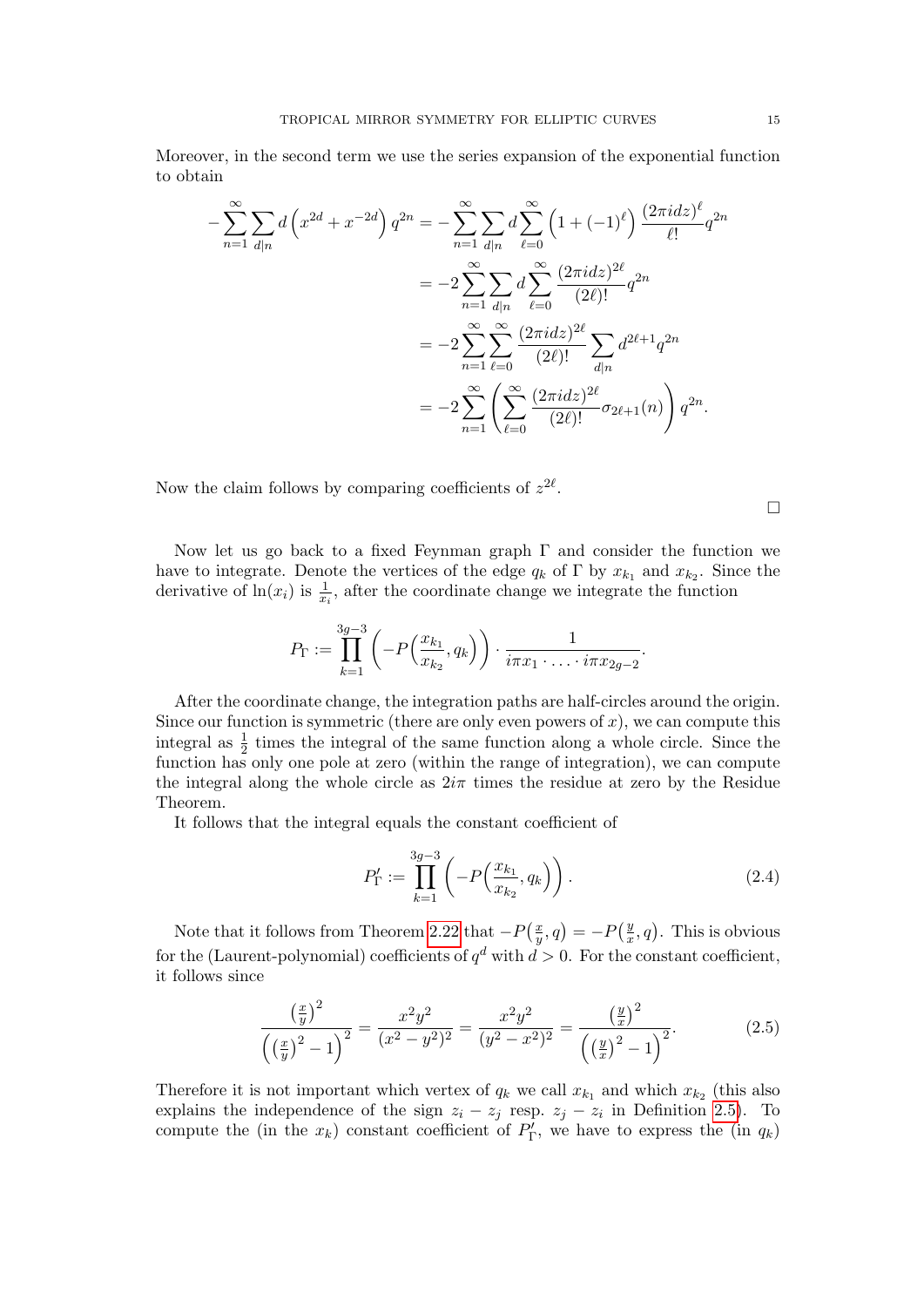constant coefficient of each factor,

$$
\frac{\left(\frac{x_{k_1}}{x_{k_2}}\right)^2}{\left(\left(\frac{x_{k_1}}{x_{k_2}}\right)^2 - 1\right)^2},
$$

as a series. Depending on whether  $\begin{bmatrix} 1 & 1 \\ 1 & 1 \end{bmatrix}$  $\frac{x_{k_1}}{k_1}$  $\overline{x_{k_2}}$  $\vert$  < 1 or  $\vert$  $x_{k_2}$  $\overline{x_{k_1}}$  $\vert$  < 1, we can use the left or the right expression of Equation [\(2.5\)](#page-14-0) for the constant coefficient and expand the denominator as product of geometric series. The following lemma shows how to expand the constant coefficient as a series, depending on the absolute value of the ratio of the two involved variables. This explains why different orders  $\Omega$  can produce different integrals  $I_{\Gamma,\Omega}(q_1,\ldots,q_{3g-3})$ : the position of the integration paths determine the series expansion of the constant coefficients.

<span id="page-15-2"></span>**Lemma 2.23.** Assume  $|x| < 1$ . Then

$$
\frac{x^2}{(x^2 - 1)^2} = \sum_{w=1}^{\infty} w \cdot x^{2w}.
$$

The proof follows easily after expanding the factors as geometric series. The discussion of this subsection can be summed up as follows:

<span id="page-15-0"></span>Lemma 2.24. Fix a Feynman graph  $\Gamma$  and an order  $\Omega$  as in Definition [2.5,](#page-5-0) and a tuple  $(a_1, \ldots, a_{3g-3})$  as in Definition [2.17.](#page-9-2) We express the coefficient of  $q^{2 \cdot \underline{a}}$  in  $I_{\Gamma,\Omega}(q_1,\ldots,q_{3q-3})$  of Definition [2.19.](#page-9-1) Assume k is such that the entry  $a_k=0$ , and assume the edge  $q_k$  connects the two vertices  $x_{k_1}$  and  $x_{k_2}$ . Choose the notation of the two vertices  $x_{k_1}$  and  $x_{k_2}$  such that the chosen order  $\Omega$  implies  $\frac{x_{k_1}}{k_1}$  $\overline{x_{k_2}}$  $\vert$  < 1 for the starting points on the integration paths. Then the coefficient of  $q^2 \triangleq in \ I_{\Gamma,\Omega}(q_1,\ldots,q_{3g-3})$ equals the constant term of the series

<span id="page-15-1"></span>
$$
\prod_{k|a_k=0} \left( \sum_{w_k=1}^{\infty} w_k \cdot \left( \frac{x_{k_1}}{x_{k_2}} \right)^{2w_k} \right) \cdot \prod_{k|a_k \neq 0} \left( \sum_{w_k|a_k} w_k \left( \left( \frac{x_{k_1}}{x_{k_2}} \right)^{2w_k} + \left( \frac{x_{k_2}}{x_{k_1}} \right)^{2w_k} \right) \right) . \tag{2.6}
$$

The discussion above will also be important in Section [3](#page-21-0) for proving the quasimodularity of Feynman integrals. We sum it up in a way suitable for this purpose. We insert  $q_k = q$  for each k coming back to the integrals of Definition [2.5.](#page-5-0) For a Taylor series

$$
F(x_1,\ldots,x_n)=\sum_{\substack{1\leq j\leq n\\ \alpha_j\geq 0}}\alpha(a_1,\ldots,a_n)\,x_1^{a_1}\cdot\cdots\cdot x_n^{a_n}
$$

we denote

$$
coeff[x1a1,...,xnan](F) = \alpha (a1,...,an).
$$

Moreover, for a fixed Feynman graph  $\Gamma$  and an order  $\Omega$  as in Definition [2.5,](#page-5-0) let

$$
P_{\Gamma,\Omega} := \prod_{k=1}^{3g-3} \left( -P\left(\frac{x_{k_1}}{x_{k_2}}, q\right) \right),\,
$$

where  $P$  as usual denotes the propagator of Definition [2.4](#page-5-2) resp. Theorem [2.22.](#page-13-1)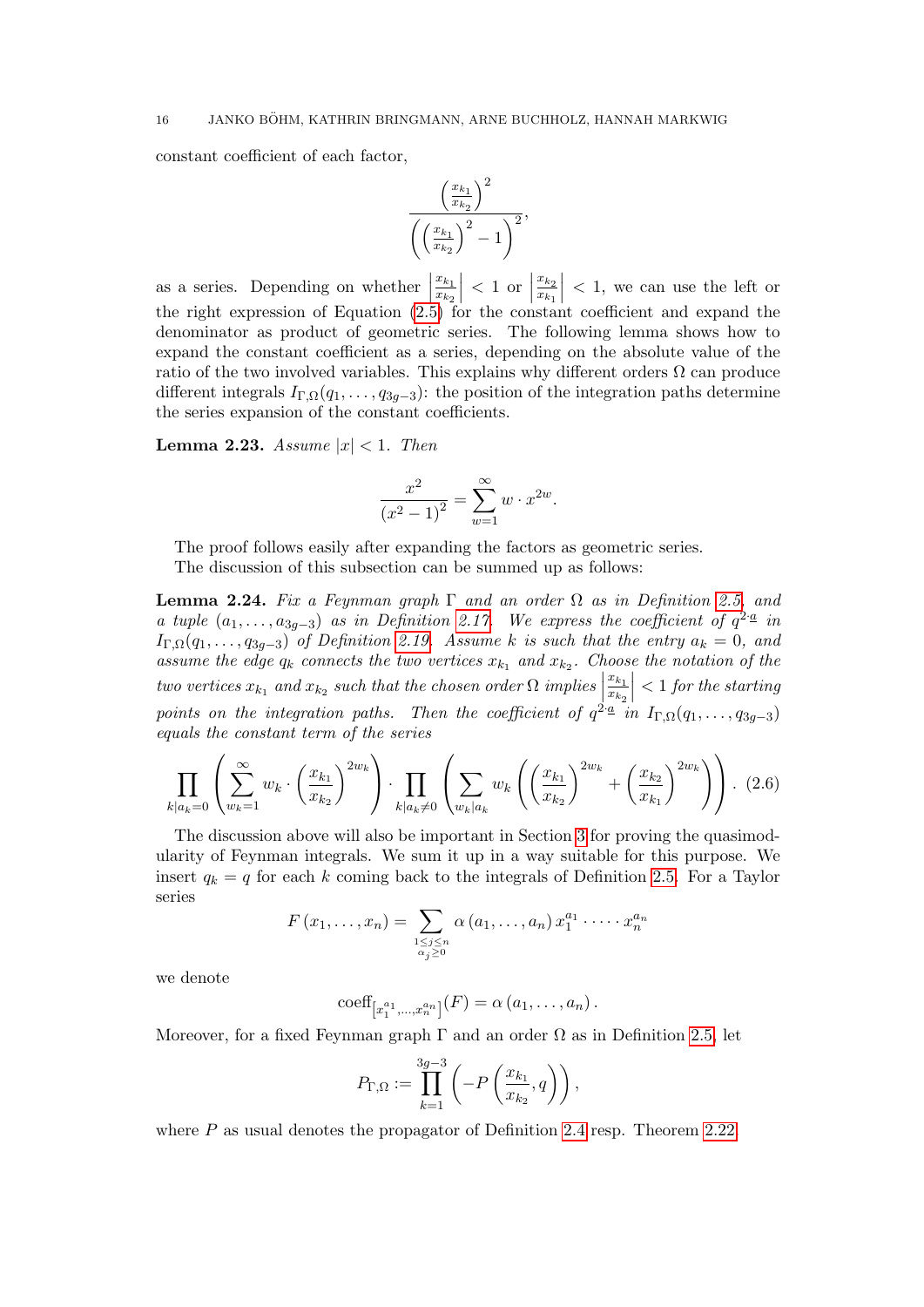<span id="page-16-4"></span>**Lemma 2.25.** For  $\Gamma$  and  $\Omega$  as in Definition [2.5,](#page-5-0) we have

$$
I_{\Gamma,\Omega}(q) = \text{coeff}_{\left[x_1^0,\ldots,x_{2g-2}^0\right]}(P_{\Gamma,\Omega}).
$$

The claim follows immediatly from Equation [\(2.4\)](#page-14-1).

<span id="page-16-0"></span>2.5. The bijection. For a fixed Feynman graph  $\Gamma$  and tuple  $(a_1, \ldots, a_{3q-3})$ , we are now ready to directly relate nonzero contributions to the constant term of the series given in [\(2.6\)](#page-15-1) for each order  $\Omega$  to tropical covers contributing to  $N_a^{\text{trop}}$  $\frac{a}{a}$ , thus proving Theorem [2.20.](#page-10-0)

We express the constant term as a sum over products containing one term of each factor of the series in [\(2.6\)](#page-15-1):

<span id="page-16-2"></span>**Definition 2.26.** Fix Γ, Ω and  $(a_1, \ldots, a_{3g-3})$  as in Definition [2.5](#page-5-0) resp. [2.17.](#page-9-2) Consider a tuple of powers  $a_k$  and terms of the series in  $(2.6)$ 

$$
((a_k, T_k))_{k=1,\dots,3g-3} = \left( \left( a_k, w_k \cdot \left( \frac{x_{k_i}}{x_{k_j}} \right)^{2w_k} \right) \right)_{k=1,\dots,3g-3}
$$

where  $i = 1$  and  $j = 2$  if  $a_k = 0$ , and  $\{i, j\} = \{1, 2\}$  otherwise. We require the product of the terms,  $\prod_{k=1}^{3g-3} T_k$ , to be constant in each  $x_i$ ,  $i = 1, \ldots, 2g-2$ .

We denote the set of all such tuples by  $\mathcal{T}_{a,\Gamma,\Omega}$ .

Obviously, each tuple yields a summand of the constant term of the series in [\(2.6\)](#page-15-1) (and thus, by Lemma [2.24,](#page-15-0) a contribution to the  $q^2$ <sup>-*a*</sup>-coefficient of  $I_{\Gamma,\Omega}(q_1,\ldots,q_{3g-3})$ ), and vice versa, each summand arises from a tuple in  $\mathcal{T}_{a,\Gamma,\Omega}$ . Note that the contribution of a tuple equals

<span id="page-16-3"></span>
$$
\prod_{k=1}^{3g-3} T_k = \prod_{k=1}^{3g-3} w_k.
$$
\n(2.7)

,

<span id="page-16-1"></span>**Definition 2.27.** Let  $\hat{\pi}: C \to E$  be a labeled tropical cover as in Definition [2.15](#page-8-3) contributing to  $N_{a\,\Gamma}^{\text{trop}}$ <sup>trop</sup>. We cut E at the base point  $p_0$  and flatten it to an interval following clockwise orientation. We define an order of the vertices  $x_i$  of C given by the natural order of their image points on the interval. For a given order  $\Omega$  as in Definition [2.5,](#page-5-0) we let  $N_{a\ \Gamma}^{\text{trop}}$  $\frac{\text{trop}}{\underline{a}, \Gamma, \Omega}$  be the weighted number of labeled tropical covers as in [2.15](#page-8-3) (i.e., of degree  $\sum_{i=1}^{3g-3} a_i$ , where the source curve has combinatorial type Γ, having their branch points at the prescribed positions and satisfying  $\#(\hat{\pi}^{-1}(p_0)\cap q_i)\cdot w_i = a_i$  for all  $i = 1, \ldots, 3q-3$ , where  $w_i$  denotes the weight of the edge  $q_i$ ), and in addition satisfying that the above order equals  $\Omega$ . As usual, each cover is counted with multiplicity  $\prod_{k=1}^{3g-3} w_k$ .

Note that obviously we have  $\sum_{\Omega} N_{a,\Gamma,\Omega}^{\text{trop}} = N_{a,\Gamma}^{\text{trop}}$ <sup>trop</sup>, where the sum goes over all  $(2q - 2)!$  orders  $\Omega$  of the vertices.

**Example [2](#page-9-0).28.** The cover in Figure 2 cut at  $p_0$  and flattened to an interval is depicted in Figure [5.](#page-17-2) Its vertex ordering  $\Omega$  is given by  $x_1 < x_2 < x_3 < x_4$ .

**Example 2.29.** Go back to Example [2.18](#page-9-3) where we determined  $N_a^{\text{trop}}$  $\frac{a}{a}$  for the Feyn-man graph Γ in Figure [3](#page-10-1) and  $\underline{a} = (0, 2, 1, 0, 0, 1)$ . Note that there are two orders  $\Omega$ that yield nonzero contributions, namely  $x_1 < x_3 < x_4 < x_2$  (call it  $\Omega_1$ ) and  $x_2 <$  $x_4 < x_3 < x_1$  (call it  $\Omega_2$ ). In Figure [4,](#page-11-0) the covers with order  $\Omega_1$  appear in the left column, the covers with  $\Omega_2$  in the right column. For both orders, we have  $N_{a,\Gamma,\emptyset}^{\text{trop}}$  $\frac{a}{a}\Gamma,\Omega_i=128,$  $i = 1, 2$ . Altogether, we have  $N_{\underline{a},\Gamma}^{\text{trop}} = N_{\underline{a},\Gamma,\mathcal{S}}^{\text{trop}}$ <sup>trop</sup><sub> $\underline{a},\Gamma,\Omega_1 + N_{\underline{a},\Gamma,\Omega}^{\text{trop}}$ </sub>  $\frac{d_{a,\Gamma,\Omega_2}}{d_{a,\Gamma,\Omega_2}} = 128 + 128 = 256.$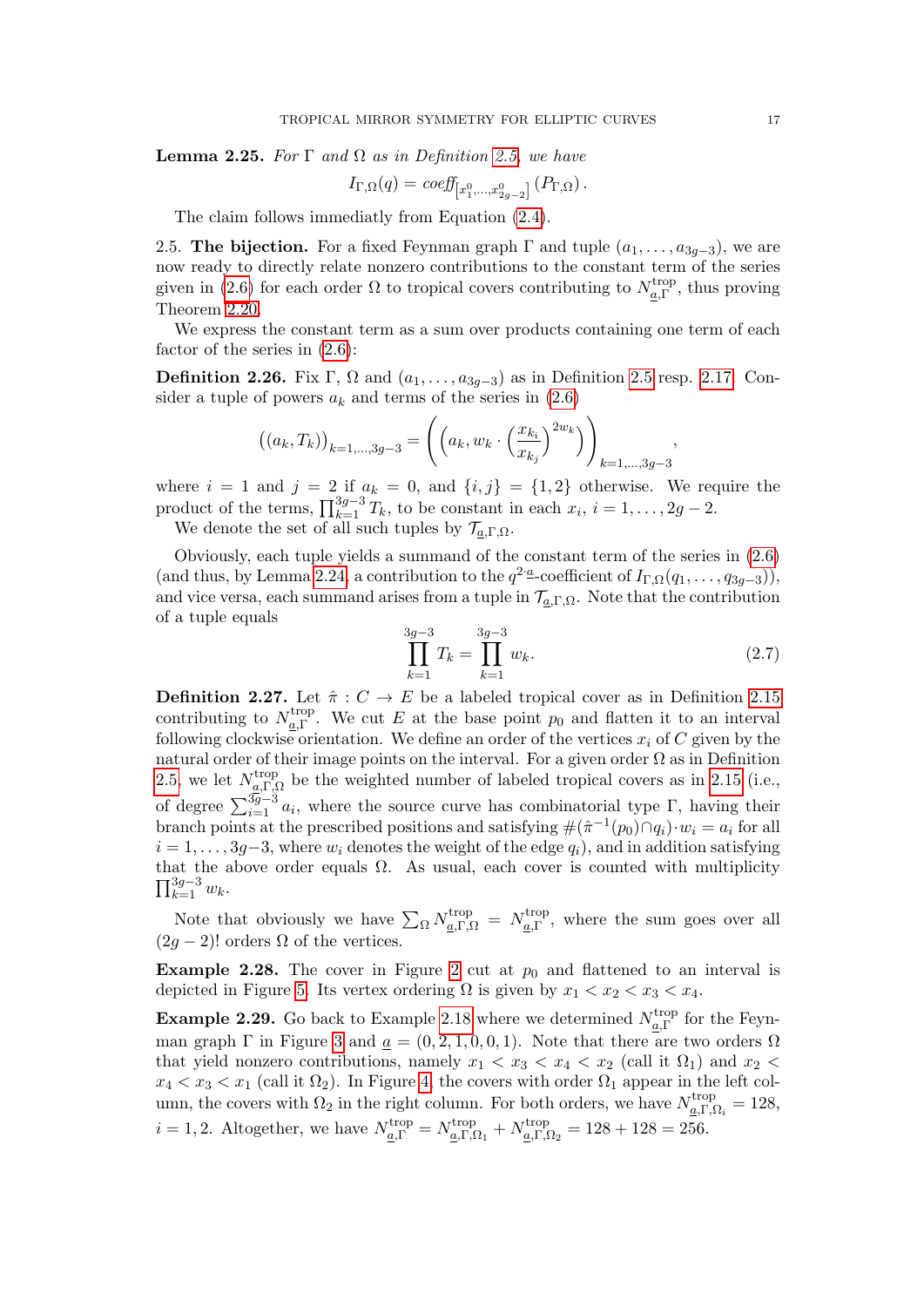

FIGURE 5. The cover of Figure [2](#page-9-0) cut at  $p_0$ .

<span id="page-17-2"></span><span id="page-17-0"></span>**Theorem 2.30.** Fix a Feynman graph Γ, an order  $\Omega$  and a tuple  $(a_1, \ldots, a_{3a-3})$  as in Definition [2.5](#page-5-0) resp. [2.17.](#page-9-2)

There is a bijection between the set of labeled tropical covers contributing to  $N_c^{\text{trop}}$  $a, Γ, Ω$ and the set  $\mathcal{T}_{a,\Gamma,\Omega}$  of tuples contributing to the  $q^{2}$ -coefficient of  $I_{\Gamma,\Omega}(q_1,\ldots,q_{3g-3})$ (see Definition [2.27](#page-16-1) and [2.26\)](#page-16-2).

The bijection identifies the coefficients  $w_k$  of the terms  $T_k$  of a tuple with the weights of the edges of the corresponding labeled tropical cover. In particular, the contribution of a tuple to the coefficient of  $q^{2a}$  in  $I_{\Gamma,\Omega}(q_1,\ldots,q_{3g-3})$  equals the multiplicity of the corresponding labeled tropical cover, with which it contributes to  $N_a^{\text{trop}}$  $_{\underline{a},\Gamma,\Omega}^{\operatorname{trop}}.$ 

Note that it follows immediatly from Theorem [2.30](#page-17-0) that  $N_{a}^{\text{trop}}$  $\frac{a}{a}$ ,  $\Gamma$ ,  $\Omega$  equals the coefficient of  $q^{2} \cdot a$  in  $I_{\Gamma,\Omega}(q_1,\ldots,q_{3g-3})$ , hence the coefficient of  $q^{2} \cdot a$  in  $I_{\Gamma}(q_1,\ldots,q_{3g-3})$ equals  $N_{a}^{\text{trop}}$  $_{a,\Gamma}^{trop}$  and Theorem [2.20](#page-10-0) is proved.

To prove Theorem [2.30,](#page-17-0) we set up the map sending a tuple in  $\mathcal{T}_{a,\Gamma,\Omega}$  to a tropical cover in Construction [2.31.](#page-17-1) The theorem then follows from Lemma [2.33](#page-18-0) stating that this construction indeed yields a map as required and Lemma [2.34](#page-19-0) stating that it has a natural inverse and therefore is a bijection.

As usual, let  $\Gamma$ ,  $\Omega$  and  $\alpha$  be fixed as in Definition [2.5](#page-5-0) resp. [2.17.](#page-9-2)

<span id="page-17-1"></span>**Construction 2.31.** Draw an interval from  $p_0$  to  $p'_0$  that can later be glued to E by identifying  $p_0$  and  $p'_0$ , and a rectangular box above in which we can step by step draw a cover of E following the construction (see Figure [6\)](#page-18-1). The vertical sides of the box are called  $L$  and  $L'$  and represent points which (if they belong to the cover after the construction) are pairwise identified and mapped to the base point.

Given a tuple

$$
((a_k, T_k))_{k=1,\dots,3g-3} = \left( \left( a_k, w_k \cdot \left( \frac{x_{k_i}}{x_{k_j}} \right)^{2w_k} \right) \right)_{k=1,\dots,3g-3}
$$

of  $\mathcal{T}_{a,\Gamma,\Omega}$ ,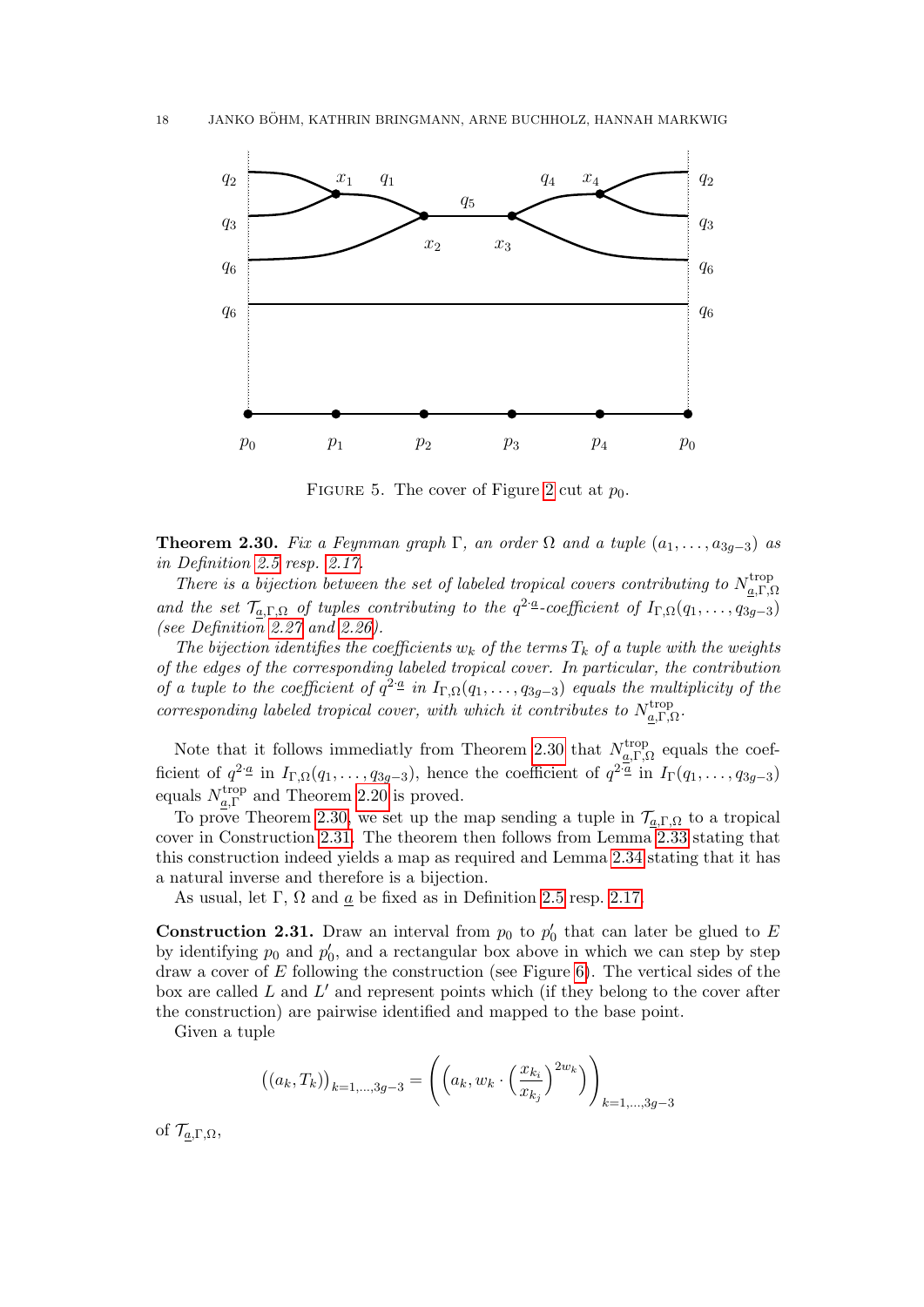

<span id="page-18-1"></span>FIGURE 6. Preparation to construct a tropical cover from a tuple.

- draw dots labeled  $x_1, \ldots, x_{3q-3}$  into the box, from left to right (and slightly downwards, to keep some space to continue the picture), as determined by the order  $\Omega$ , one dot above each point condition  $p_i \in E$  where we fix the branch points;
- for the term  $T_k = w_k \cdot \left(\frac{x_{k_i}}{x_{k_i}}\right)$  $x_{k_j}$  $\int^{2w_k}$  draw an edge leaving vertex  $x_{k_i}$  to the right and entering vertex  $x_{k_j}$  from the left — if  $a_k = 0$ , let this edge be a straight line connecting these two vertices, if  $a_k \neq 0$  let it first leave the box at L' and enter again at L, altogether  $\frac{a_k}{w_k}$  times, before it enters  $x_{k_j}$ ;
- give the edges drawn in the item before weight  $w_k$ . As always, the lengths of the edges are then determined by the differences of the image points of the  $x_i$ and the weights.

Glue the corresponding points on  $L$  and  $L'$  to obtain a cover of  $E$ .

<span id="page-18-2"></span>Example 2.32. Let  $\Gamma$  be the Feynman graph of Figure [3](#page-10-1) and let  $\underline{a} = (0, 2, 2, 0, 1, 0)$ . Moreover, choose the ordering  $x_1 < x_3 < x_4 < x_2$  and pick the terms  $T_1 = \left(\frac{x_1}{x_3}\right)$  $\overline{x_3}$  $\big)^2$  $T_2 = 2 \cdot \left(\frac{x_2}{x_1}\right)$  $\overline{x_1}$  $\int^{2\cdot 2}$ ,  $T_3 = \left(\frac{x_1}{x_2}\right)$  $\overline{x_2}$  $\int_{1}^{2}$ ,  $T_4 = \left(\frac{x_4}{x_2}\right)$  $\overline{x_2}$  $\int_{1}^{2}$ ,  $T_5 = \left(\frac{x_4}{x_2}\right)$  $\overline{x_3}$  $\int_0^2$  and  $T_6 = 2 \cdot \left(\frac{x_3}{x_4}\right)$ x4  $\Big)^{2\cdot 2}$  from the series in [\(2.6\)](#page-15-1). When applying Construction [2.31](#page-17-1) we obtain the picture shown in Figure [7](#page-19-1) before gluing.

<span id="page-18-0"></span>**Lemma 2.33.** Construction [2.31](#page-17-1) defines a map from  $\mathcal{T}_{a,\Gamma,\Omega}$  to the set of tropical covers contributing to  $N_{a}^{\text{trop}}$ <sup>ττορ</sup><sub>α,Γ,Ω</sub> (see Definition [2.27](#page-16-1) and [2.26\)](#page-16-2).

Proof. Since the integrand of Definition [2.19](#page-9-1) is set up such that we have a term containing a power of  $\frac{x_i}{x_j}$  in the tuples in  $\mathcal{T}_{\underline{a},\Gamma,\Omega}$  if and only if there is an edge  $q_k$ connecting  $x_i$  and  $x_j$ , it is clear that we produce a cover whose source curve has combinatorial type equal to the labeled Feynman graph  $\Gamma$  (see also Equation [\(2.4\)](#page-14-1)). It is also obvious that the vertices are mapped to the interval respecting the order  $\Omega$ . To see that it is a tropical cover at all, we have to verify the balancing condition at each vertex  $x_i$ . This follows from the fact that we require the product of all terms to be constant in  $x_i$ : since  $\Gamma$  is trivalent, we have three edges adjacent to  $x_i$ , to fix notation call them (without restriction)  $q_1$ ,  $q_2$ , and  $q_3$ . Assume (also without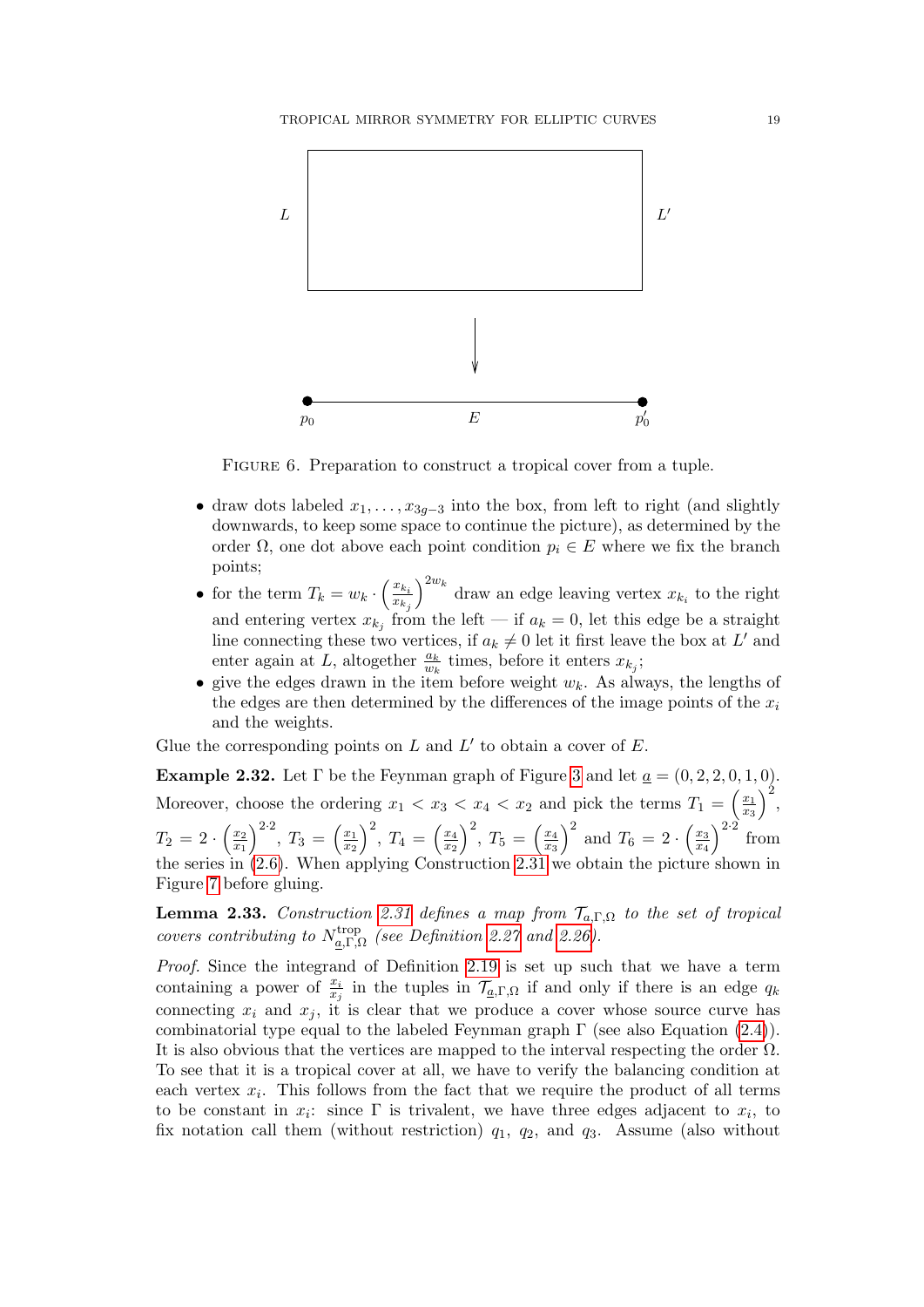

Figure 7. Applying Construction [2.31](#page-17-1) in Example [2.32.](#page-18-2)

<span id="page-19-1"></span>restriction) that the other vertex of  $q_j$ ,  $j = 1, ..., 3$  is  $x_j$ . The only three terms in the product  $\prod_{k=1}^{3g-3} T_k$  involving  $x_i$  are then

$$
w_1 \cdot \left(\frac{x_1}{x_i}\right)^{2w_1}, w_2 \cdot \left(\frac{x_i}{x_2}\right)^{2w_2}, \text{ and } w_3 \cdot \left(\frac{x_i}{x_3}\right)^{2w_3},
$$

where we picked an arbitrary choice between a quotient such as  $\frac{x_1}{x_i}$  and its inverse in each term for now. This choice is again made without restriction, just to fix the notation in the terms  $T_k$  of the given tuple. (Of course, in general, if some of the  $a_{i}, j = 1, \ldots, 3$  are zero, the choice has to respect the order  $\Omega$ .) In our fixed but arbitrary choice the requirement that the product is constant in  $x_i$  translates to the equation

$$
-2w_1 + 2w_2 + 2w_3 = 0.
$$

The construction implies that here, the edge  $q_1$  enters  $x_i$  from the left with weight  $w_1$  while  $q_2$  and  $q_3$  leave the vertex  $x_i$  to the right with weight  $w_2$  and  $w_3$ , hence the balancing condition is fulfilled. Since the direction of the edges we draw in the construction reflects the fact that the corresponding two vertices show up in the numerator resp. denominator of the quotient, it is obvious that the instance for which we fixed a notation generalizes to any situation; and the balancing condition at  $x_i$  is always equivalent to the requirement that the product is constant in  $x_i$ . It is clear from the construction that the labeled tropical cover we have built has its branch points at the required positions. If  $a_k = 0$ , the construction implies that  $\hat{\pi}^{-1}(p_0) \cap q_k = \emptyset$  and thus  $\#(\hat{\pi}^{-1}(p_0) \cap q_k) \cdot w_k = 0 = a_k$  as required. If  $a_k \neq 0$ , we draw  $\frac{a_k}{w_k}$  points on L resp. L' that are identified to give  $\frac{a_k}{w_k}$  preimages of  $p_0$  in  $q_k$ , thus  $\#(\hat{\pi}^{-1}(p_0) \cap q_k) \cdot w_k = a_k$  holds in general. In particular, the degree of the cover is  $\sum_{k=0}^{3g-3} a_k$ .

Obviously, the map identifies the coefficient  $w_k$  of a term  $T_k$  with the weight of the edge  $q_k$ , therefore the contribution of a tuple to the  $q^{2 \cdot \underline{a}}$ -coefficient of the integral  $I_{\Gamma,\Omega}(q_1,\ldots,q_{3g-3})$  (given by Equation [\(2.7\)](#page-16-3)) equals the contribution of the corresponding tropical cover to  $N_{a}^{\text{trop}}$ <sup>trop</sup><sub>a,Γ,Ω</sub> by Definition [2.27.](#page-16-1) The statement follows.  $\square$ 

<span id="page-19-0"></span>Lemma 2.34. The map of Lemma [2.33](#page-18-0) has a natural inverse and is a bijection.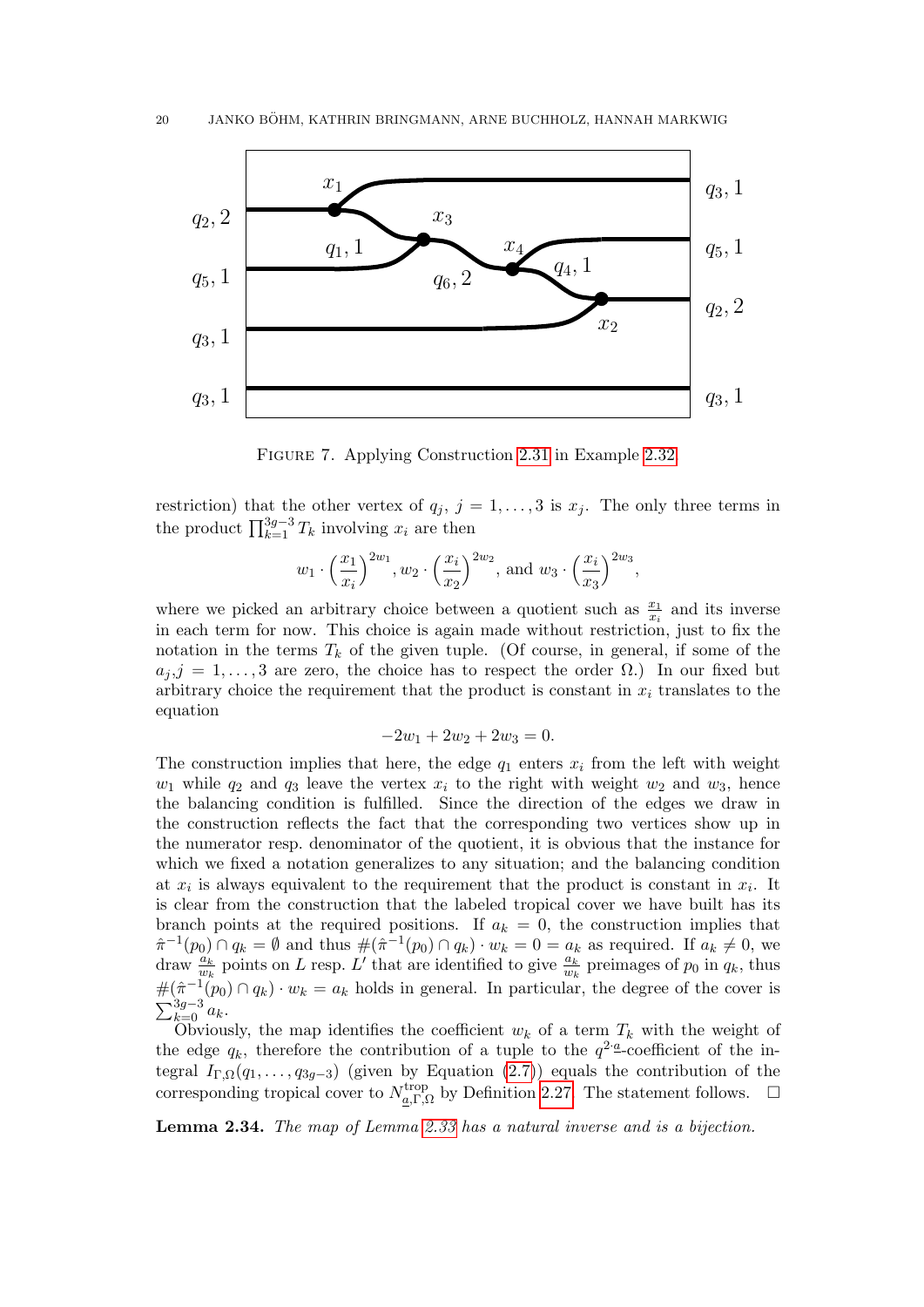*Proof.* One can reverse Construction [2.31](#page-17-1) in the obvious way. For any edge  $q_k$  which does not pass L resp. L', we set  $a_k = 0$ . Assume  $q_k$  connects the two vertices  $x_{k_1}$  and  $x_{k_2}$  and assume the order  $\Omega$  satisfies  $x_{k_1} < x_{k_2}$ . Then it follows from Definition [2.5](#page-5-0) that we have to pick integration paths satisfying  $\begin{bmatrix} 1 & 0 \\ 0 & 1 \end{bmatrix}$  $\frac{x_{k_1}}{k_1}$  $\overline{x_{k}}_{2}$ that we have to pick integration paths satisfying  $\left|\frac{x_{k_1}}{x_{k_2}}\right| < 1$  and thus using Lemma [2.23](#page-15-2) the power series expansion of the corresponding constant term of the propagator (see Theorem [2.22\)](#page-13-1) then contains quotients  $\frac{x_{k_1}}{x_{k_2}}$  as required. We pick the term  $w_k \cdot \left(\frac{x_{k_1}}{x_{k_2}}\right)$  $\overline{x_{k_2}}$  $\big\}^{2w_k}$ for our tuple.

For any edge  $q_k$  that passes  $l_k$  times with weight  $w_k$  through L resp. L', we set  $a_k =$  $\langle \rangle^{2w_k}$ 

 $w_k \cdot l_k$ . Obviously,  $w_k$  is a divisor of  $a_k$  and thus the term  $w_k \cdot$  $\left( \frac{x_{k_1}}{x_k} \right)$  $x_{k_2}$  $\bigg)^{2w_k} + \bigg(\frac{x_{k_2}}{x_k}$  $x_{k_1}$ 

shows up in the  $q_k^{2a_k}$ -coefficient of the propagator as required (see Theorem [2.22\)](#page-13-1) and we can pick the summand corresponding to the orientation of our arrow as term for our tuple.

It is obvious that this inverse construction produces a bijection.

 $\Box$ 

<span id="page-20-0"></span>**Corollary 2.35.** A Feynman graph  $\Gamma$  satisfies  $N_{a,\Gamma}^{\text{trop}} = 0$  for every <u>a</u>, or (by Theorem [2.20\)](#page-10-0) equivalently,  $I_{\Gamma}(q_1,\ldots,q_{3g-3})=0$  if and only if  $\Gamma$  contains a bridge.

Proof. One can view a tropical cover as a system of rivers flowing into each other without any source or sink, since the weights of the edges are positive and the balancing condition is satisfied. A graph with a bridge must have zero flow on the bridge, and thus cannot be the source of a tropical cover.

Alternatively, to get a nonzero contribution to the coefficient of  $q^{2} \cdot \mathbf{a}$  in the integral  $I_{\Gamma}(q_1,\ldots,q_{3q-3})=0$ , we must be given an order  $\Omega$  and a tuple in  $\mathcal{T}_{a,\Gamma,\Omega}$ . But by Lemma [2.33](#page-18-0) such a tuple only exists if the balancing condition is satisfied at every vertex, thus the argument we just gave shows the coefficient is zero for a graph with a bridge.

Vice versa, we have to show that there exists a cover for every graph without a bridge. To see this, we give an algorithm below how to construct for a given bridgeless graph an orientation of the edges that satisfies the following: there is no cut into two connected components  $\Gamma_1$  and  $\Gamma_2$  for which all cut edges are oriented from  $\Gamma_1$  to  $\Gamma_2$ . It is easy to see that for such an orientation, we can insert positive weights for the edges such that the balancing condition is satisfied at every vertex (we just add enough water to the system of rivers). Thus the statement follows from Construction [2.36](#page-20-1) and Lemma [2.37](#page-21-2) below.

# <span id="page-20-1"></span>Construction 2.36. Let  $\Gamma$  be a bridgeless graph.

- (1) Choose an arbitrary cycle and orient its edges in one direction. Also choose a reference vertex  $V$  on the cycle. Let  $K$  denote the set of vertices on the cycle, this is the set of "known vertices" that we will enlarge in the following steps.
- (2) Let  $U_1, \ldots, U_s$  denote the connected components of the subgraph induced on the vertex set of Γ minus K. If  $s \geq 1$ , choose an arbitrary vertex  $W \in U_1$ . Since  $\Gamma$  is connected, there is a path from V to W and we can choose it such that it respects our so far fixed orientations for the edges. At some point, the path must leave the "known part" and enter  $U_1$ , call this edge  $E_1$ . Since  $E_1$ is not a bridge, there must be at least a second edge  $E_2$  connecting the known part to  $U_1$ . We go along  $E_1$  into  $U_1$  until we reach  $W$ , and then continue until we hit via  $E_2$  the known part again. We orient the edges we follow on the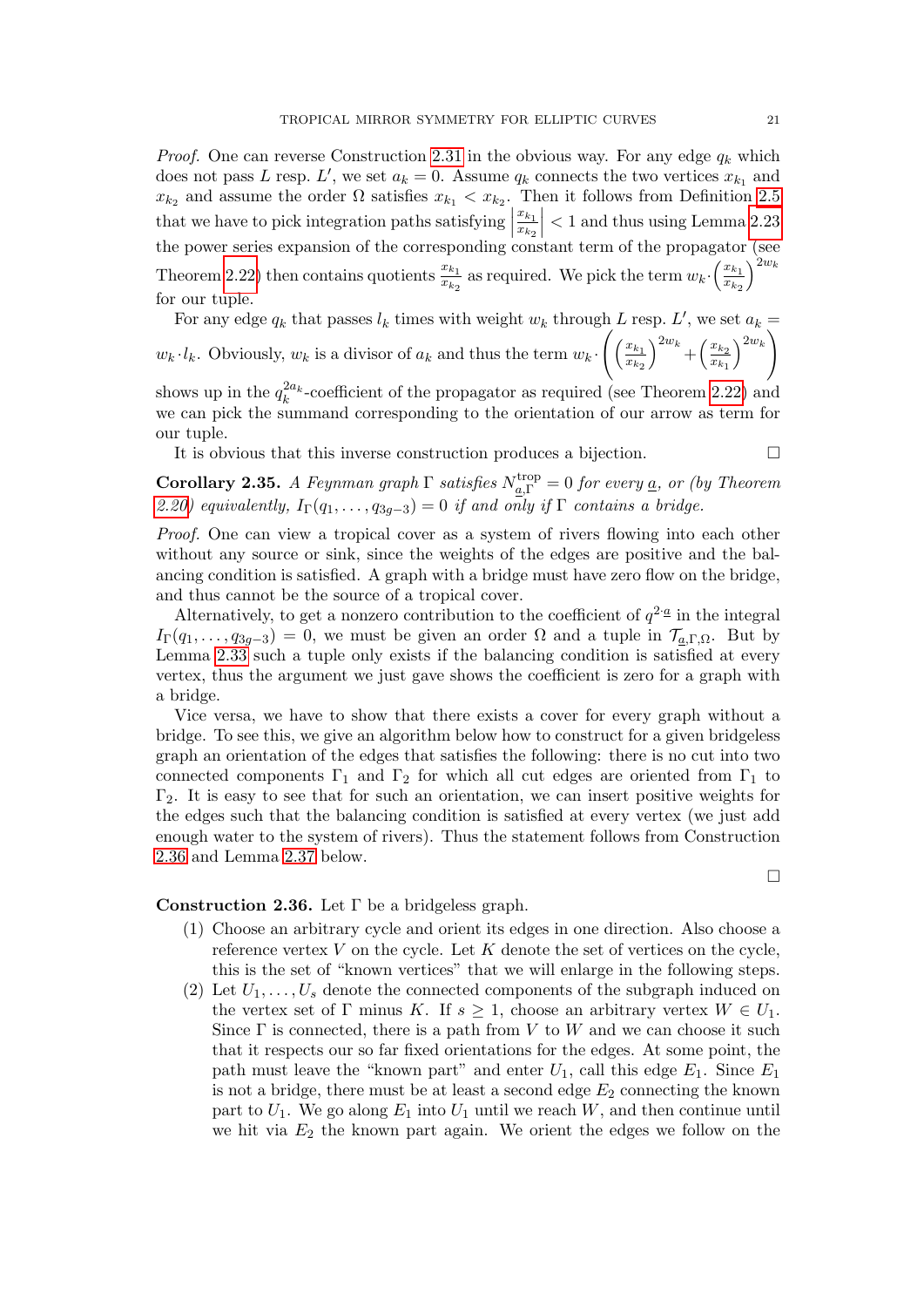#### 22 JANKO BÖHM, KATHRIN BRINGMANN, ARNE BUCHHOLZ, HANNAH MARKWIG

way. We add the set of vertices we meet on the way to  $K$  and start again at (2).

(3) At each step described above, we increase the vertex set of the known part. If all vertices are known, we orient the remaining edges arbitrarily.

<span id="page-21-2"></span>**Lemma 2.37.** Given a bridgeless graph  $\Gamma$ , we can use Construction [2.36](#page-20-1) to orient the edges such that the following is satisfied:

- (1) Every vertex is contained in an oriented cycle that also contains the reference vertex V .
- (2) There is no cut into two connected components  $\Gamma_1$  and  $\Gamma_2$  such that all cut edges are oriented from  $\Gamma_1$  to  $\Gamma_2$ .

Proof. The first statement is obvious from the construction: we start with a cycle containing  $V$  and add oriented "handles". For the second statement, assume there was such a cut, and assume without restriction that V is in  $\Gamma_1$ . Choose an arbitrary vertex W in  $\Gamma_2$ . By (1), there is an oriented cycle containing W and V. This cycle must contain at least two cut edges which are thus oriented in opposite direction.  $\Box$ 

## 3. Quasimodularity

<span id="page-21-0"></span>In this section, we prove the quasimodularity of the individual Feynman integrals. More precisely, the Mirror Symmetry Theorem [2.6](#page-6-1) implies

$$
F_g(q) = \sum_d N_{d,g} q^{2d} = \sum_{\Gamma} \frac{1}{|\operatorname{Aut}(\Gamma)|} \left( \sum_{\Omega} I_{\Gamma,\Omega} \right),
$$

where the sum runs over all Feynman graphs  $\Gamma$  and orders  $\Omega$  as in Definition [2.5.](#page-5-0) It is known that  $F_q(q)$  is a quasimodular form [\[9,](#page-34-0) [18\]](#page-35-11). Here, we prove that already the individual summands  $I_{\Gamma,\Omega}(q)$  are quasimodular forms. We start by recalling the necessary definitions.

**Definition 3.1.** A function  $f : \mathbb{H} \to \mathbb{C}$  (where  $\mathbb{H}$  denotes the complex upper half plane) is called an *almost holomorphic modular form of weight*  $k \in \mathbb{Z}$  if  $\forall (\begin{smallmatrix} a & b \\ c & d \end{smallmatrix}) \in$  $SL_2(\mathbb{Z})$ , we have

$$
f\left(\frac{a\tau+b}{c\tau+d}\right) = (c\tau+d)^k f(\tau)
$$

and f has the shape  $(\tau = u + iv)$ 

<span id="page-21-3"></span>
$$
f(\tau) = \sum_{j=0}^{r} \frac{f_j(\tau)}{v^j}
$$
 (3.1)

with  $f_j$  holomorphic in  $\mathbb{H}\cup\{\infty\}$ . The constant term  $f_0$  is called a *quasimodular form* and  $r$  is called the *depth* of  $f$ . Note that

$$
f_0(\tau) = \lim_{\overline{\tau} \to \infty} f(\tau),
$$

if we view  $\tau$  and  $\bar{\tau}$  as independent variables.

The goal is to show the following theorem.

<span id="page-21-1"></span>**Theorem 3.2.** For all Feynman graphs  $\Gamma$  and orders  $\Omega$  as in Definition [2.5,](#page-5-0) the function  $I_{\Gamma,\Omega}$  is a quasimodular form of weight 6g – 6.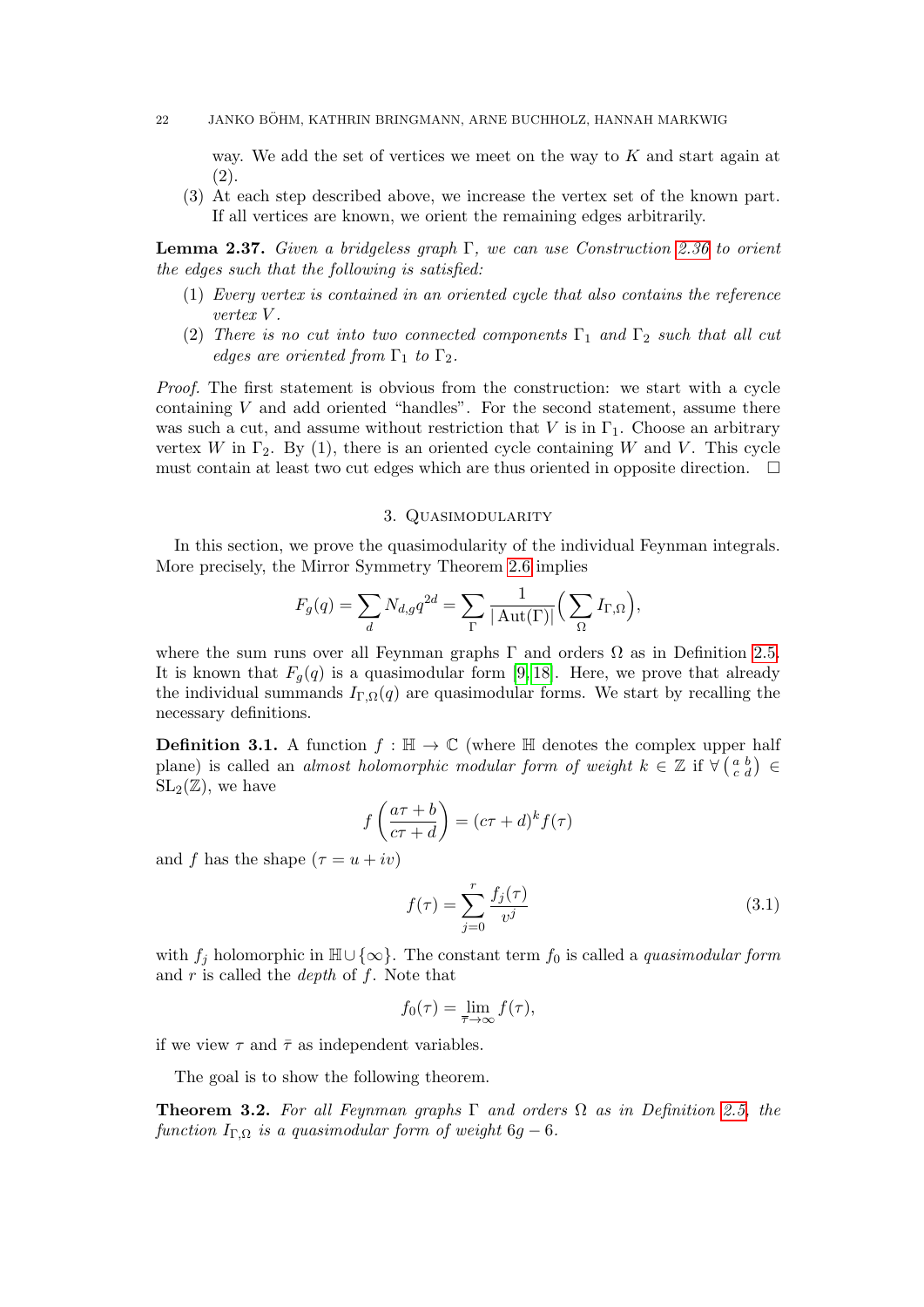From Lemma [2.25](#page-16-4) we know that  $I_{\Gamma,\Omega}$  is the constant term of a function whose modular behavior we can easily determine.

Remember that

$$
P_{\Gamma,\Omega} := \prod_{k=1}^{3g-3} \left( -P\left(\frac{x_{k_1}}{x_{k_2}}, q\right) \right)
$$

where  $P(x, q)$  is the propagator (see Definition [2.4](#page-5-2) and Theorem [2.22\)](#page-13-1) and the two vertices of an edge  $q_k$  of  $\Gamma$  are denoted  $x_{k_1}$  and  $x_{k_2}$ .

To prove Theorem [3.2,](#page-21-1) we explicitly construct the associated almost holomorphic modular form. For this, we consider the following slight modification of the propagator of Definition [2.4;](#page-5-2) we set

$$
\widehat{P}(z,\tau) := \frac{1}{4\pi^2} \wp(z,\tau) + \frac{1}{12} E_2(\tau) + \frac{1}{4\pi v},
$$

where, as before,  $\tau = u + iv$ . Obviously

$$
\lim_{\overline{\tau}\to\infty}\widehat{P}(z,\tau)=P(x,q)
$$

with  $x = e^{2\pi i z}$ . Note that in this proof we use a different normalization than in the rest of this paper since this is more natural in the theory of modular forms.

Note that  $\widehat{P}(z, \tau)$  and its relation to  $P(z, \tau)$  has been used by other authors, see e.g. [\[21\]](#page-35-12).

Here  $\wp(z,\tau) = \wp(x,q)$  and  $E_2(\tau) := E_2(q^2)$  by abuse of notation. Moreover, set

$$
\widehat{I}_{\Gamma,\Omega}(\tau) := \mathrm{coeff}_{\left[x_1^0,\ldots,x_{2g-2}^0\right]} \left(\widehat{P}_{\Gamma,\Omega} \left(z_1,\ldots z_{2g-2},\tau\right)\right),\,
$$

where

$$
\widehat{P}_{\Gamma,\Omega}(z_1,\ldots z_{2g-2},\tau) := \prod_{k=1}^{3g-3} \left(-\widehat{P}(z_{k_1}-z_{k_2},\tau)\right).
$$

From Lemma [2.25](#page-16-4) we get

$$
I_{\Gamma,\Omega} = \lim_{\overline{\tau}\to\infty} \widehat{I}_{\Gamma,\Omega}(\tau).
$$

Theorem [3.2](#page-21-1) follows directly from the following

**Proposition 3.3.** The function  $\widehat{I}_{\Gamma,\Omega}$  is an almost holomorphic modular form of weight  $6g - 6.$ 

Proof. We start by proving the transformation law. Clearly

$$
\widehat{I}_{\Gamma,\Omega}(\tau+1) = \widehat{I}_{\Gamma,\Omega}(\tau).
$$

Thus it is enough to show that

$$
\widehat{I}_{\Gamma,\Omega}\left(-\frac{1}{\tau}\right) = \tau^{6g-6}\widehat{I}_{\Gamma,\Omega}(\tau).
$$

For this, we use the following transformation laws

$$
\wp\left(\frac{z}{\tau}, -\frac{1}{\tau}\right) = \tau^2 \wp(z, \tau),
$$

$$
E_2\left(-\frac{1}{\tau}\right) = \tau^2 E_2(\tau) + \frac{6\tau}{\pi i},
$$

$$
\text{Im}\left(-\frac{1}{\tau}\right) = \frac{v}{|\tau|^2}.
$$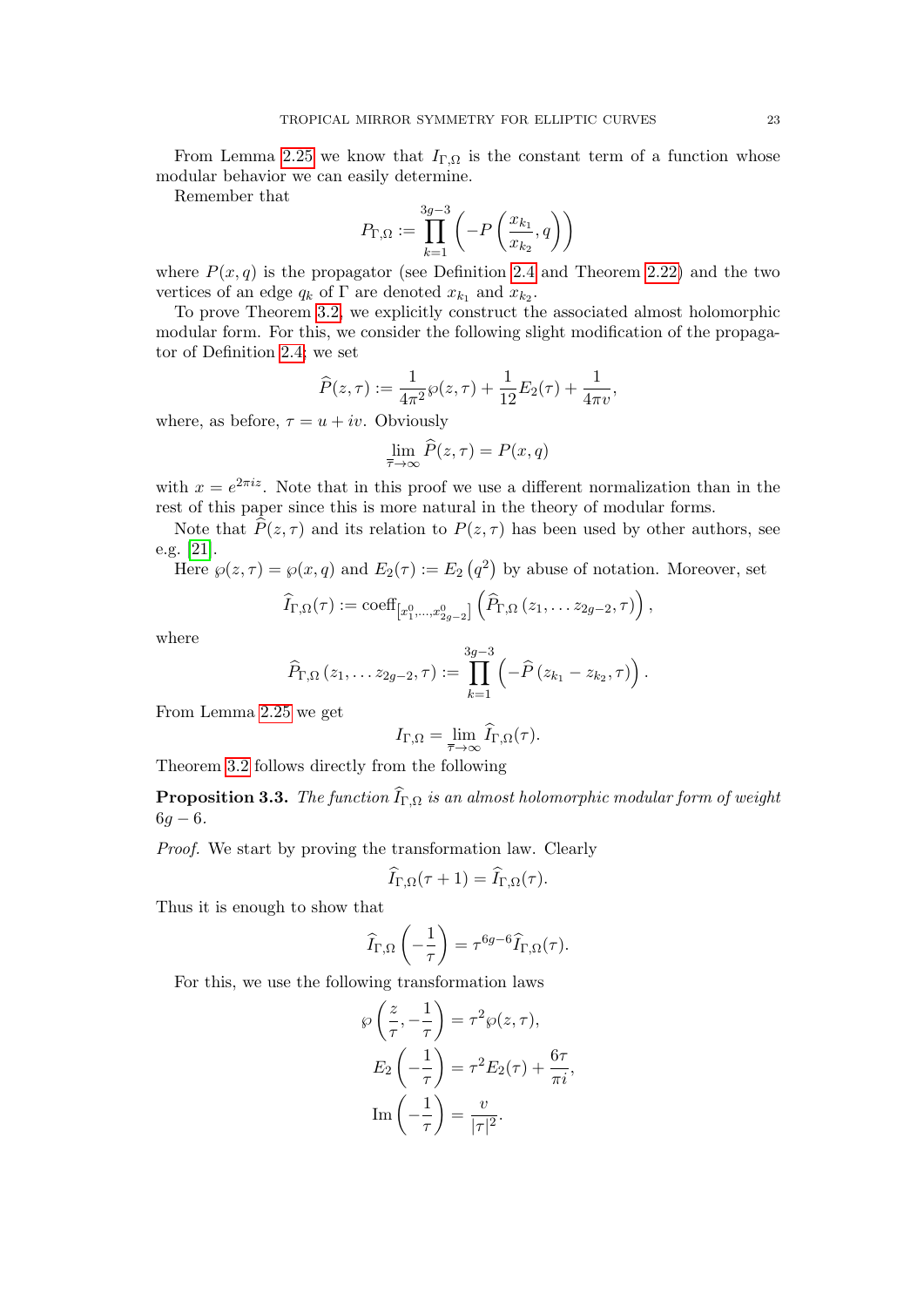They imply

$$
\widehat{P}\left(z,-\frac{1}{\tau}\right) = \tau^2 \widehat{P}(z\tau,\tau).
$$

From this, we get

$$
\widehat{P}_{\Gamma,\Omega}\left(z_1,\ldots,z_{2g-2},-\frac{1}{\tau}\right) = \prod_{k=1}^{3g-3} \tau^2 \left(-\widehat{P}\left(z_{k_1}\tau - z_{k_2}\tau,\tau\right)\right) \n= \tau^{6g-6} \widehat{P}_{\Gamma,\Omega}\left(z_1\tau,\ldots,z_{2g-2}\tau,\tau\right).
$$

Thus

$$
\widehat{I}_{\Gamma,\Omega}\left(-\frac{1}{\tau}\right) = \tau^{6g-6} \text{coeff}_{\left[x_1^0,\dots,x_{2g-2}^0\right]} \left(\widehat{P}_{\Gamma,\Omega}\left(z_1\tau,\dots,z_{2g-2}\tau,\tau\right)\right) = \tau^{6g-6} \widehat{I}_{\Gamma,\Omega}(\tau),
$$

where we used that for  $A \in \mathbb{C}$ 

$$
\mathrm{coeff}_{[x^0]} \left( f \left( x^A \right) \right) = \mathrm{coeff}_{[x^0]} \left( f(x) \right).
$$

To finish the proof, we are left to show that  $I_{\Gamma,\Omega}$  has the shape [\(3.1\)](#page-21-3) with  $f_i$ holomorphic on  $\mathbb{H} \cup {\infty}$ . Everything is obvious, but the holomorphy in  $\infty$ . To see this, recall (see [\[11\]](#page-34-9)) that

$$
\wp(z,t) = \sum_{n=0}^{\infty} a_z(n) e^{2\pi i \tau} = O(a_z(0)) = O\left(\frac{e^{2\pi i z} + 10 + e^{-2\pi i z}}{e^{2\pi i z} - 2 + e^{-2\pi i z}}\right)
$$

as  $\tau \to i\infty$ . Now the claim follows since  $E_2$  is bounded in  $i\infty$ .

Remark 3.4. If  $\Gamma$  is of genus  $g > 1$ , by Theorem [3.2,](#page-21-1)  $I_{\Gamma}(q) = \sum_{\Omega} I_{\Gamma,\Omega}(q)$  is a quasimodular form of weight 6g − 6. Hence  $I_{\Gamma}(q) \in \mathbb{Q}[E_2, E_4, E_6]$ , where  $E_2, E_4, E_6$  are the Eisenstein series of weight 2, 4 and 6, writing, by abuse of notation,  $E_i = E_i(q^2)$ . Hence

$$
I_{\Gamma}(q) = \sum_{\substack{2i + 4j + 6k = 6g - 6 \\ i, j, k \in \mathbb{N}_0}} c_{\Gamma}^{i, j, k} \cdot E_2^i E_4^j E_6^k
$$

with  $c_{\Gamma}^{i,j,k} \in \mathbb{Q}$ . As described in Appendix [4.2,](#page-32-0) Theorem [2.20](#page-10-0) gives an algorithm for computing the series

$$
I_{\Gamma}(q) = \sum_{\underline{a}} N_{\underline{a},\Gamma}^{\text{trop}} q^{2|\underline{a}|}.
$$

Determining  $I_{\Gamma}(q)$  up to sufficiently high order yields a linear system of equations for the coefficients  $c_{\Gamma}^{i,j,k}$  which admits a unique solution. In this way, we can use our SIN-GULAR package to compute the respresentation of  $I_{\Gamma}(q)$  in terms of Eisenstein series. A concrete example is presented in Example [3.5.](#page-23-0) Note that we can compute more orders than necessary, thus yielding an overdetermined system of linear equations. Theorem [3.2](#page-21-1) predicts that such an overdetermined system still has a unique solution. For our example below, we verified this statement computationally.

<span id="page-23-0"></span>**Example 3.5.** For the Feynman graph  $\Gamma_1$  as depicted in Figure [3,](#page-10-1) we compute

$$
I_{\Gamma_1}(q) = 32q^4 + 1792q^6 + 25344q^8 + 182272q^{10} + 886656q^{12} + O(q^{14}).
$$

This determines a unique solution for the coefficients

$$
c_{\Gamma_1}^{0,0,2}, c_{\Gamma_1}^{0,3,0}, c_{\Gamma_1}^{1,1,1}, c_{\Gamma_1}^{2,2,0}, c_{\Gamma_1}^{3,0,1}, c_{\Gamma_1}^{4,1,0}, c_{\Gamma_1}^{6,0,0}
$$

of the weight 12 monomials, which corresponds to the quasi-modular representation

$$
I_{\Gamma_1}(q) = \frac{16}{1492992} \left( 4E_6^2 + 4E_4^3 - 12E_2E_4E_6 - 3E_2^2E_4^2 + 4E_2^3E_6 + 6E_2^4E_4 - 3E_2^6 \right).
$$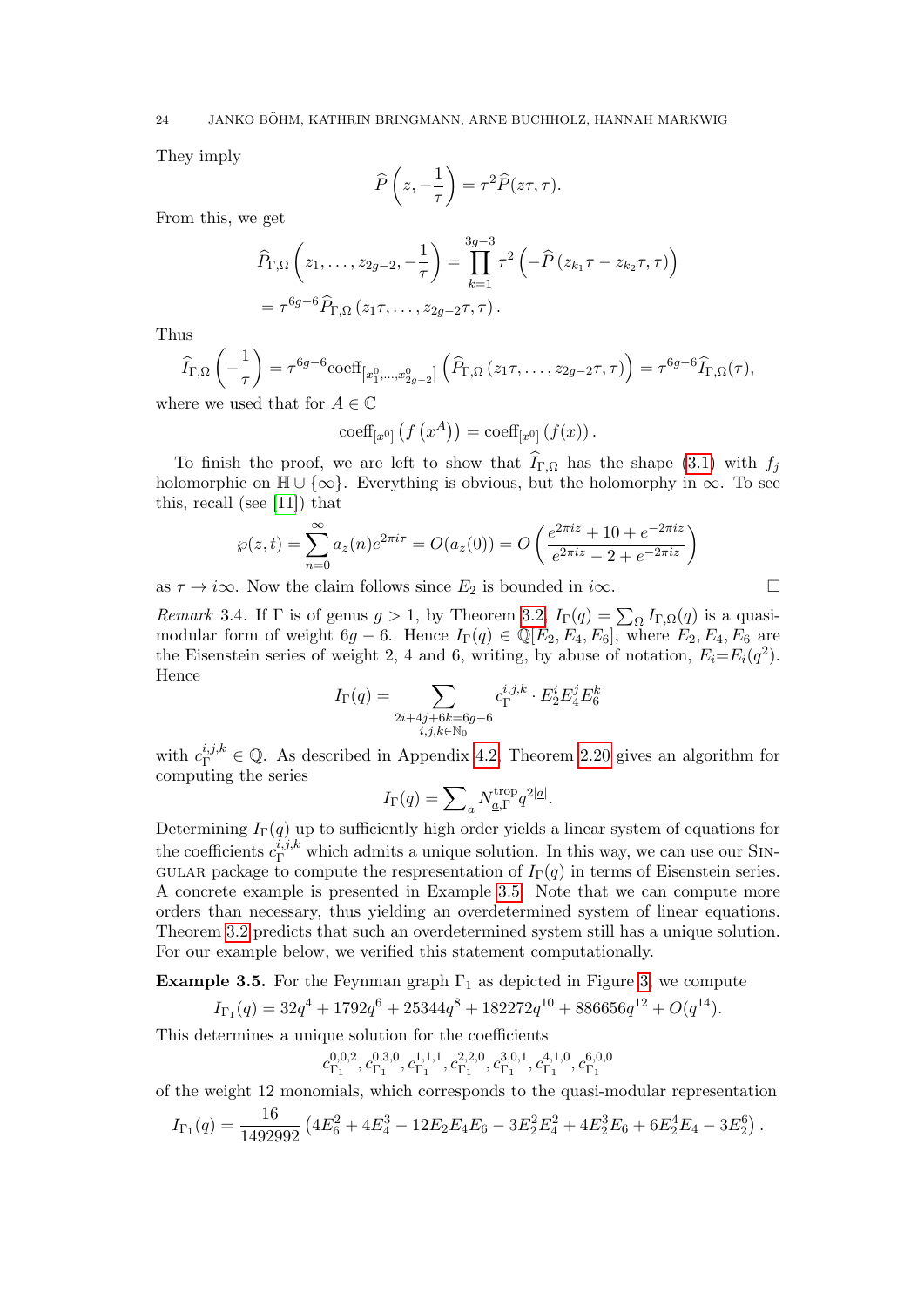

<span id="page-24-2"></span>FIGURE 8. Feynman graph  $\Gamma_2$  of genus 3.

In the same way, for the graph  $\Gamma_2$  as in Figure [8](#page-24-2) we obtain

$$
I_{\Gamma_2}(q) = 1152q^6 + 20736q^8 + 165888q^{10} + 843264q^{12} + O(q^{14})
$$

leading to the representation

$$
I_{\Gamma_2}(q) = \frac{24}{1492992} \left( 3E_4^3 - 9E_2^2 E_4^2 + 9E_2^4 E_4 - 3E_2^6 \right).
$$

Since  $\Gamma_1$  and  $\Gamma_2$  are the only Feynman graphs of genus  $g = 3$  without bridges, this yields the total generating function  $F_3(q)$  for the Hurwitz numbers  $N_{d,3}$  as the  $|\operatorname{Aut}(\Gamma_i)|^{-1}$ -weighted sum of  $I_{\Gamma_1}(q)$  and  $I_{\Gamma_2}(q)$ :

$$
F_3(q) = \frac{1}{16} I_{\Gamma_1}(q) + \frac{1}{24} I_{\Gamma_2}(q)
$$
  
= 
$$
\frac{1}{1492992} \left( 4E_6^2 + 7E_4^2 - 12E_2 E_4 E_6 - 12E_2^2 E_4^2 + 4E_2^3 E_6 + 15E_2^4 E_4 - 6E_2^6 \right).
$$

This agrees with the formula for  $F_3(q)$  given in [\[9,](#page-34-0) Section 3] (up to a factor of 4! explained by the choice of convention mentioned in Remark [2.2\)](#page-5-3).

## 4. Appendix

<span id="page-24-1"></span><span id="page-24-0"></span>4.1. Correspondence theorem. In this part of the Appendix, we prove Theorem [2.13.](#page-8-1) We do this by cutting covers of E at the preimages of the base point  $p_0$ , thus producing a (possibly reducible) cover of the tropical line  $\mathbb{TP}^1 := \mathbb{R} \cup \{-\infty\} \cup \{\infty\}$  as in [\[7\]](#page-34-5). We use the Correspondence Theorem of [\[7\]](#page-34-5) relating the numbers of tropical covers to certain tuples of elements of the symmetric group that correspond to algebraic covers of  $\mathbb{P}^1$ . We study "gluing factors" that relate the tropical multiplicity of a cover of E to the tropical multiplicity of the cut cover. These factors equal the number of ways to produce a tuple of elements of the symmetric group corresponding to a cover of an elliptic curve  $\mathcal E$  from a tuple corresponding to a cover of  $\mathbb P^1$ .

By pairing a cover of  $\mathcal E$  with a monodromy representation, the Hurwitz number  $N_{d,q}$  of Definition [2.1](#page-5-1) equals the following count of tuples of permutations:

<span id="page-24-3"></span>Remark 4.1 (cf. [\[25\]](#page-35-14)). The Hurwitz numbers  $N_{d,g}$  of Definition [2.1](#page-5-1) are given by  $\frac{1}{d!}$ times the number of tuples  $(\tau_1, \ldots, \tau_{2g-2}, \alpha, \sigma)$  of permutations in  $\mathbb{S}_d$  such that

(1) the  $\tau_i$  are transpositions for all  $i = 1, \ldots, 2g - 2$ ,

(2) the equation  $\tau_{2g-2} \circ \ldots \circ \tau_1 \circ \sigma = \alpha \circ \sigma \circ \alpha^{-1}$  holds,

(3) the subgroup  $\langle \tau_1, \ldots, \tau_{2q-2}, \sigma, \alpha \rangle$  acts transitively on  $\{1, \ldots, d\}.$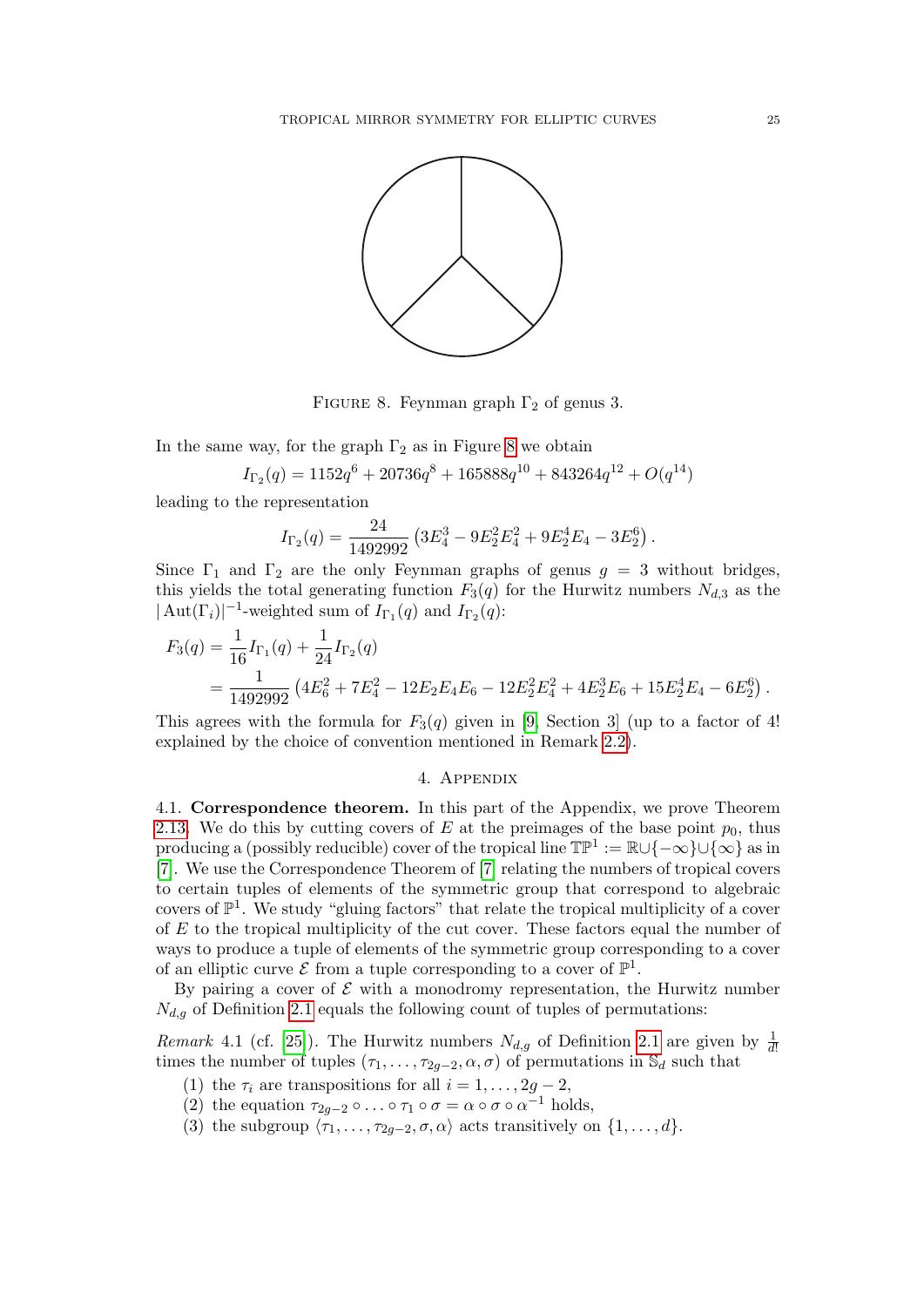

<span id="page-25-0"></span>FIGURE 9. The generators of the fundamental group  $\pi_1(\mathcal{E} \setminus p_1, \ldots, p_{2q-2})$ .

Condition (2) is explained by Figure [9](#page-25-0) sketching the generators of the fundamental group  $\pi_1(\mathcal{E} \setminus p_1, \ldots, p_{2g-2})$ : The rectangle represents the elliptic curve as a torus, the left side is identified with the right side and the top with the bottom. Clearly  $\alpha$  and  $\sigma$  belong to the two generators of  $\pi_1(\mathcal{E})$ . The loops around the branch points  $p_1, \ldots, p_{2g-2}$  induce the permutations  $\tau_1, \ldots, \tau_{2g-2}$  of sheets on the source curve. Obviously going around all branch points simultaneously is homotopic to the composition of the paths around each of the points in order  $p_1, \ldots, p_{2q-2}$ , on the one hand, and on the other hand it is homotopic to the path that goes clockwise around the rectangle. This identity has to "lift" to the source curve, implying that  $\tau_{2g-2}\circ\ldots\circ\tau_1=\alpha\circ\sigma\circ\alpha^{-1}\circ\sigma^{-1}.$ 

Let  $\Delta$  be a partition of d. A permutation  $\sigma$  has cycle type  $\Delta$  if after decomposition into a disjoint union of cycles  $\Delta$  equals the partition of the lengths of the cycles. The conjugacy classes of  $\mathcal{S}_d$  are the sets of permutations with same cycle type  $\Delta$ . Thus  $\sigma$ and  $\alpha \circ \sigma \circ \alpha^{-1}$  have the same cycle type for any  $\sigma$  and  $\alpha$ .

Given a tuple as in Remark [4.1](#page-24-3) we now construct an associated tropical cover. As before, we fix the base point  $p_0$  and the 2g − 2 branch points  $p_1, \ldots, p_{2g-2}$  (ordered clockwise) in  $E$ .

<span id="page-25-1"></span>Construction 4.2. Given a tuple as in Remark [4.1](#page-24-3) we construct a tropical cover of E with branch points  $p_1, \ldots, p_{2q-2}$  as follows:

- (1) For each cycle c of  $\sigma$  of length m draw an edge of weight m over  $p_0$  and label it with the corresponding cycle.
- (2) For  $i = 1, \ldots, 2g 2$ , successively cut or join edges over  $p_i$  according to the effect of  $\tau_i$  on  $\tau_{i-1} \circ \ldots \circ \tau_1 \circ \sigma$ . Label the new edges as before.
- (3) Glue the outcoming edges attached to points over  $p_{2a-2}$  with the edges over  $p_0$  according to the action of  $\alpha$  on the cycles of  $\sigma$ . More precisely: Glue the edge with the label  $\alpha \circ c \circ \alpha^{-1}$  over  $p_{2g-2}$  to the edge with label c over  $p_0$ .
- (4) Forget all the labels on the edges.

Note that for a cycle  $c = (n_1 \dots n_l)$  of length  $l \geq 2$  we have  $\alpha \circ c \circ \alpha^{-1} =$  $(\alpha(n_1)\dots\alpha(n_l))$ . We use the same convention for cycles of length 1.

**Example 4.3.** Let  $g = 2$  and  $d = 4$  and consider the tuple of permutations

 $(\tau_1, \tau_2, \tau_3, \tau_4, \alpha, \sigma) = ((1\,3), (2\,4), (1\,2), (1\,3), (2\,3\,4), (2\,3))$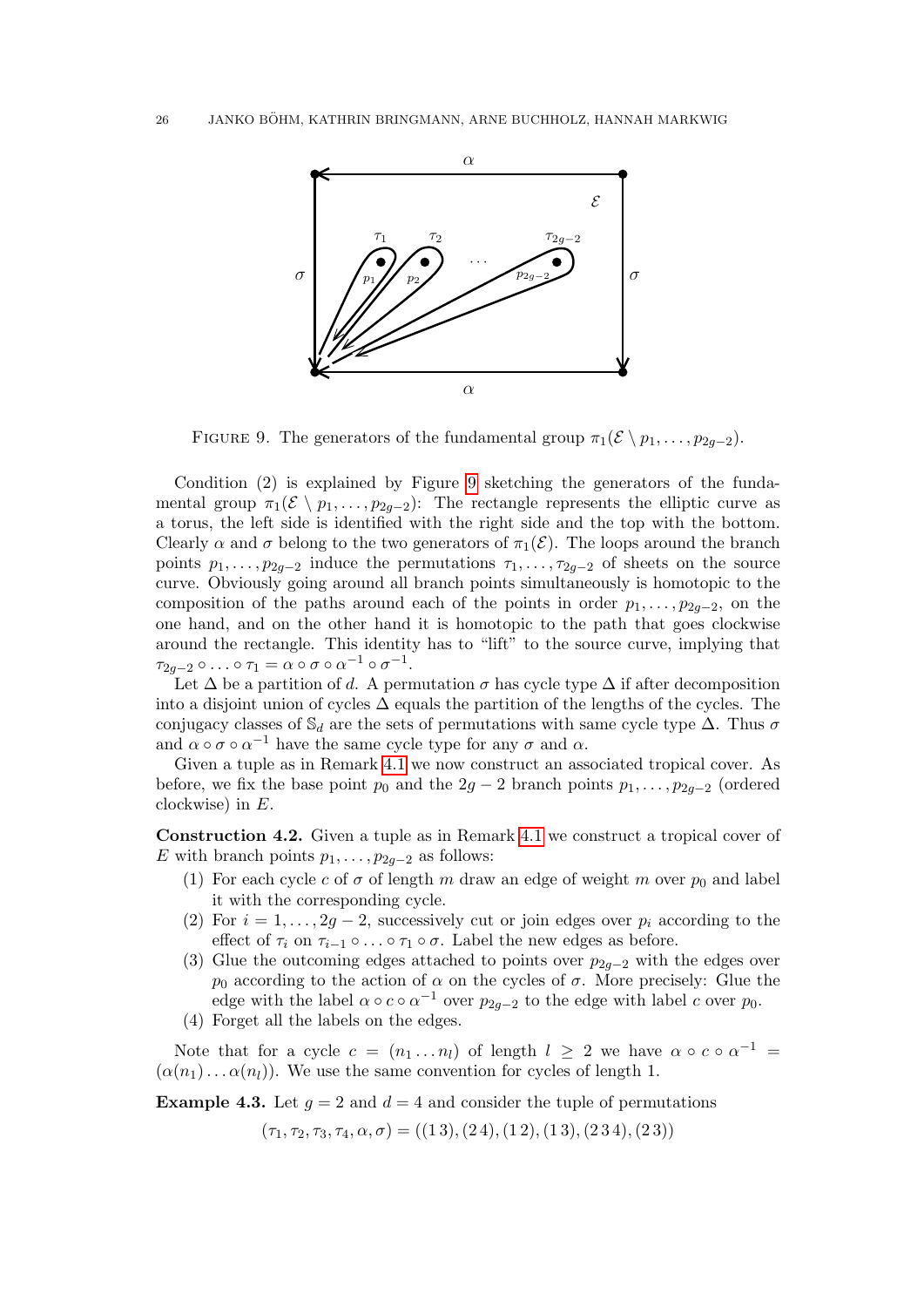

<span id="page-26-0"></span>FIGURE 10. The cover of  $\mathbb{TP}^1$  associated to a tuple of permutations.



FIGURE 11. Two different gluings of the same cover of the line.

<span id="page-26-1"></span>in S<sub>4</sub>. We see that  $\sigma = (23) = (1)(23)(4)$  has cycle type  $(2,1,1)$ . Moreover  $\alpha \circ \sigma \circ$  $\alpha^{-1} = (1)(2)(34) = \tau_4 \circ \ldots \circ \tau_1 \circ \sigma$  is fulfilled, so the tuple contributes to the count of  $N_{4,2}$ . Figure [10](#page-26-0) sketches the construction of Remark [4.2](#page-25-1) up to the gluing step (the object can be considered as a cover of the tropical line  $\mathbb{TP}^1$  as described below).

In the gluing step the vertices  $p_0$  and  $p'_0$  are going to be identified. Since we have

$$
\alpha \circ (1) \circ \alpha^{-1} = (1)
$$
  

$$
\alpha \circ (23) \circ \alpha^{-1} = (34)
$$
  

$$
\alpha \circ (4) \circ \alpha^{-1} = (2),
$$

the ends of the source curve are glued according to the red numbers in Figure [10.](#page-26-0) The result is the cover of E depicted on the left in Figure [11.](#page-26-1) Note that choosing  $\alpha = (24)$ yields the same gluing, while  $\alpha' = (1\,2\,4)$  also fulfills  $\alpha' \circ \sigma \circ \alpha'^{-1} = \tau_4 \circ \dots \circ \tau_1 \circ \sigma$ , but since

$$
\alpha' \circ (1) \circ \alpha'^{-1} = (2)
$$
  

$$
\alpha' \circ (23) \circ \alpha'^{-1} = (34)
$$
  

$$
\alpha' \circ (4) \circ \alpha'^{-1} = (1),
$$

it provides a different gluing, sketched on the right side of Figure [11.](#page-26-1) In particular the combinatorial types of the source curves are different.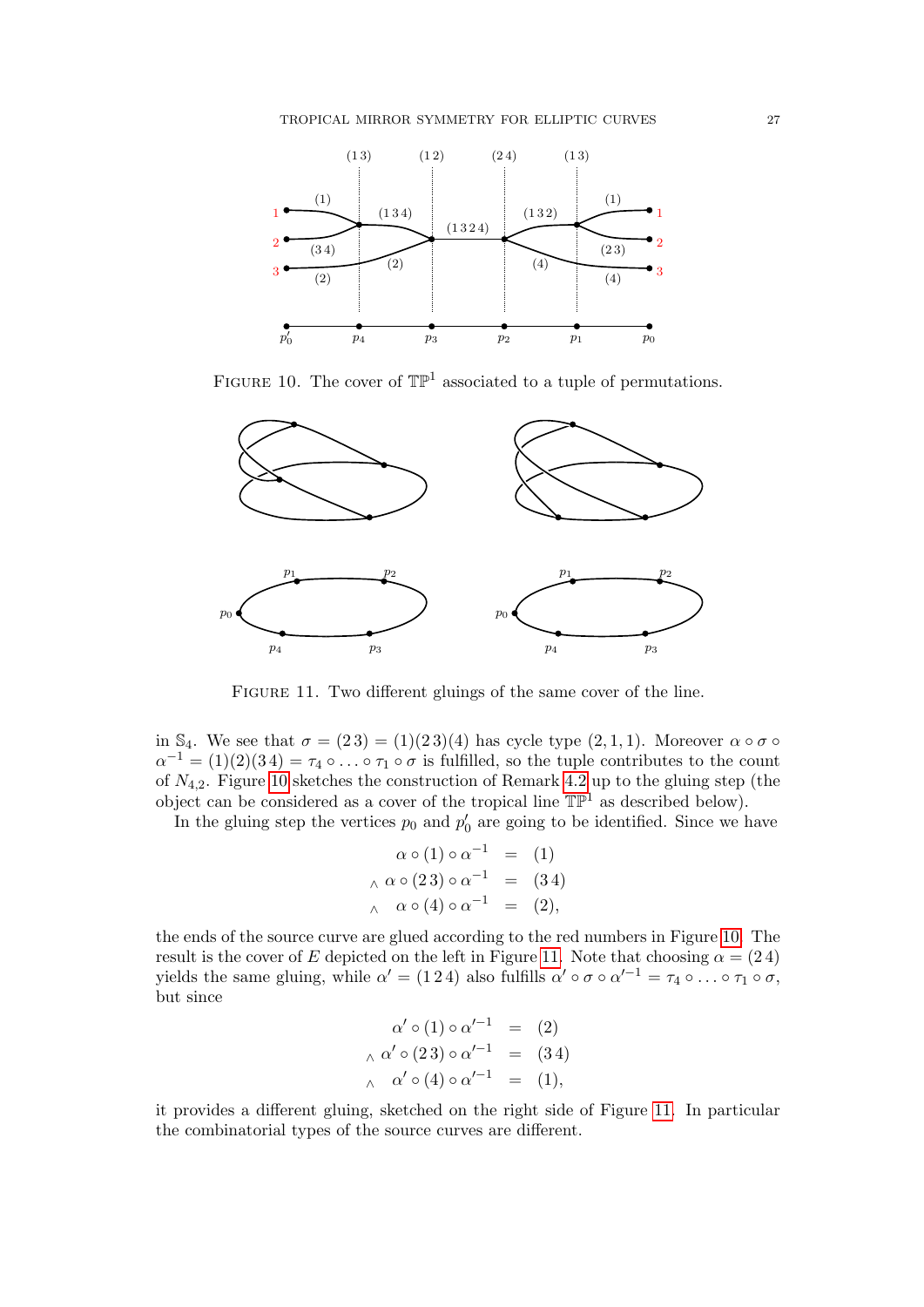#### 28 JANKO BÖHM, KATHRIN BRINGMANN, ARNE BUCHHOLZ, HANNAH MARKWIG

Now we describe how to cut tropical covers of  $E$  in general, thus producing covers of a line. As usual, we neglect edge lengths — to be precise, they have to adapted accordingly.

<span id="page-27-0"></span>**Construction 4.4.** To every cover  $\pi: C \to E$  of degree d we associate a (possibly disconnected) tropical cover  $\tilde{\pi}: \tilde{C} \to \mathbb{TP}^1$  of the line  $\mathbb{TP}^1$  of the same degree, by cutting E at  $p_0$  and the source curve C at every preimage of  $p_0$ .

For the definition of (connected) tropical covers of  $\mathbb{TP}^1$ , see [\[7\]](#page-34-5). This definition can easily be generalized by allowing the source curve to be disconnected, and adapting the multiplicity accordingly as follows. Notice that the multiplicity of a single edge of weight m covering  $\mathbb{TP}^1$  is  $\frac{1}{m}$  (this case is not taken care of in [\[7\]](#page-34-5) where it is implicitly assumed that every source curve contains at least one vertex). The multiplicity of a cover  $\tilde{\pi}: \tilde{C} \to \mathbb{TP}^1$  is

<span id="page-27-1"></span>
$$
\text{mult}(\tilde{\pi}) := \prod_{K} \frac{1}{w_K} \cdot |\text{Aut}(\tilde{\pi})| \cdot \prod_{e} w_e,\tag{4.1}
$$

where the first product goes over all connected components  $K$  of  $\tilde{C}$  that just consist of one single edge mapping to  $\mathbb{TP}^1$  with weight  $w_K$  and the second product goes over all bounded edges e of  $\tilde{C}$ , with  $w_e$  denoting their weight. Note that in [\[7\]](#page-34-5), the factor  $|\operatorname{Aut}(\tilde{\pi})|$  is simplified to  $\frac{1}{2}$  $\frac{l_1+l_2}{l_1+l_2}$ , where  $l_1$  denotes the number of balanced forks (i.e., adjacent ends of the same weight) and  $l_2$  denotes the number of wieners (i.e. pairs of bounded edges of the same weight sharing both end vertices). Since we allow disconnected covers, we will have other contributions to the automorphism group: connected components consisting of single edges of the same weight as above can be permuted. So we get a contribution of  $\frac{1}{r!}$  to  $|\text{Aut}(\tilde{\pi})|$  if for a certain weight m there are exactly r copys of connected components consisting of a single edge of weight m.

For a cover  $\pi: C \to E$ , we denote by  $\Delta$  the partition of d given by the weights of the edges over  $p_0$ . For the cut cover  $\tilde{\pi}$  (see Construction [4.4\)](#page-27-0) these are exactly the ramification profiles over  $-\infty$  and  $\infty$ .

**Example 4.5.** The two covers of E depicted in Figure [11](#page-26-1) cut at  $p_0$  both give a cover of the line as sketched in Figure [10](#page-26-0) (where we dropped the labels on the edges). The multiplicity of the cover of the line equals the product of the weight of the bounded edges, i.e.,  $3^2 \cdot 4$ , since there are no automorphisms.

**Example 4.6.** Figure [12](#page-28-0) shows a disconnected cover  $\tilde{\pi}$  of the line of degree 17 with 6 (simple) ramifications and profiles  $(4, 4, 4, 1, 1, 1, 1, 1)$  over the ends. Its multiplicity equals

$$
\text{mult}(\tilde{\pi}) = \underbrace{\left(\frac{1}{2}\right)^2 \cdot \frac{1}{2} \cdot \frac{1}{2!} \cdot \frac{1}{3!}}_{=|\text{Aut}(\tilde{\pi})|} \cdot \underbrace{\frac{1}{4 \cdot 4 \cdot 1 \cdot 1 \cdot 1}}_{= \prod_{K} \frac{1}{w_K}} \cdot \underbrace{4 \cdot 2 \cdot 2 \cdot 2 \cdot 2}_{= \prod_{e} w_e} = \frac{1}{24},
$$

where the first factor contributing to the automorphisms comes from the two balanced forks, the second from the wiener and the other two from two single-edge components of weight 4 and three single-edge components of weight 1 respectively.

The Correspondence Theorem in [\[7\]](#page-34-5) matches tropical covers of  $\mathbb{TP}^1$  as above with algebraic covers of  $\mathbb{P}^1$  having two ramifications of profile  $\Delta$  over 0 and  $\infty$  respectively and only simple ramifications else.

Similar to Remark [4.1,](#page-24-3) the associated Hurwitz numbers can be written in terms of tuples of elements of the symmetric group.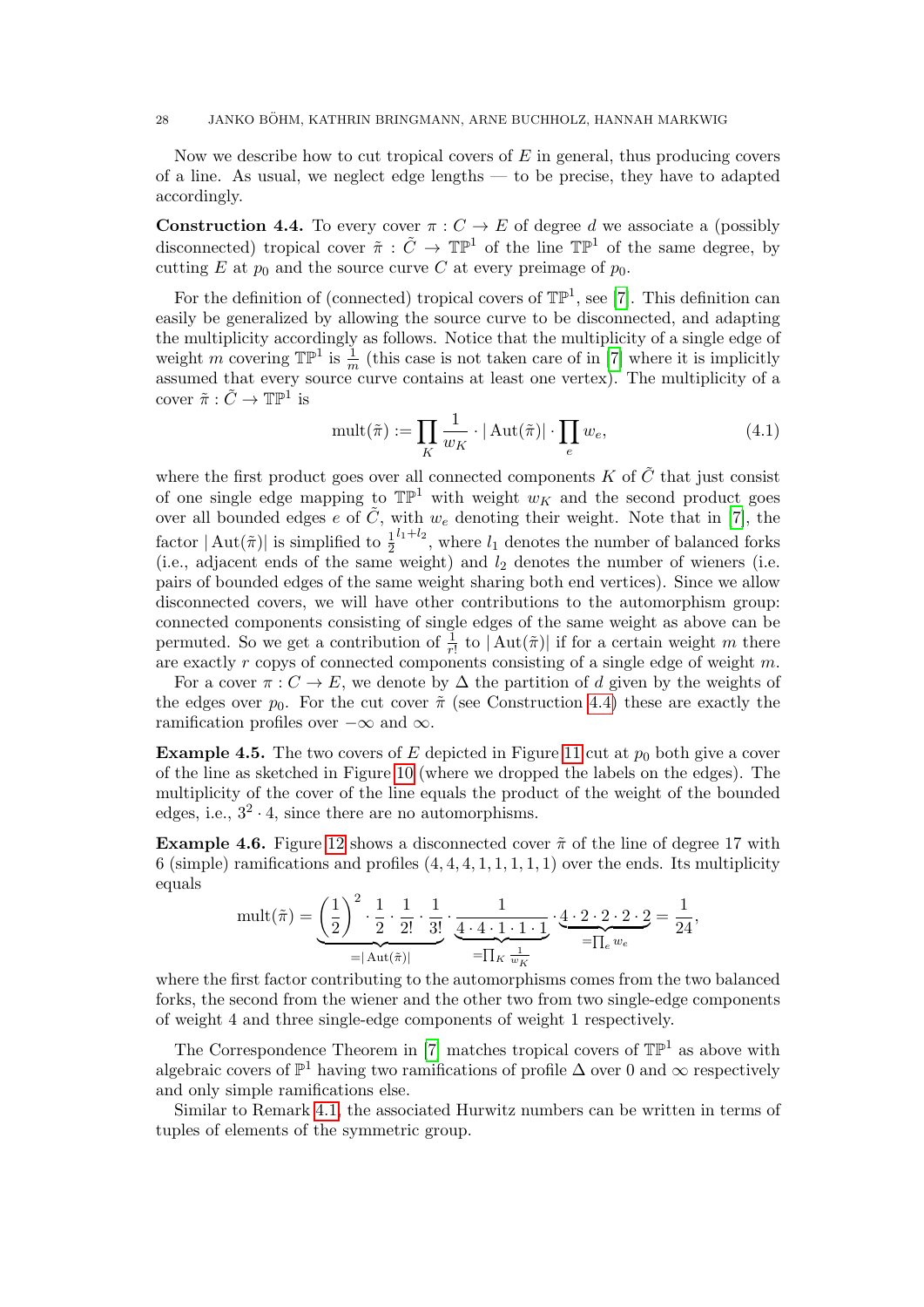

FIGURE 12. A (disconnected) tropical cover of the line.

<span id="page-28-1"></span><span id="page-28-0"></span>Remark 4.7. The double Hurwitz number  $H_{d,g}(\mathbb{P}^1,\Delta,\Delta)$  counting the number of (isomorphism classes of) covers  $\phi: \mathcal{C} \to \mathbb{P}^1$  of degree d (each weighted with  $\frac{1}{|\text{Aut}(\phi)|}$ ), where  $C$  is a possibly disconnected curve such that the sum of the genera of its connected components equals g, having ramification profile  $\Delta$  over 0 and  $\infty$  and only simple ramifications else, equals  $\frac{1}{d!}$  times the number of tuples  $(\tau_1, \ldots, \tau_{2g-2}, \sigma, \sigma')$  in  $\mathbb{S}_d$  such that

- $\sigma$  and  $\sigma'$  are permutations of cycle type  $\Delta$ ,
- the  $\tau_i$  are transpositions for all  $i = 1, \ldots, 2g 2$ ,
- the equation  $\sigma' \circ \tau_{2g-2} \circ \ldots \circ \tau_1 \circ \sigma = \mathrm{id}_{\mathbb{S}_d}$  holds.

Note that as in Definition [2.1,](#page-5-1) it follows from the Riemann-Hurwitz formula that the number of simple ramifications is  $2g-2$ . The condition  $\sigma' \circ \tau_{2g-2} \circ \ldots \circ \tau_1 \circ \sigma = \mathrm{id}_{\mathbb{S}_d}$ reflects the fact that the fundamental group  $\pi_1(\mathbb{P}^1)$  is trivial. We do not include a condition about transitivity here, since we allow also disconnected covers.

As in Construction [4.2,](#page-25-1) we can associate a tropical cover of the line to a tuple as in Remark [4.7.](#page-28-1) The procedure is the same, we just drop the gluing step (3). The statement of the Correspondence Theorem 5.28 in [\[7\]](#page-34-5) is that for a fixed tropical cover  $\tilde{\pi}: \tilde{C} \to \mathbb{TP}^1$ , the tropical multiplicity equals  $\frac{1}{d!}$  times the number of tuples that yield  $\tilde{\pi}$  under the above procedure.

We now relate the tuples in Remarks [4.1](#page-24-3) and [4.7.](#page-28-1) resp. the multiplicities of a tropical cover  $\pi: C \to E$  and the cut cover  $\tilde{\pi}: \tilde{C} \to \mathbb{TP}^1$  of Construction [4.4.](#page-27-0)

<span id="page-28-2"></span>**Definition 4.8.** Given a cover  $\pi : C \to E$  and the cut cover  $\tilde{\pi} : \tilde{C} \to \mathbb{TP}^1$  of Construction [4.4,](#page-27-0) we choose a tuple  $(\tau_1, \ldots, \tau_{2g-2}, \sigma, \sigma')$  that yields  $\tilde{\pi}$  when applying Construction [4.2](#page-25-1) (minus the gluing in step (3)). We define  $n_{\tilde{\pi},\pi}$  to be the number of  $\alpha \in \mathbb{S}_d$  satisfying  $\alpha \circ \sigma \circ \alpha^{-1} = \sigma'$  and, when labeling  $\tilde{\pi}$  with cycles according to our choice of tuple  $(\tau_1, \ldots, \tau_{2g-2}, \sigma, \sigma')$  and performing step (3) and (4) of Construction [4.2](#page-25-1) (gluing and forgetting the cycle labels), we obtain  $\pi$ .

Note that  $n_{\tilde{\pi},\pi}$  is well-defined (i.e., does not depend on the choice of the tuple  $(\tau_1,\ldots,\tau_{2g-2},\sigma,\sigma')$ ). This is true since any other representative  $(\bar{\tau}_1,\ldots,\bar{\tau}_{2g-2},\bar{\sigma},\bar{\sigma}')$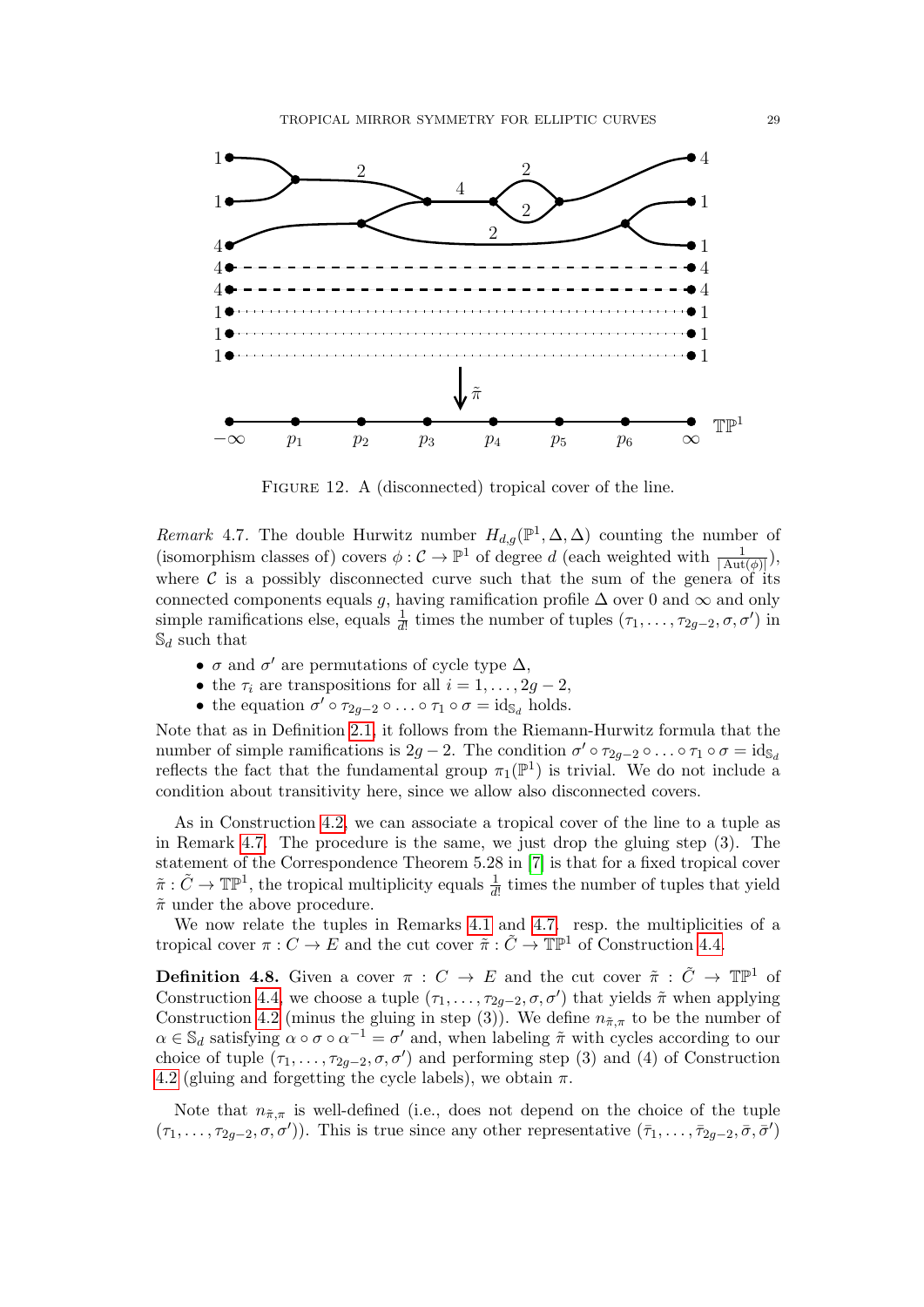

<span id="page-29-0"></span>Figure 13. A tropical elliptic cover with a long wiener. The two wiener-edges (i.e., the red and the green edge) have the same weight.

is a conjugate of  $(\tau_1, \ldots, \tau_{2g-2}, \sigma, \sigma')$  and therefore the desired  $\bar{\alpha}$  are in one-to-one correspondence to the desired  $\alpha$ .

<span id="page-29-1"></span>**Proposition 4.9.** For a cover  $\pi : C \to E$  with partition  $\Delta = (m_1, \ldots, m_r)$  over the base point, the number  $n_{\tilde{\pi},\pi}$  of Definition [4.8](#page-28-2) is given by

$$
n_{\tilde{\pi},\pi} = m_1 \cdot \ldots \cdot m_r \cdot \frac{|\operatorname{Aut}(\tilde{\pi})|}{|\operatorname{Aut}(\pi)|}.
$$

*Proof.* As in the definition of  $n_{\tilde{\pi},\pi}$  (see Definition [4.8\)](#page-28-2), fix a tuple of permutations  $(\tau_1, \ldots, \tau_{2g-2}, \sigma, \sigma')$  that yields  $\tilde{\pi}$  when applying Construction [4.2](#page-25-1) minus the gluing step (3).

The set of  $\alpha$  such that  $\alpha \circ \sigma \circ \alpha^{-1} = \sigma'$  is a coset of the stabilizer of  $\sigma$  with respect to the operation of  $\mathbb{S}_d$  on itself via conjugation:  $(\alpha, \sigma) \mapsto \alpha \circ \sigma \circ \alpha^{-1}$ . Assume that  $\Delta$  consists of  $k_i$  weights  $w_i$  for  $i = 1, \ldots, s$ , then this stabilizer is isomorphic to the semidirect product  $\prod_{i=1}^s C_{w_i}^{k_i} \rtimes \prod_{i=1}^s \mathbb{S}_{k_i}$  of cyclic groups  $C_{w_i}$  of length  $w_i$  and symmetric groups  $\mathbb{S}_{k_i}$ . This can be seen as follows: for each weight  $w_i$  (i.e., length of a cycle of  $\sigma$ ) we can choose an element of  $\mathbb{S}_{k_i}$  permuting the cycles of length  $w_i$  in σ. Assume the cycle  $c_1$  of σ is mapped to the cycle  $c_2$  by this permutation. Then we consider permutations  $\alpha'$  in the group of bijections of the entries of  $c_2$  to the entries of  $c_1$  that satisfy  $\alpha' \circ c_1 \circ \alpha'^{-1} = c_2$ , there are  $w_i$  such  $\alpha'$  (and they form a cyclic group). Since the cycles of  $\sigma$  are disjoint, the choices for  $\alpha'$  for each pair of cycles  $(c_1, c_2)$  where  $c_1$  is mapped to  $c_2$  under the permutations in  $\mathbb{S}_{k_i}$  that we choose for each *i* can be combined to a unique  $\alpha$  in the stabilizer of  $\sigma$ .

We label the edges of  $\tilde{C}$  with cycles as given by the choice of our tuple. Transferred to our situation, the argument above shows that when searching for  $\alpha$  that satisfy both requirements of Definition [4.8,](#page-28-2) we always get the contributions from the  $C_{w_i}$ , (leading to a factor of  $\prod_{i=1}^{s} w_i^{k_i} = m_1 \cdot \ldots \cdot m_r$ ). To prove the lemma, it remains to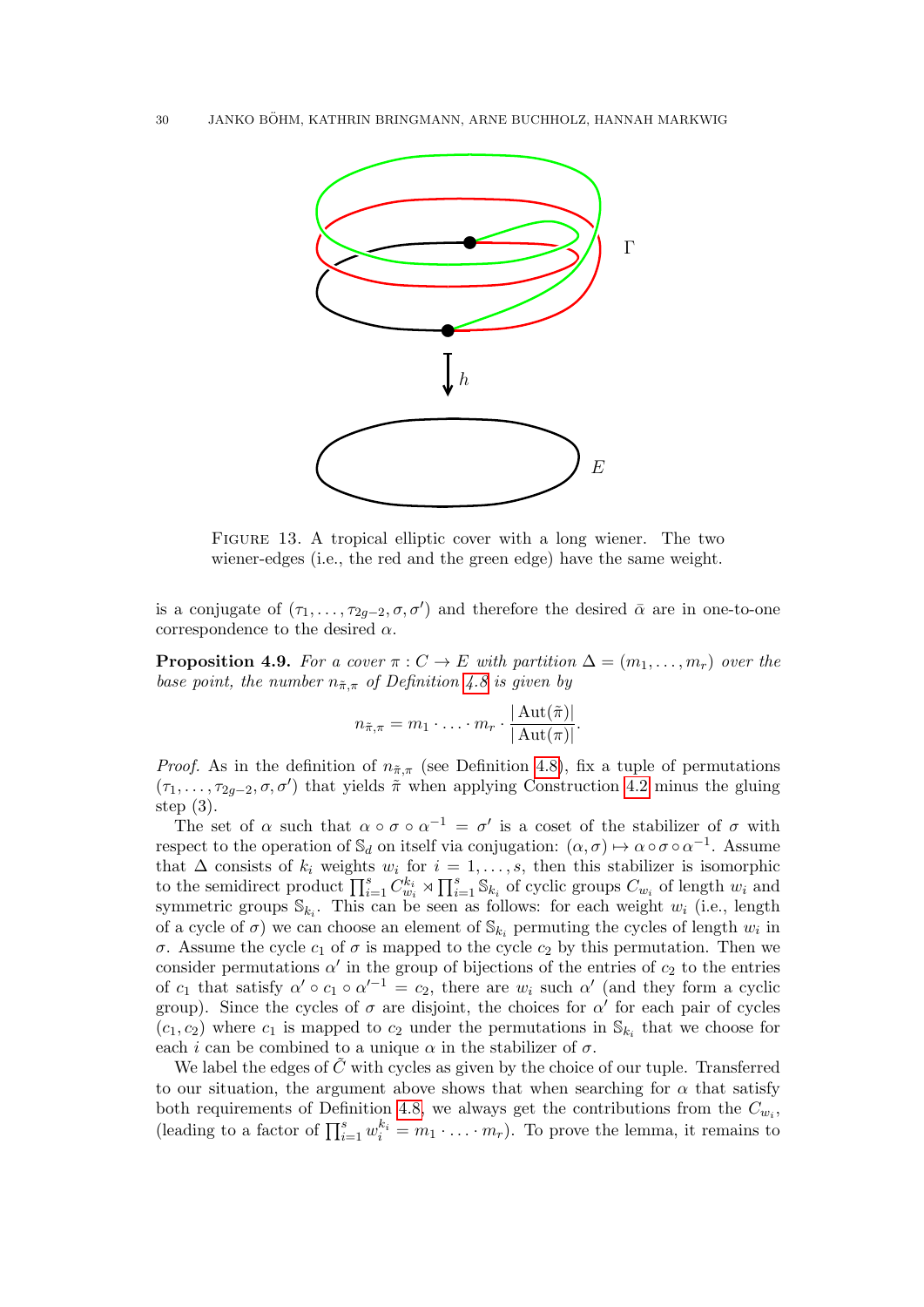

FIGURE 14. Two ways to glue a fork to two distinguishable ends.

<span id="page-30-0"></span>see that  $\frac{|\text{Aut}(\tilde{\pi})|}{|\text{Aut}(\pi)|}$  equals the number of ways to choose permutations of the cycles of the same length (resp. permutations of the ends of  $\tilde{C}$ ) that correspond to a gluing of  $\tilde{\pi}$  equal to  $\pi$  when applying Construction [4.2,](#page-25-1) step (3).

So let us now analyze the automorphism groups and compare the quotient of their sizes to the possibilities to glue the cover  $\tilde{\pi}$  (with labeled ends) to  $\pi$ .

The automorphism group of  $\tilde{\pi}$  is, as mentioned above, a direct product of symmetric groups each corresponding to a wiener, a balanced fork or the set of connected components consisting of a single edge of fixed weight. The automorphism group of  $\pi$  is a direct product of symmetric groups of size two corresponding to wieners. Notice that we can have long wieners as in Figure [13,](#page-29-0) where the two edges of the same weight are curled equally. Clearly automorphisms that come from wieners that are not cut cancel in the quotient and we can thus disregard them. Since therefore all contributions to the automorphism groups we have to consider come from ends of C, and the possibilities to glue the cover  $\tilde{\pi}$  to  $\pi$  also only depend on the ends of C, we can analyze the situation locally on the level of the involved ends.

We say that an end of  $\tilde{C}$  is distinguishable if it is not part of a balanced fork and not an end of a component consisting of a single edge. Distinguishable ends do not contribute to the automorphisms of  $\tilde{\pi}$ .

We have to consider several cases. We first consider cases not involving connected components consisting of a single edge.

- (1) If we glue two distinguishable ends of  $\tilde{C}$  to get back C, there are no choices for different gluings. Since distinguishable ends do not contribute to the automorphisms, the equality of contributions from these ends holds.
- (2) Assume that an edge of C is cut in such a way that one of the ends is part of a balanced fork and the other is distinguishable. Then obviously there are 2 ways to glue, see Figure [14.](#page-30-0) The balanced fork contributes with a factor 2 to  $\text{Aut}(\tilde{\pi})$ . After gluing, the fork is not part of a wiener, so the contribution to  $\text{Aut}(\pi)$  is 1. Again, we see that the contributions coming from these ends to the quotient of the sizes of the automorphism groups on the one hand and to the possibilities of gluing on the other hand coincide.
- (3) If two balanced forks are glued, we obtain a wiener. The contribution to  $|\text{Aut}(\tilde{\pi})|$  and  $|\text{Aut}(\pi)|$  is 4 and 2 respectively. The ways to glue the forks to a wiener is 2, as illustrated in Figure [15.](#page-31-0)

Now we have to consider cases involving ends of connected components consisting of a single edge, say of weight m. Assume there are l components consisting of a single edge of weight m. These ends contribute a factor of l! to  $|\text{Aut}(\tilde{\pi})|$ .

(4) Assume that  $l_0$  of the components are not part of a long wiener after gluing. They do not contribute to the automorphisms of  $\pi$ . Note that the components nevertheless might be attached to balanced forks. In this case the fork is either part of a pseudo-wiener in  $\pi$  (i.e., two edges sharing the same end vertices and having the same weight, but curled differently, see Figure [16\)](#page-31-1) or the two edges of the fork have different end vertices.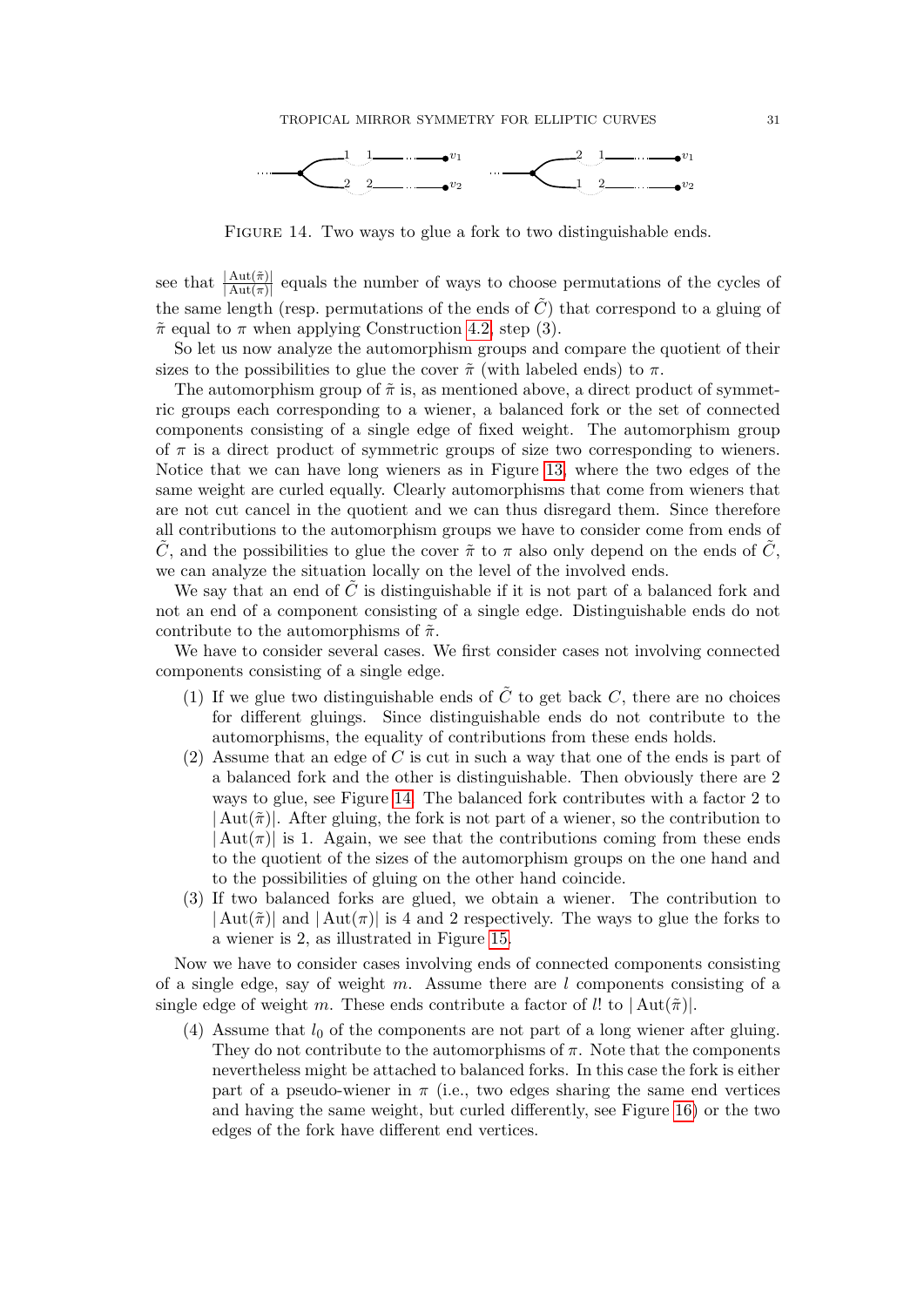

<span id="page-31-0"></span>FIGURE 15. Gluing two balanced forks to a wiener.



FIGURE 16. A cover with a pseudo-wiener.

<span id="page-31-1"></span>Let us now determine the number of ways to glue these ends of  $\ddot{C}$  to get back C. We can choose  $l_0$  of the l single-edge-components, and distribute them to  $l_0$  distinguishable places. Also, we get a factor of 2 for each balanced fork involved. The result is  $\binom{l}{k}$  $l_0$   $\cdot l_0! \cdot 2^f$ , where f is the number of balanced forks involved.

The remaining  $l - l_0$  components must be part of long wieners in  $\pi$ . Let n be the number of long wieners in  $\pi$ , giving a contribution of  $2^n$  to  $|\text{Aut}(\pi)|$ , then 2n balanced forks from  $\tilde{\pi}$  are involved in the gluing process contributing with a factor of  $2^{2n}$  to  $|\text{Aut}(\tilde{\pi})|$ . The number of ways to glue is the number of ways to distribute the  $l - l_0$  components to  $l - l_0$  gluing places and a factor of 2 for every wiener we get, just as in Figure [15.](#page-31-0) Altogether the contribution to the number of gluings providing the desired cover equals

$$
\binom{l}{l_0} \cdot l_0! \cdot 2^f \cdot (l - l_0)! \cdot 2^n = l! \cdot 2^f \cdot 2^n.
$$

The contribution to the quotient of the sizes of the automorphism groups equals

$$
\frac{l! \cdot 2^f \cdot 2^{2n}}{2^n}.
$$

Obviously, the two expressions coincide and we are done.

 $\hfill\square$ 

We are now ready to prove the Correspondence Theorem [2.13,](#page-8-1) that is the equality of tropical and algebraic Hurwitz numbers of simply ramified covers of elliptic curves.

Proof of Theorem [2.13.](#page-8-1) By Remark [4.1](#page-24-3)

$$
N_{d,g} = \frac{1}{d!} \cdot # \{ (\tau_1, \ldots, \tau_{2g-2}, \alpha, \sigma) \},
$$

where  $\alpha, \sigma, \tau_i \in \mathbb{S}_d$ , the  $\tau_i$  are transpositions, the equality  $\tau_{2g-2} \circ \ldots \circ \tau_1 \circ \sigma = \alpha \circ \sigma \circ \alpha^{-1}$ holds and  $\langle \tau_1, \ldots, \tau_{2q-2}, \sigma \rangle$  acts transitively on the set  $\{1, \ldots, d\}$ . We can group the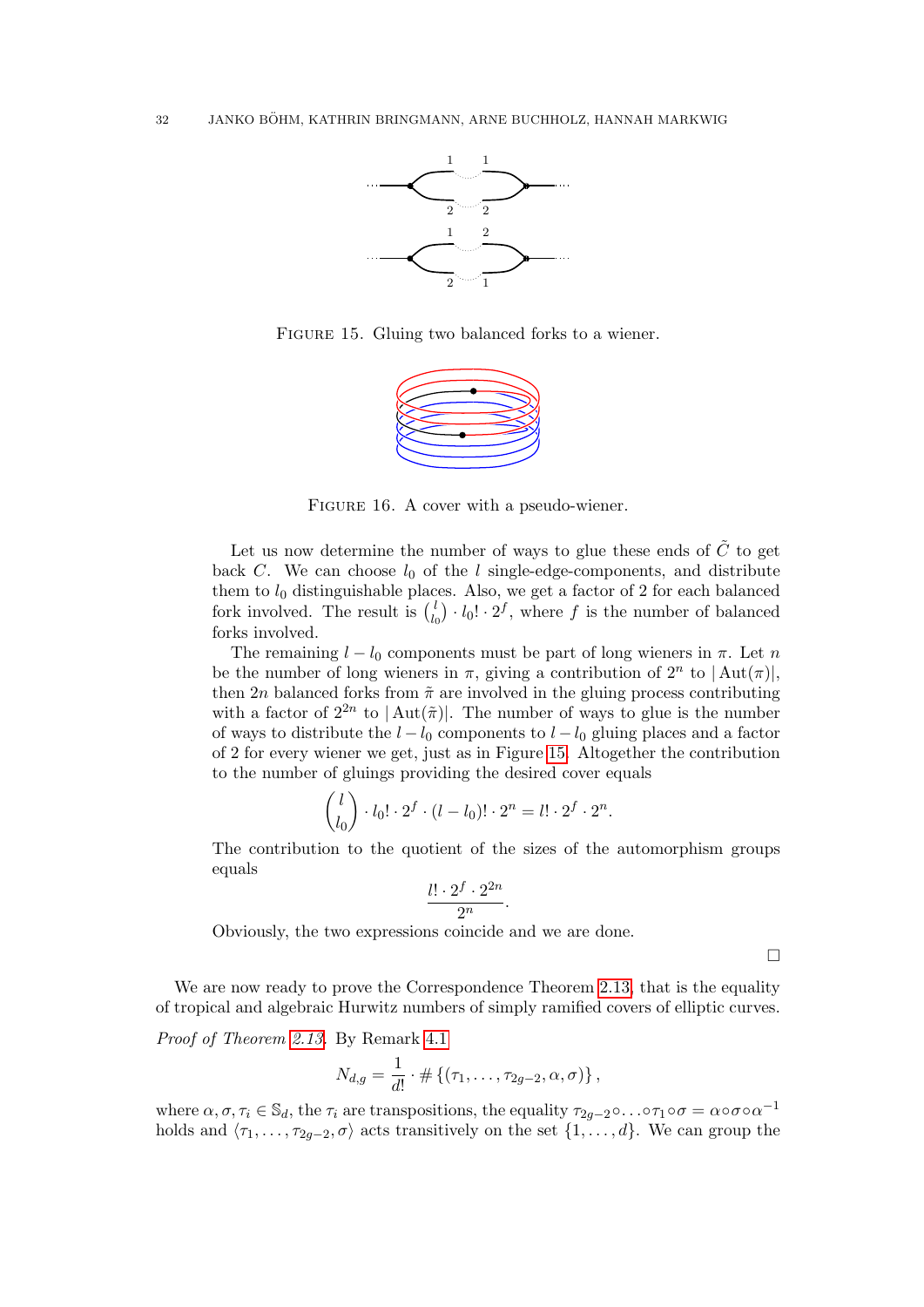tuples in the set according to the tropical cover  $\pi : C \to E$  they provide under Construction [4.2](#page-25-1) and write the sum above as

$$
\frac{1}{d!} \cdot \sum_{\pi} \# \{ (\tau_1, \ldots, \tau_{2g-2}, \alpha, \sigma) \text{ yielding the cover } \pi \}.
$$

For a fixed cover  $\pi$ , instead of counting tuples yielding  $\pi$ , we can count tuples  $(\tau_1, \ldots, \tau_{2g-2}, \sigma, \sigma')$  yielding the cut cover  $\tilde{\pi}$  from Construction [4.4](#page-27-0) and then multiply with the number of appropriate  $\alpha$ , i.e., with  $n_{\tilde{\pi},\pi}$  (see Definition [4.8\)](#page-28-2):

$$
\frac{1}{d!} \cdot \sum_{\pi} \# \{ (\tau_1, \ldots, \tau_{2g-2}, \sigma, \sigma') \text{ that provide the cover } \tilde{\pi} \} \cdot n_{\tilde{\pi}, \pi}.
$$

By [\[7\]](#page-34-5) (see also Remark [4.7\)](#page-28-1) the count of the tuples yielding a cover  $\tilde{\pi}$  divided by d! coincides with its tropical multiplicity mult $(\tilde{\pi}) = \frac{1}{|\text{Aut}(\tilde{\pi})|} \cdot \prod_{K} \frac{1}{w_I}$  $\frac{1}{w_K} \cdot \prod_{\tilde{e}} w_{\tilde{e}}$  where the first product goes over all components  $K$  consisting of a single edge of weight  $w_K$  and the second product goes over all bounded edges  $\tilde{e}$  of  $\tilde{C}$  and  $w_{\tilde{e}}$  denotes their weight (see [\(4.1\)](#page-27-1)). Using Proposition [4.9,](#page-29-1) the number  $n_{\tilde{\pi},\pi}$  can be substituted by  $\prod_{e'} w_{e'}^{c_{e'}} \cdot \frac{|\text{Aut}(\tilde{\pi})|}{|\text{Aut}(\pi)|}$  where the product goes over all edges  $e'$  of C that contain a preimage of the base point  $p_0$  of E and  $c_{e'}$  denotes the number of preimages in  $e'$ ,  $c_{e'} = \#(\pi^{-1}(p_0) \cap e')$ . We obtain

$$
N_{d,g} = \sum_{\pi} \frac{1}{|\operatorname{Aut}(\tilde{\pi})|} \cdot \prod_{\tilde{e}} w_{\tilde{e}} \cdot \prod_{K} \frac{1}{w_K} \cdot \prod_{e'} w_{e'}^{c_{e'}} \cdot \frac{|\operatorname{Aut}(\tilde{\pi})|}{|\operatorname{Aut}(\pi)|}.
$$

An edge  $e'$  of C of weight  $w_{e'}$  having  $c_{e'}$  preimages over the base point provides exactly  $c_{e'} - 1$  single-edge-components of weight  $w_{e'}$  in the cut cover  $\tilde{\pi}$ . Vice versa, each such component comes from an edge with multiple preimages over the base point. Therefore the expression  $\prod_K \frac{1}{w_i}$  $\frac{1}{w_K} \cdot \prod_{e'} w_{e'}^{c_{e'}}$  simplifies to  $\prod_{e'} w_{e'}$ . We obtain

$$
N_{d,g} = \sum_{\pi} \frac{1}{|\operatorname{Aut}(\pi)|} \prod_{e} w_e = N_{d,g}^{\operatorname{trop}}
$$

and the theorem is proved.

<span id="page-32-0"></span>4.2. Implementation in Singular. Theorem [2.20](#page-10-0) yields a method for computing tropical Hurwitz numbers of an elliptic curve via path integrals. By the Correspondence Theorem [2.13](#page-8-1) these numbers coincide with the classical Gromov-Witten invariants. We have implemented the resulting algorithm for computing Gromov-Witten invariants in the package ellipticcovers.lib [\[5\]](#page-34-10) for the computer algebra system SINGULAR [\[8\]](#page-34-11). Given a Feynman graph  $\Gamma$  of genus g, the key function of the package computes the numbers  $N_{a,\Gamma}^{\text{trop}} \in \mathbb{N}$  associated to a given branch type  $\underline{a} \in \mathbb{N}_0^{3g-3}$  $0^{3g-3}$ .

In this section, we illustrate the algorithm and the implementation by an example: Our package can be loaded in Singular by



> LIB "ellipticcovers.lib";

Consider the graph  $\Gamma$  of genus 3 as depicted in Figure [3.](#page-10-1) In SINGULAR it can be created by specifying lists of vertices and edges: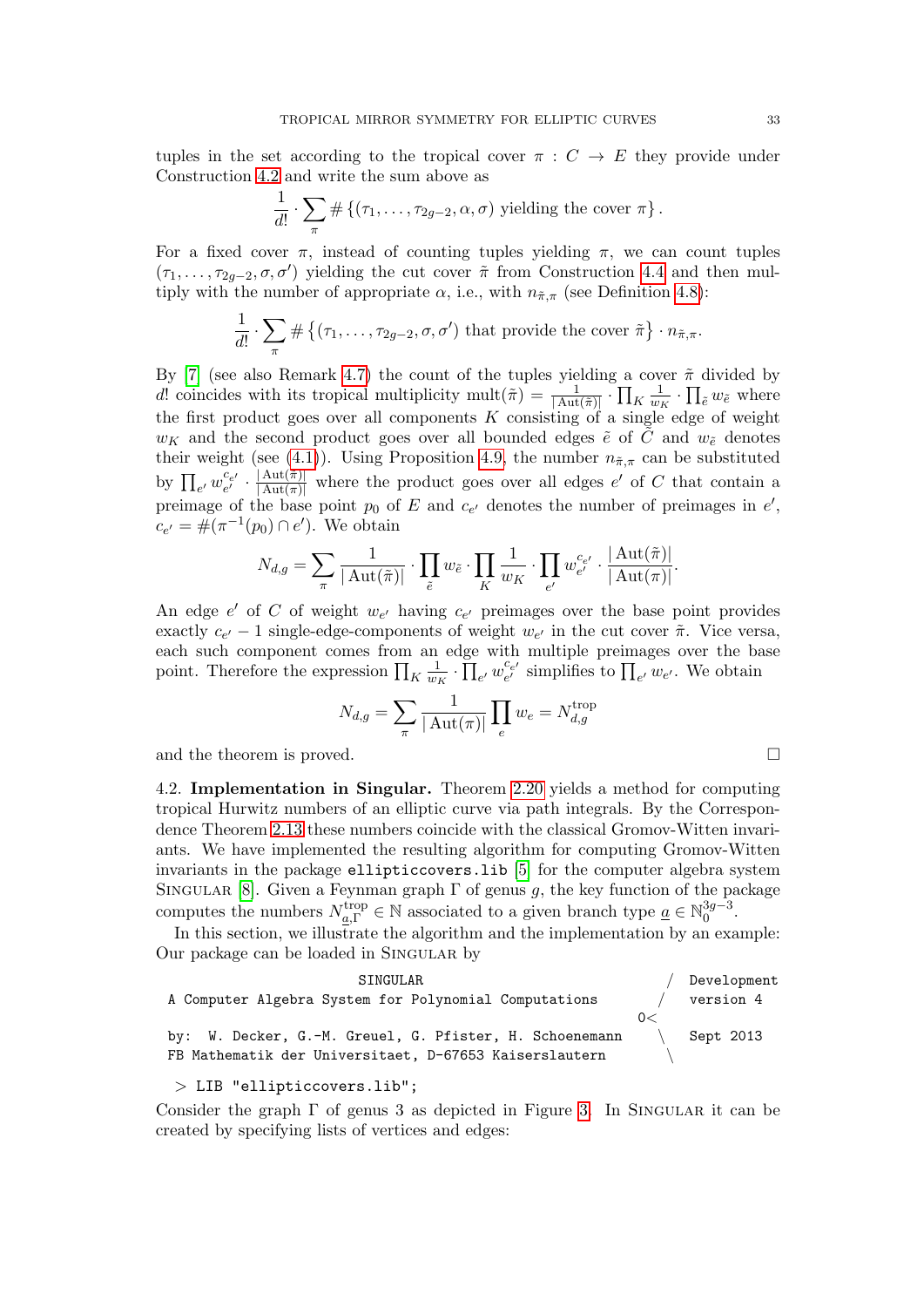34 JANKO BÖHM, KATHRIN BRINGMANN, ARNE BUCHHOLZ, HANNAH MARKWIG

 $>$  graph Gamma = makeGraph(list(1,2,3,4), list(list(1,3),list(1,2),list(1,2),list(2,4),list(3,4),list(3,4)));  $>$  Gamma;

 $[1, 3], [1, 2], [1, 2], [2, 4], [3, 4], [3, 4]$ Graph with 4 vertices and 6 edges

We create the polynomial ring  $R = \mathbb{Q}(x_1, \ldots, x_4)[q_1, \ldots, q_6]$  with one rational variable  $x_i$  for each vertex and one polynomial variable  $q_i$  for each edge of Γ:

 $>$  ring R =  $(0, x(1..4)), q(1..6), dp;$ 

The propagator coefficient associated to an edge  $\{x, y\}$  of degree d with vertices x and  $y$  is

$$
P_{\{x,y\},d} = \begin{cases} \frac{xy}{(x^2 - y^2)^2} & \text{for } d = 0. \\ \sum_{j|d} j \frac{x^{4j} + y^{4j}}{(xy)^{2j}} & \text{for } d > 0 \end{cases}
$$

This formula is implemented in the function propagator. As shown in Theorem [2.22,](#page-13-1) it yields the degree 2d coefficient of the propagator series  $-P(\frac{x}{n})$  $\frac{x}{y}$ , q) in the formal variable  $q$  as a rational function of  $x$  and  $y$ . Technically, propagator returns a SINGULAR number, that is, an element of the coefficient ring  $\mathbb{Q}(x_1, \ldots, x_4)$  of R:

 $>$  propagator(list(x(1),x(2)),0);

 $(x(1)^2^{*}x(2)^2)/(x(1)^4-2*x(1)^2*x(2)^2+x(2)^4)$ 

$$
> \text{ propagator}(\text{list}(x(1), x(2)), 3);
$$

 $(3*x(1)^12+x^2(1)^8*x(2)^4+x(1)^4*x(2)^8+3*x(2)^12)/(x(1)^6*x(2)^6)$ 

The function propagator can also be applied to a graph  $\Gamma$  and a list  $\underline{a}$  of integers. Here  $a_i$  is the degree of the *i*-th edge  $e_i$  in the list Gamma.edges of edges of  $\Gamma$  over a fixed base point. For this input, the function returns the product

$$
P_{\underline{a},\Gamma} = \prod_i P_{e_i,a_i}
$$

of the propagator factors corresponding to the edges:

 $>$  number P = propagator(Gamma, list(0,0,0,0,1,1)); To obtain the path integral, we have to compute the residue of  $\frac{P}{x_1x_2x_3x_4}$  with respect to all variables in all possible orderings. Computing the residue of  $\frac{P}{x_1}$  with respect to  $x_1$  amounts to computing the constant coefficient of the Laurent series of P in  $x_1$ . For example, the first two steps with respect to the ordering  $(x_3, x_1, x_2, x_4)$  can be done by

 $>$  number P3 = computeConstant(P,  $x(3)$ );

 $>$  computeConstant(P3,  $x(1)$ );

 $(2*x(4)^6)/(x(2)^6-2*x(2)^4*x(4)^2+x(2)^2*x(4)^4)$ 

The evaluation of the path integral for a specific ordering of the variables (by applying computeConstant iteratively) is available in the function evaluateIntegral:

 $>$  evaluateIntegral(P, list(x(3),x(1),x(2),x(4)));

```
4
```
The sum of this over all possible orderings of variables is the Gromov-Witten invariant  $N_a^{trop}$  $a_{a,\Gamma}^{trop}$ , which is obtained from the rational function P by the command:

> gromovWitten(P);

8

In our example, there are only two non-zero contributions corresponding to the orderings  $(x_3, x_1, x_2, x_4)$  and  $(x_4, x_2, x_1, x_3)$ . The function gromovWitten can also be applied directly to the graph  $G$  and the list  $a$ :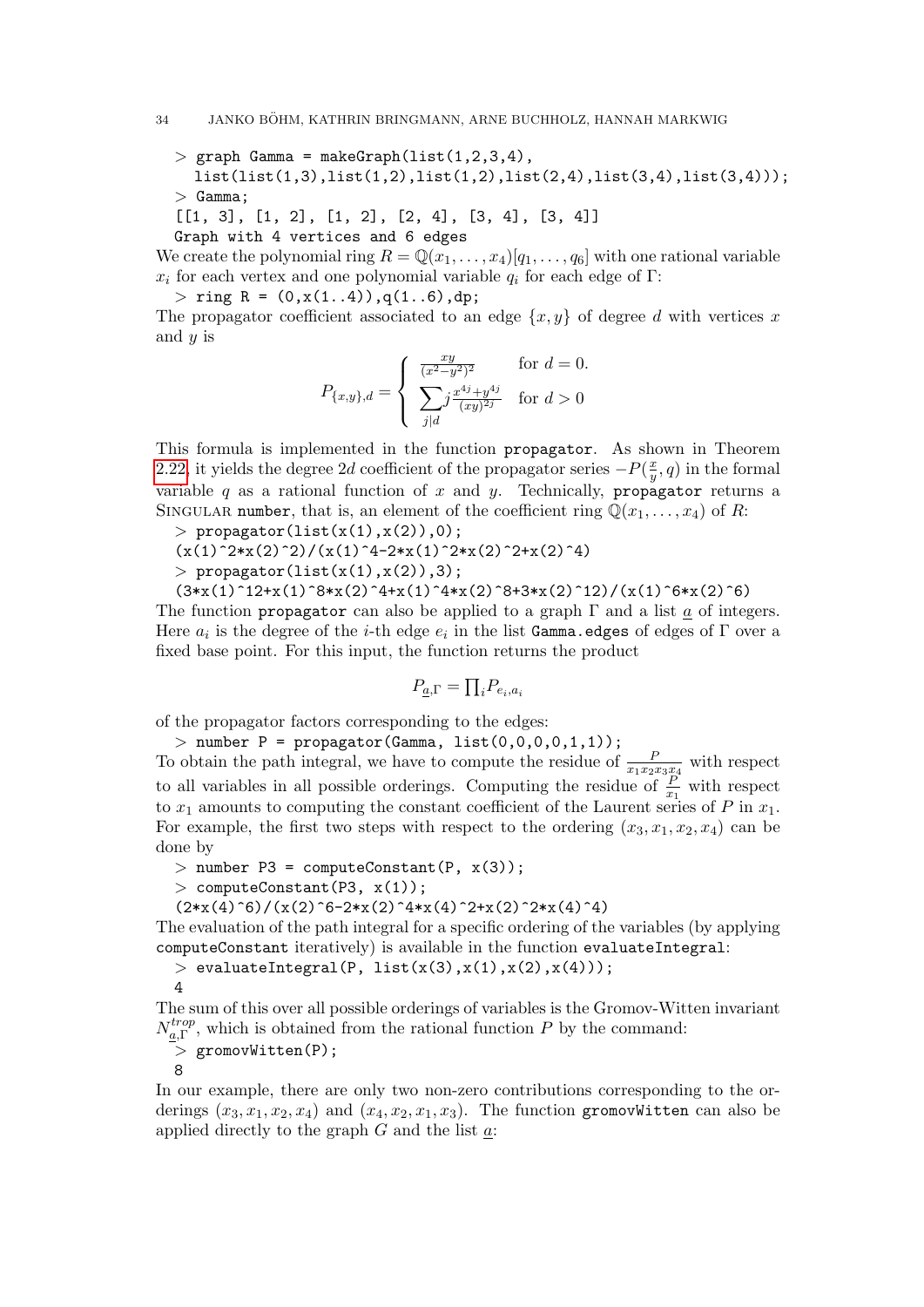```
> gromovWitten(Gamma, list(0,0,0,0,1,1));
8
```
As the sum of  $N_{a,\Gamma}$  over all partitions of d into non-negative summands corresponding to the edges of  $\Gamma$ , we obtain

$$
|\operatorname{Aut}(\Gamma)|\cdot N_{d,\Gamma}^{trop}=\sum_{|\underline{a}|=d}N_{\underline{a},\Gamma}^{trop}
$$

by the following command:

```
> gromovWitten(Gamma, 2);
32
```
The contributions of the different branch types a can be read off from the truncated multigraded generating function

$$
\textstyle \sum_{|\underline{a}| \leq d} N_{\underline{a},\Gamma}^{trop} \cdot q^{\underline{a}}
$$

which is returned by the following command:

> generatingFunction(Gamma,2);

8\*q(1)^2+8\*q(2)\*q(3)+8\*q(4)^2+8\*q(5)\*q(6)

For the Feynman graph of genus 2 with 2 vertices and 3 edges, we compute the multigraded generating function up to degree 3:

 $>$  graph Gamma = makeGraph(list(1,2),

list(list(1,2),list(1,2),list(1,2)));

 $>$  ring R =  $(0, x(1..2)), q(1..3), dp;$ 

$$
> \; \texttt{generatingFunction}(Gamma, 3) \, ;
$$

 $24*q(1)^3+20*q(1)^2*q(2)+20*q(1)*q(2)^2+24*q(2)^3+20*q(1)^2*q(3)$ +20\*q(2)^2\*q(3)+20\*q(1)\*q(3)^2+20\*q(2)\*q(3)^2+24\*q(3)^3  $+4*q(1)^2+4*q(1)*q(2)+4*q(2)^2+4*q(1)*q(3)+4*q(2)*q(3)+4*q(3)^2$ 

## <span id="page-34-1"></span>**REFERENCES**

- <span id="page-34-2"></span>[1] Mohammed Abouzaid. Morse homology, tropical geometry and homological mirror symmetry for toric varieties. Selecta Math., 15(2):189–270, 2009. arXiv:math/0610004.
- <span id="page-34-8"></span>[2] George Andrews and Simon Rose. MacMohon's sum of divisor function, Chebyshev polynomials and quasimodular forms. J. Reine Angew. Math., pages 97–103, 2013.
- <span id="page-34-3"></span>[3] Serguei Barannikov. Semi-infinite hodge structures and mirror symmetry for projective spaces. Preprint, arXiv:0010157, 2000.
- <span id="page-34-4"></span>[4] Benoît Bertrand, Erwan Brugallé, and Grigory Mikhalkin. Tropical Open Hurwitz numbers. Rend. Semin. Mat. Univ. Padova, 125:157–171, 2011.
- <span id="page-34-10"></span>[5] Janko Boehm, Kathrin Bringmann, Arne Buchholz, and Hannah Markwig. ellipticcovers.lib. A Singular 4 library for Gromov-Witten invariants of elliptic curves, 2013. Available in the latest version of Singular at https://github.com/jankoboehm/Sources.git.
- <span id="page-34-7"></span>[6] Kathrin Bringmann, Amanda Folsom, and Karl Mahlburg. Quasimodular forms and  $sl(m|m)$ <sup>^</sup> characters. Ramanujan journal, special volume in honor of B. Gordon, accepted for publication.
- <span id="page-34-5"></span>[7] Renzo Cavalieri, Paul Johnson, and Hannah Markwig. Tropical Hurwitz numbers. J. Algebr. Comb., 32(2):241–265, 2010. arXiv:0804.0579.
- <span id="page-34-11"></span>[8] Wolfram Decker, Gert-Martin Greuel, Gerhard Pfister, and Hans Schönemann. SINGULAR 3-1-6. A computer algebra system for polynomial computations, Centre for Computer Algebra, University of Kaiserslautern, 2013. http://www.singular.uni-kl.de.
- <span id="page-34-0"></span>[9] Robbert Dijkgraaf. The moduli space of curves, volume 129 of Progr. Math., chapter Mirror symmetry and elliptic curves, pages 149–163. Birkhäuser Boston, 1995.
- <span id="page-34-6"></span>[10] Chongying Dong, Geoffrey Mason, and Kiyokazu Nagatomo. Quasi-modular forms and trace functions associated to free boson and lattice vertex operator algebras. Int. Math. Res. Notices, pages 409–427, 2001.
- <span id="page-34-9"></span>[11] Martin Eichler and Don Zagier. The theory of Jacobi forms, volume 55 of Progress in Mathematics. Birkhäuser, Boston, 1985.